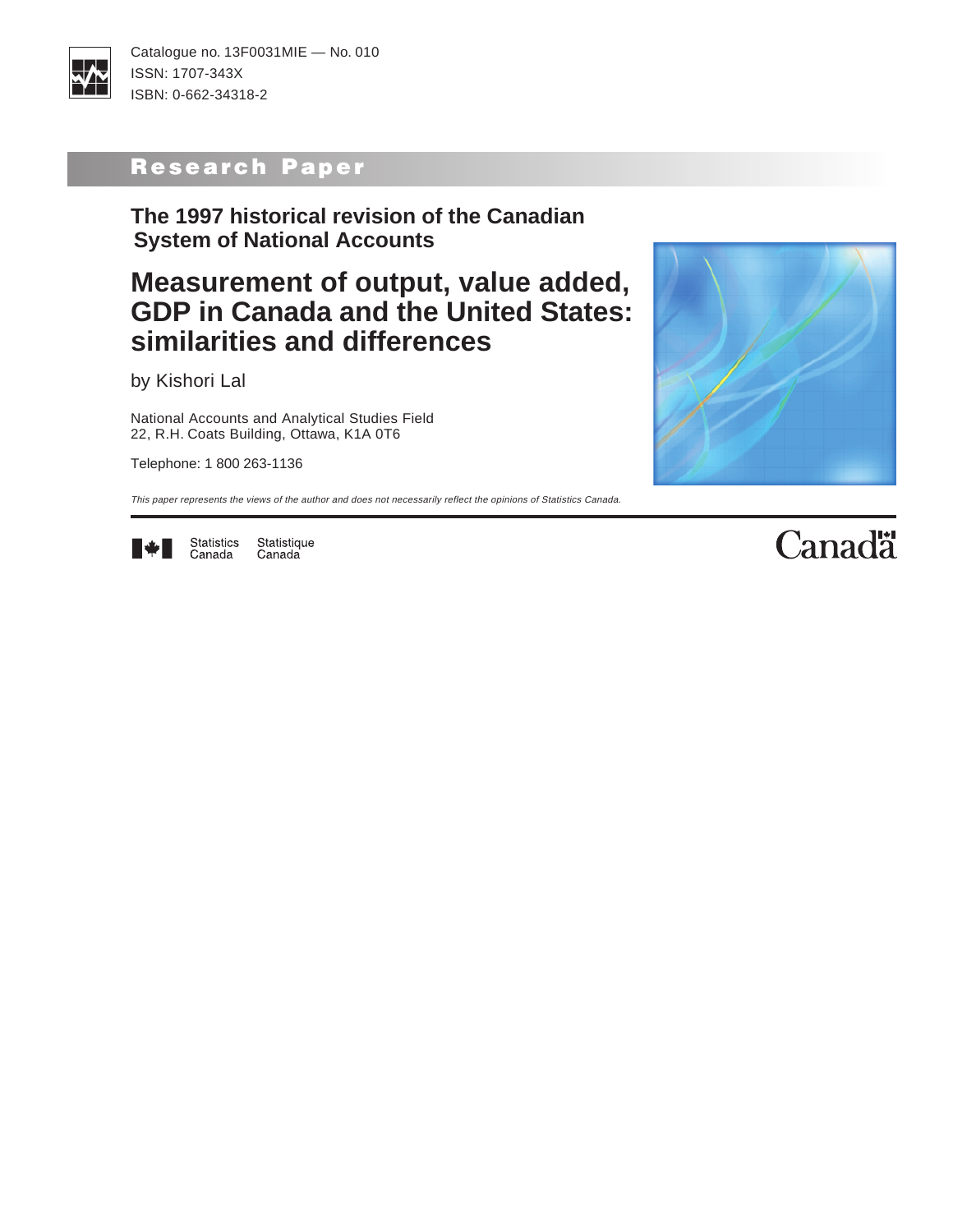# **The 1997 historical revision of the Canadian System of National Accounts**

# **Measurement of output, value added, GDP in Canada and the United States: similarities and differences**

**by Kishori Lal Associate Assistant Chief Statistician Statistics Canada**

> 13F0031MIE No. 010 ISSN: 1707-343X ISBN: 0-662-34318-2

National Accounts and Analytical Studies Field 22, R.H. Coats Building, Ottawa, K1A 0T6 Statistics Canada

**How to obtain more information :**  National inquiries line: 1 800 263-1136 E-Mail inquiries: infostats@statcan.ca

June 2003

Published by authority of the Minister responsible for Statistics Canada

© Minister of Industry, 2003

All rights reserved. No part of this publication may be reproduced, stored in a retrieval system or transmitted in any form or by any means, electronic, mechanical, photocopying, recording or otherwise without prior written permission from Licence Services, Marketing Division, Statistics Canada, Ottawa, Ontario, Canada K1A 0T6.

*La version française de cette publication est disponible sur demande (n° 13F0031MIF au catalogue).*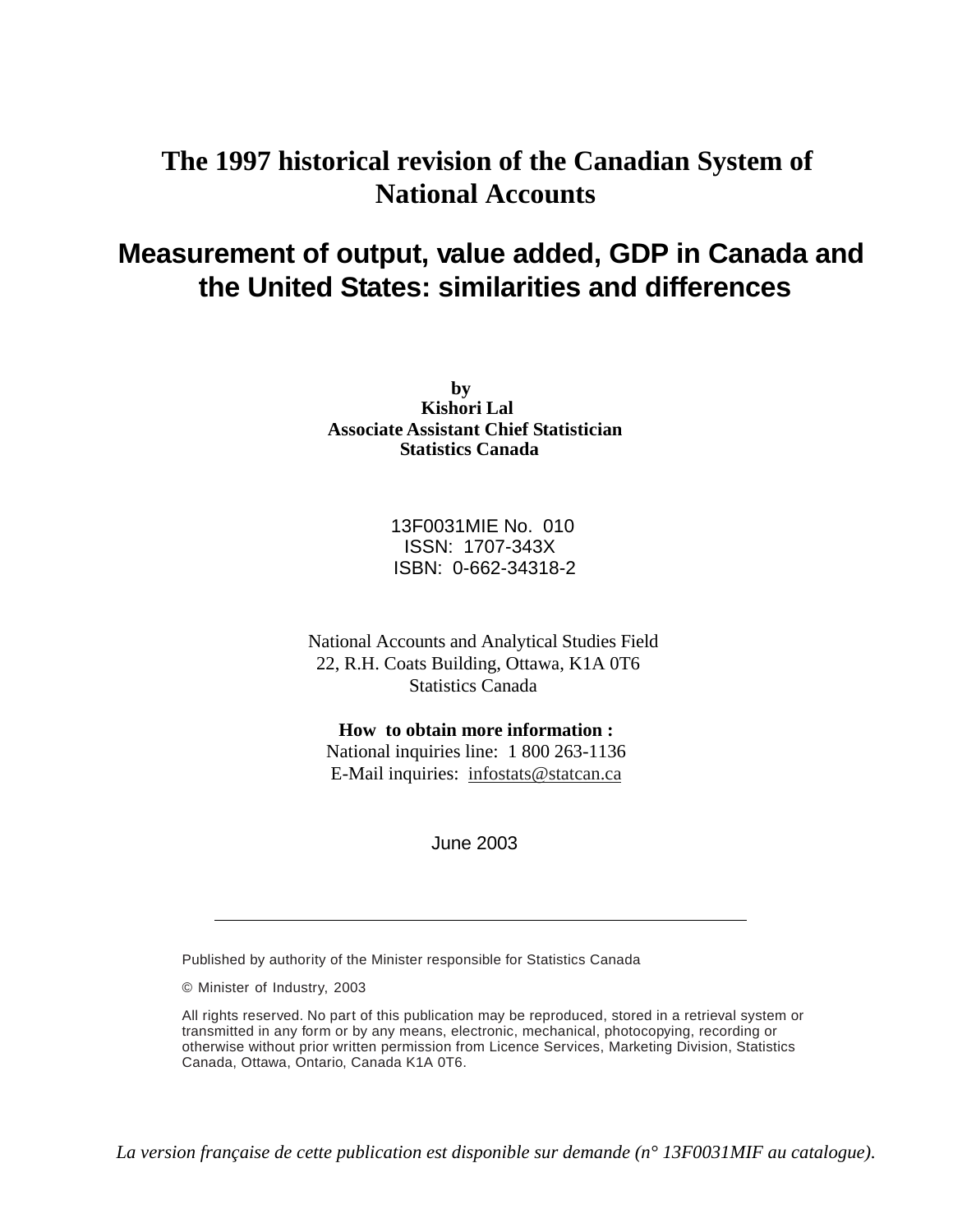# **TABLE OF CONTENTS**

| Section A: 1993 SNA Production boundary, areas not yet implemented             |  |
|--------------------------------------------------------------------------------|--|
|                                                                                |  |
|                                                                                |  |
|                                                                                |  |
|                                                                                |  |
|                                                                                |  |
|                                                                                |  |
|                                                                                |  |
|                                                                                |  |
| Section B: Production account for institutional sectors, partially implemented |  |
|                                                                                |  |
|                                                                                |  |
|                                                                                |  |
|                                                                                |  |
|                                                                                |  |
|                                                                                |  |
| Section C: Valuation issues and industry detail, varied practices              |  |
|                                                                                |  |
|                                                                                |  |
|                                                                                |  |
|                                                                                |  |
| 18. Production account by industry                                             |  |
|                                                                                |  |
|                                                                                |  |
| Section D: 1993 SNA production boundary, ready to expand                       |  |
|                                                                                |  |
|                                                                                |  |
|                                                                                |  |
|                                                                                |  |
|                                                                                |  |
|                                                                                |  |
|                                                                                |  |
|                                                                                |  |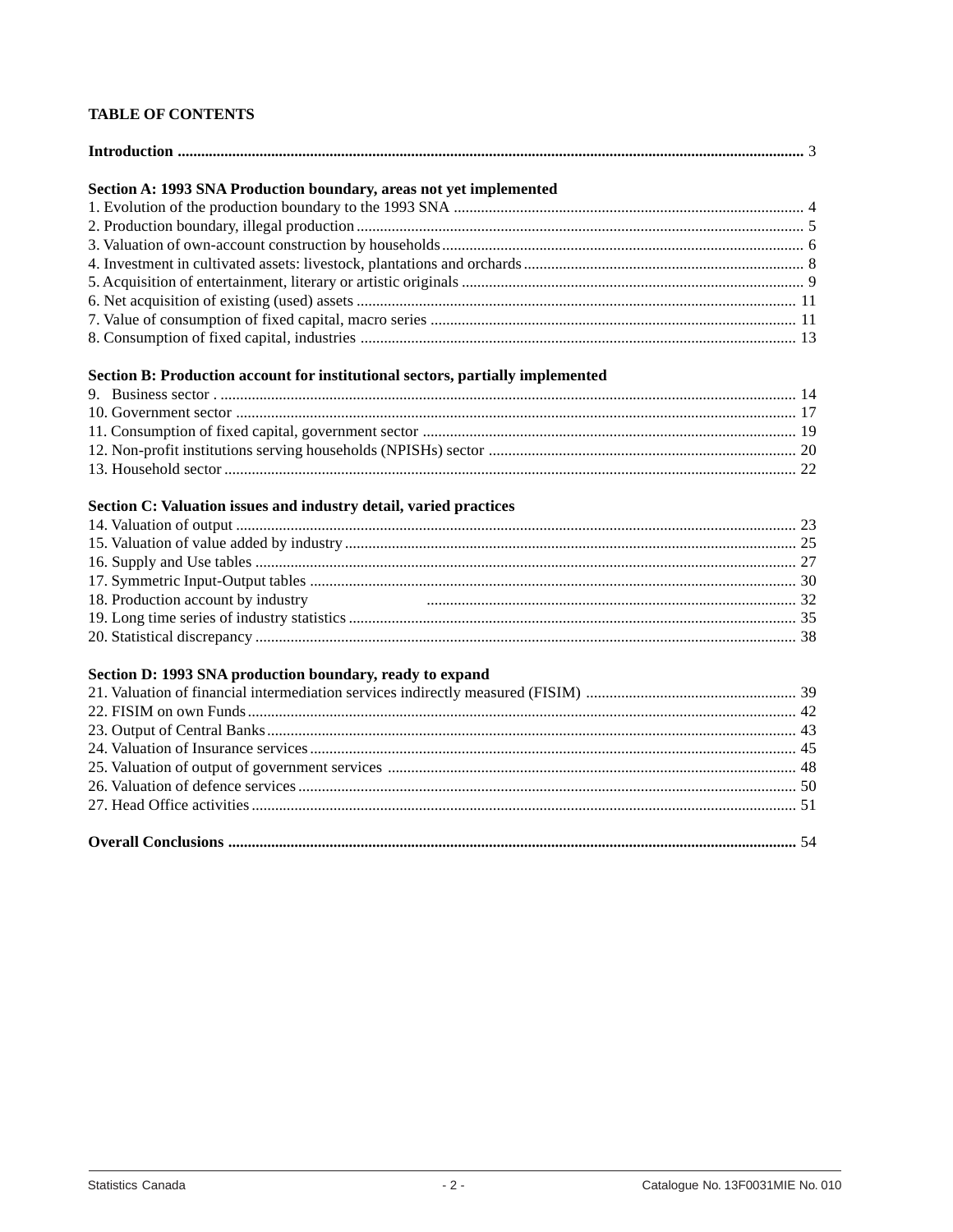#### <span id="page-3-0"></span>**Introduction**

Both Canada and the United States have a very comprehensive set of statistics on national accounts and these are, by and large, consistent with the revised world-wide guidelines on national accounting, the System of National Accounts 1993 (1993 SNA). The 1993 SNA was produced under the joint responsibility of the United Nations, the IMF, the Commission of the European Communities, the OECD and the World Bank. The Commission of the European Communities and its statistical bureau, Eurostat, have produced a national accounts manual, the European system of accounts, ESA 1995, (Luxembourg, 1996) for use in the European Union. The 1995 ESA is broadly consistent with the 1993 SNA as regards the definitions, accounting rules and classifications. To ensure that the methodological provisions in the 1995 ESA are strictly applied, the Council of the European Union has adopted this manual in the form of a Council Regulation in 1996, thus giving it a solid legal basis. All member countries of the European Union follow, and must follow by regulation, the European system of accounts, ESA 1995. Due to this specific use of the manual and their measurement in mind, the concepts in the 1995 ESA have been expressed in operational terms to provide greater precision, common understanding and consistent application throughout the European Union. The OECD uses a single joint questionnaire, Questionnaire SNA 93/ ESA 95, to collect national accounts data from all member countries, countries of the European Union, and others, including Canada and the United States.

We fully recognise the importance of an internationally comparable set of national accounts statistics amongst all OECD member countries, particularly between Canada and the United States, so that economic analysts can use our statistics and draw conclusions with confidence. However, there exist some differences with the 1993 SNA in both countries. Further, the departures from the 1993 SNA are not necessarily identical in the two countries Thus, we will attempt to have a list, as complete as possible, of all such departures so that the users can make meaningful comparison of the published national accounts data by the two countries.

The 1993 SNA is a vast framework and is built around a sequence of inter-connected flow accounts linked to different types of economic activity taking place within a given period of time. It starts with the production account, links it to the income and outlay account, to the capital finance account and finishes with balance sheets that record the values of stocks of assets and liabilities held by institutional units or sectors at the beginning and end of the period.

In Canada, it is Statistics Canada which is solely responsible for all SNA components whereas in the United States, the Bureau of Economic Analysis (BEA) is responsible for most of the SNA components. Only a handful of SNA components are produced by organisations other than the BEA; these are: Federal Reserve Board produces financial accounts and balance sheet accounts as well as Index of Industrial Production and the Bureau of Labour Statistics compiles labour and productivity estimates at a detailed industrial level.

This paper is limited to those issues which affect primarily the production account, specifically the **level** of output, value added and GDP, both at the total economy level and by industry or sector, **all at current prices**. GDP per capita, distribution of equalisation payments to provinces within Canada, level of GDP for regular assessment to pay contributions to international organisations etc, are some of the examples that illustrate why we need to pay attention to estimate proper levels. In any case, the starting position for calculating constant price growth rates, in most cases, is the current level of output and its industrial detail, GDP and its components. The methodologies used to develop constant price estimates are quite similar in the two countries, as both use Chain Fisher Volume indices, the indices also preferred by the 1993 SNA; however, undoubtedly, the two systems employ deflators, direct valuation, and quantity extrapolation to prepare volume estimates which are not always identical. Thus our similarities and differences in methodologies, conventions, assumptions, classifications etc which affect the current price values affect the constant price series, though not identically.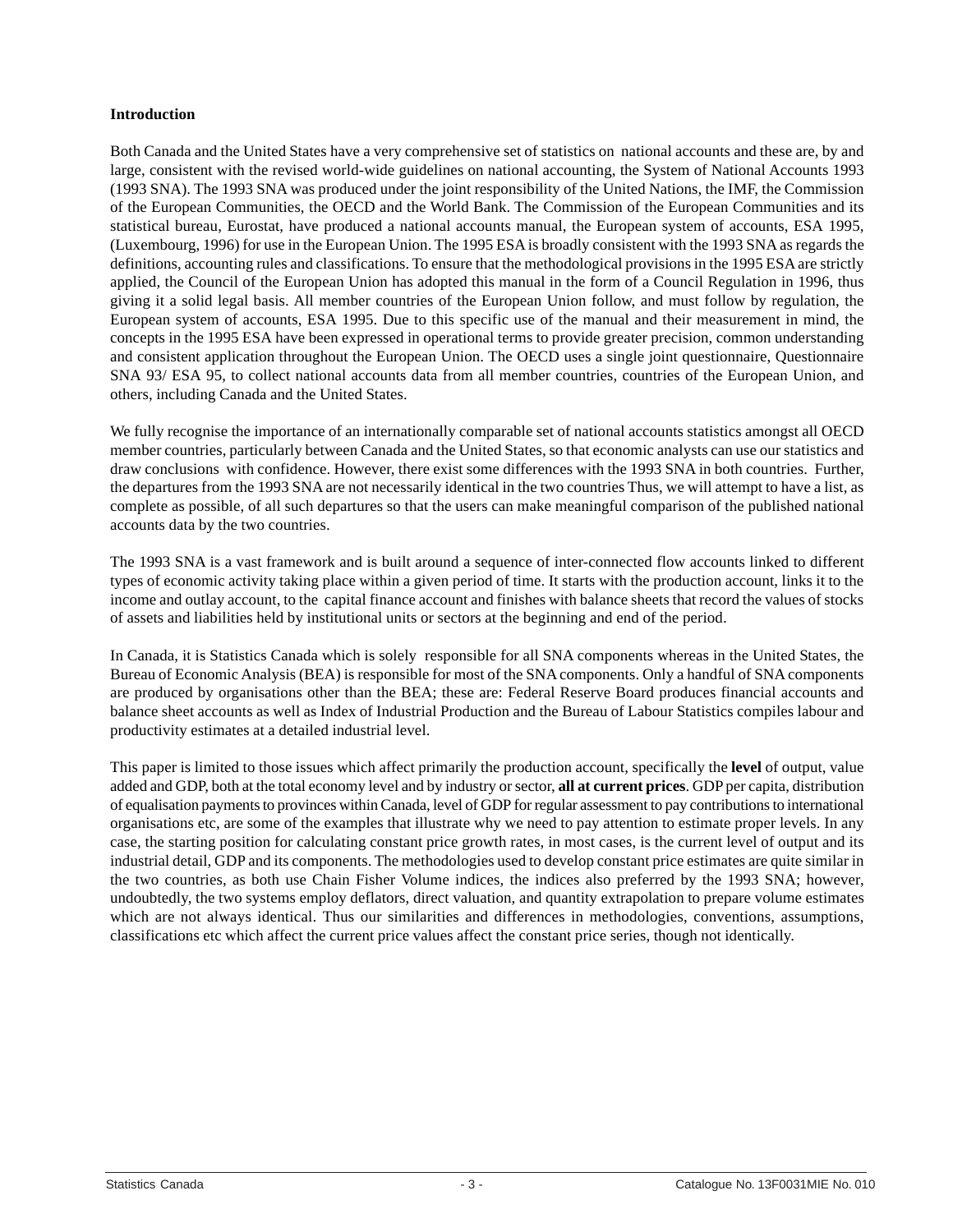#### <span id="page-4-0"></span>**Section A : 1993 SNA Production boundary, areas not yet implemented**

In this section, we will first look at the evolution of the production boundary in the national accounts leading to the 1993 SNA. We will then expand on those areas which may significantly affect the level of output, value added or GDP and which have not yet been implemented in Canada and the United States.

#### **1. Evolution of the production boundary to the 1993 SNA**

Level of output and level of value added in any economy are immediately affected by economic production activities included in or excluded from the boundary of its national accounts. The boundary of economic production in the measurement of a nation's income or wealth (or what we now call national accounts) has continued to change and has always expanded since the days of the Physiocrats in the 18<sup>th</sup> century. The Physiocrats believed that the only productive sector of an economy was agriculture and other sectors did not produce an output of any value. However, by the time the classic work of Adam Smith's Wealth of Nations appeared in 1776, manufacturing was considered as another productive sector of the economy. It was commonly accepted up to the beginning of the  $20<sup>th</sup>$  century that services were not productive. Services began to be accepted as productive in the market oriented economies in the 20<sup>th</sup> century; however, in the system of accounts in the centrally planned economies, called Material Product System (MPS), the only services accepted as productive were those related to the distribution and/or transportation of goods; all other services had no value. Since the 1950's, there have been three documents published by the United Nations and other international organisations for compiling national accounts for the market oriented economies, with economic production boundary expanding with each newer version. MPS was also published by the UN in the 1970's but, as noted above, it was applicable only to centrally planned economies. MPS became irrelevant after the collapse of central planning system in 1989.

As each newer version of national accounts included more activities than the previous one, it is, thus, important that we examine the production boundary outlined in the latest version, the 1993 SNA, and its implementation in the national accounts of Canada and the USA so that a proper comparison can be made of their published accounts vis-a-vis each other and internationally. At the international level, the 1993 SNA is the main document, though several countries have made some adjustments and modifications when implemented in their accounts.

As the SNA production boundary is defined with reference to the economic production activities, let us note the precise meaning attached to this term by the 1993 SNA. The 1993 SNA states: "Economic production may be defined as an activity carried out under the control and responsibility of an institutional unit that uses inputs of labour, capital, and goods and services to produce outputs of goods or services. There must be an institutional unit that assumes responsibility for the process and owns any goods produced as outputs or is entitled to be paid, or otherwise compensated, for the services provided. A purely natural process without any human involvement or direction is not production in an economic sense. For example, the un-managed growth of fish stocks in international waters is not production, whereas the activity of fish farming is production" (paragraph 6.15). The 1993 SNA production boundary is the same as the boundary of economic production except that the SNA does not include the production of services by households for their own consumption. Examples of such services are preparation of meals in households, taking care of children and the elderly by other household members, etc. It may be noted that the production boundary of the 1993 SNA was augmented from the earlier United Nations SNA, called A System of National Accounts, published in 1968, (1968 SNA). In it, only production of primary goods, typically agricultural products, produced by households for their own consumption was included, whereas in the 1993 SNA, production of all goods produced by households for their own consumption is included. Imputation of the value of goods produced by households for their own consumption is limited, in both Canada and the United States, to farm products; however, goods other than agricultural, produced by households for their consumption, are insignificant in both countries but could be quite significant in many developing countries.

The effect of production boundary changes is not the same over time in a given country and may differ greatly amongst countries, depending upon their institutions and levels of economic development. With economic development, services previously performed in households may now be performed in the market and thus included in SNA. This would increase both level of output and GDP and their growth rates, yet no new production has occurred. Similarly, activities such as prostitution, narcotic drugs and certain economic activities performed by unauthorised producers are economic activities, included in some countries and excluded in others. They may also have been excluded in earlier periods and might now be included. Thus observed growth rates, both inter-temporal and inter-country, become problematic.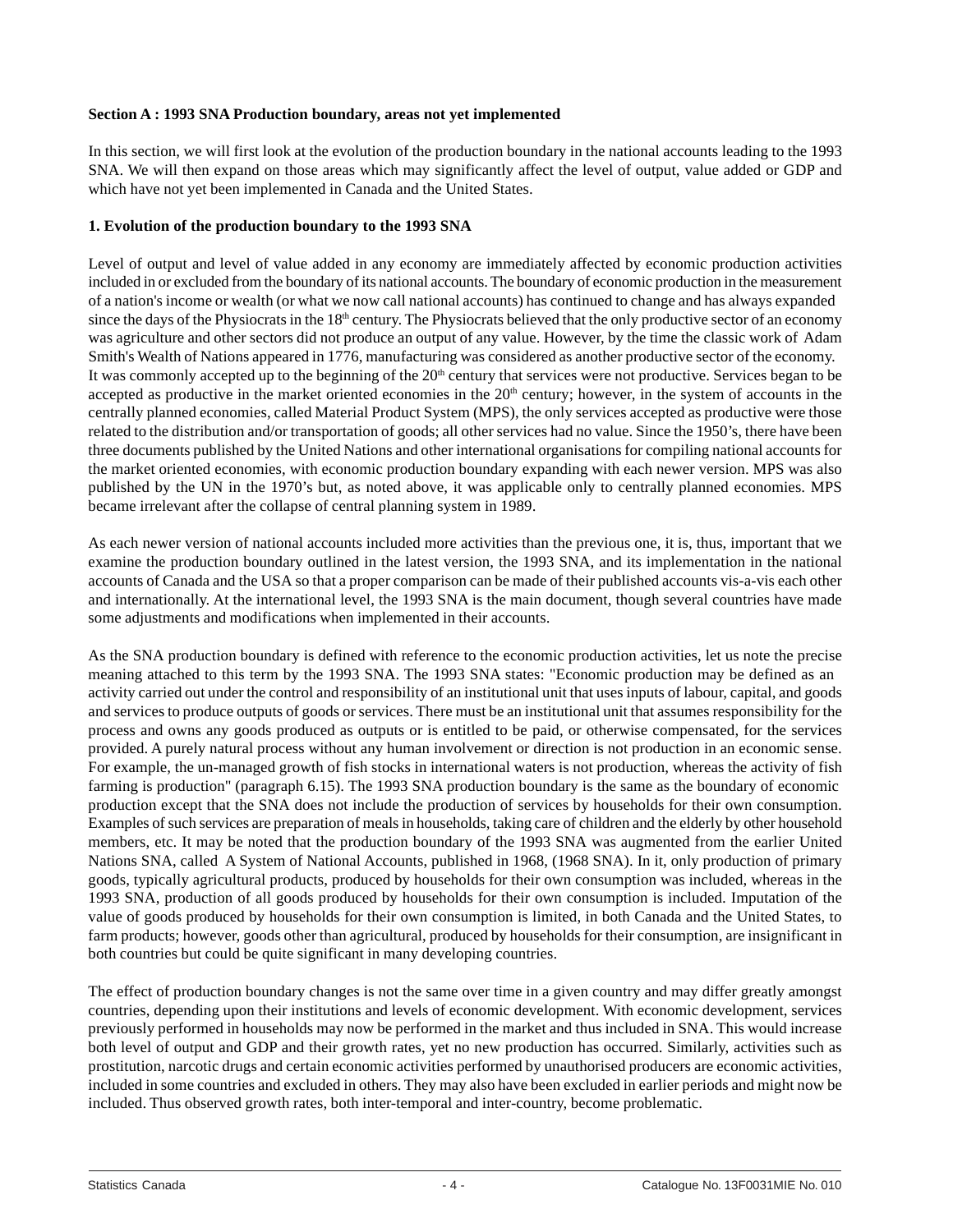# <span id="page-5-0"></span>**2. Production boundary, illegal production**

Illegal production activities such as prostitution, narcotic drugs etc occur in all countries, more in some and less in others or that is perhaps what is perceived. Historically, it was assumed that such illegal activities should not be included in the value of production of a nation, as a nation's production was thought to represent the **welfare** of its citizens. GDP was a moral GDP. National accountants have not lost any moral values in the recent period but have recognised that the national accounts must record all production in the market for them to be comprehensive, coherent and comparable, inter-temporally and internationally, and useful for policy purposes.

#### **2.1 1993 SNA**

It is explicitly stated in the 1993 SNA that illegal production forms part of the SNA boundary, whereas it was previously assumed that the1968 SNA excluded these activities as there was no explicit mention of them therein. The 1993 SNA states: "Despite the obvious practical difficulties in obtaining data on illegal production, it is included within the production boundary of the System. There are two kinds of illegal production : a) The production of goods or services whose sale, distribution or possession is forbidden by law; b) Production activities which are usually legal but which become illegal when carried out by unauthorised producers; e.g., unlicensed medical practitioners" (paragraph 6.30). The 1993 SNA makes a cogent case for inclusion, stating: "Transactions in which illegal goods and services are bought and sold need to be recorded not simply to obtain comprehensive measures of production and consumption but also to prevent errors appearing elsewhere in the accounts if the funds exchanged in illegal transactions are presumed to be used for other purposes… The failure to record illegal transactions may lead to significant errors in the financial account and also the external account of some countries" (paragraph 6.31). Examples of activities which may be illegal but productive in an economic sense include the manufacture and distribution of narcotics, illegal transportation in the form of smuggling and services such as prostitution.

Note that the term illegal production as defined above in the 1993 SNA is not synonymous with the boundary of the socalled underground economy, also referred to by many other terms, such as informal, concealed, unmeasured, unrecorded, untaxed, etc. Most of the production activities in the underground economy are included and have always been included in the value of national accounts of many OECD countries, mostly due to the methods and conventions used in its measurement. Illegal production forms only a part of the underground economy, and is probably the most difficult to measure, hence ignored or used to be thought earlier to be excluded from the official measurement of production, as noted above.

# **2.2 Canadian practice**

The production boundary in the Canadian System of National Accounts (CSNA) is very close to, though not identical with, the 1993 SNA; the main difference is the treatment of illegal production. Early in the 1990's, smuggling of cigarettes in Canada from the USA occurred on a fairly large scale: these were really Canadian cigarettes exported to USA and smuggled back to Canada. This activity was estimated in the amount of \$700 million in 1991, \$1.1 billion in 1992, \$2 billion in 1993, \$800 million in 1994 and only \$200 million in 1995. The values of both imports and household consumption were changed in the published accounts. This activity dwindled by 1995, after taxes on cigarettes were lowered to levels so that smuggling was not very profitable anymore. Apart from this, we have not included any values for other illegal activities such as narcotics and prostitution. These activities do occur in Canada, so imputing zero value to them is problematic. How large are these activities, and have they grown faster or slower than the rest of the economy are questions whose answers impact on published estimates of production levels and growth rates. The CSNA examined this issue and published a manual in 1994, called The Size of the Underground Economy (Catalogue 13-603) wherein it stated that its best guess was that illegal production represented at the most 1% of GDP.

Amongst the OECD countries, to the best of our knowledge, only Finland has so far incorporated an estimate of output of prostitution in their accounts. In Finland, prostitution services make a tiny one-thirtieth of one percent of final consumption expenditures of households. Assuming that Canadians have attitudes and spending for prostitution services similar to those in Finland, we could add about \$200 million to our household expenditures and to GDP, for the year 2000. A fair amount of narcotics is probably imported, thus we might be missing both imports and domestic consumption, without affecting GDP. However, the dealers in Canada do charge significant trade margins on the imported narcotics and we have no explicit estimate for this activity, thus it could be missing, but even here some of this missing activity might implicitly be included in our statistical discrepancy.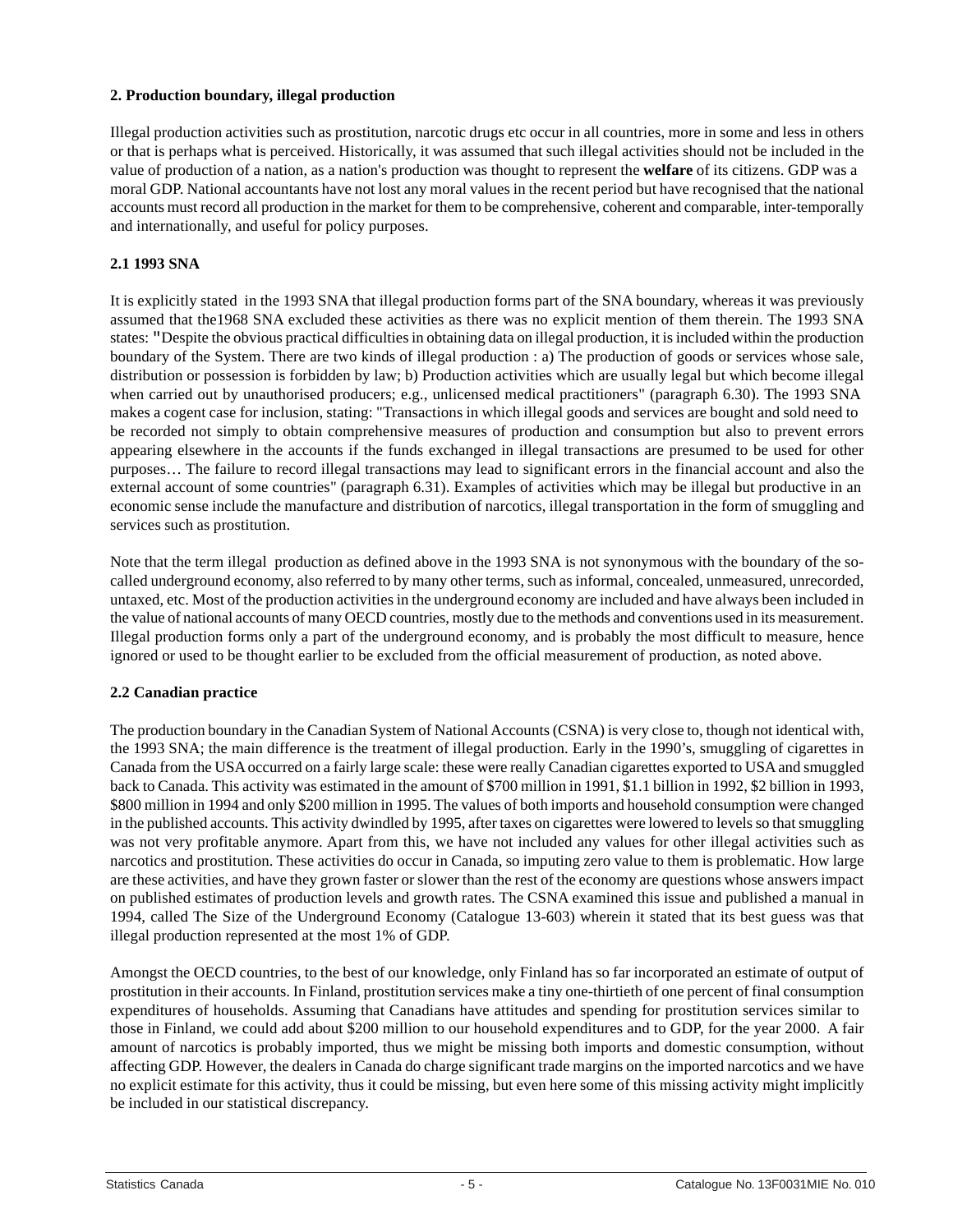<span id="page-6-0"></span>As noted above, the term illegal production is not synonymous with the production activities in the underground economy. Most of the underground economy is covered in Canada because of the way we use our methodologies, balancing procedures, conventions, specific imputations made to our recorded estimates, etc. Again the readers may refer to our document, The Size of the Underground Economy, Studies in National Accounting, noted above. Statistics Canada compiles GDP through three independent methods, with annual IO tables providing benchmarks for the estimates, with the result that any significant activity missed in one method is usually picked up in the other and the commodity balancing done at very detailed level in the IO tables further assures the exhaustiveness of our measurement. There are very few countries having such a comprehensive set of procedures for calculating GDP. Some users ask us whether we are fully covering the activities of the First Nations in Canada. Most of the members of the First Nations live and work in the communities where other Canadians live and their economic activities are covered exactly the same way as those of other Canadians. About 250,000 members of the First Nations live on Indian Reserves. They may produce some products and sell them in the market off Reserves and they may buy products again from the market off Reserves and both of these transactions are covered in the normal routine of our surveys and are picked up in the commodity balances used in the IO tables. They may also produce goods which are entirely consumed within the Reserves and these may include hunting and fishing products for their own consumption and most likely, they are missed, as we do not have any specific imputation made for their value. We have no firm estimate of how significant is their value but we may hazard a guess from our imputation for farm products which are produced and consumed by the farming households. In the case of agriculture, we have made an imputation for the value of agricultural products consumed by the farmers and this value is less than \$200 million in the current period. Most likely, the value of hunting and fishing for own consumption on the Reserves is much less than the imputation for farm output made in agriculture. Thus what we may be missing is quite small and statistically insignificant for the overall economy.

# **2.3 USA practice**

Illegal activities, as defined in the 1993 SNA, are also excluded from the national accounts of the United States. Again, it must be noted that the production related to the illegal activities forms only a part of the underground economy and most of the underground economic activities are included in the published value of production and GDP in the United States. The BEA examined this issue in the mid-eighties and published several articles on this topic, in their Survey of Current Business (Carol Carson -May and June 1984, Robert Parker -June 1984, and Frank de Leeuw -March 1985), pointing out the material significance of such activities and how they were included in the official numbers. Further, the BEA has prepared an update of the work on underground economy for the Economic Commission of Europe in 2002. There is no reason to believe that the production of illegal activities in the USA is significantly different than in Canada wherein the best guess is about 1%.

Just to close the discussion on smuggling of cigarettes to Canada, there was no adjustment made in the United States. Exports of such cigarettes from Canada were recorded as imports from Canada in the USA but their further re-export was recorded as destined for some third country, not Canada. This required us to adjust our imports from USA to be consistent with our allocation of smuggling to the household consumption.

#### **2.4 Concluding remarks**

It is reassuring to observe that both Canada and the USA have an almost identical SNA production boundary, both **explicitly** do not include the illegal production activities such as prostitution, narcotics etc., in their accounts and the value of their production in both countries is not very significant. It is quite possible that some of these activities might **implicitly** be included in the accounts in some miscellaneous series or in the statistical discrepancy between the two sides -income and expenditure- of the GDP. Developing explicit estimates of illegal production activities should not be ignored forever, as these activities do occur. There is an additional political reason why the statistically advanced countries, such as Canada and the United States, should make an effort to conform with the 1993 SNA recommendation on this issue so that some other countries where such activities are significant are encouraged to do the same.

#### **3. Valuation of own-account construction by households**

Households are engaged in the construction of their own dwellings or other structures for their own use, or on structural improvements or extensions to existing dwellings or structures. Typically the households buy the required materials from the market and provide their own labour to complete the job. This household activity falls within the production boundary of the SNA. Own-account construction by the households makes a significant proportion of total residential dwellings and other structures in most economies, the less developed an economy, the higher the proportion.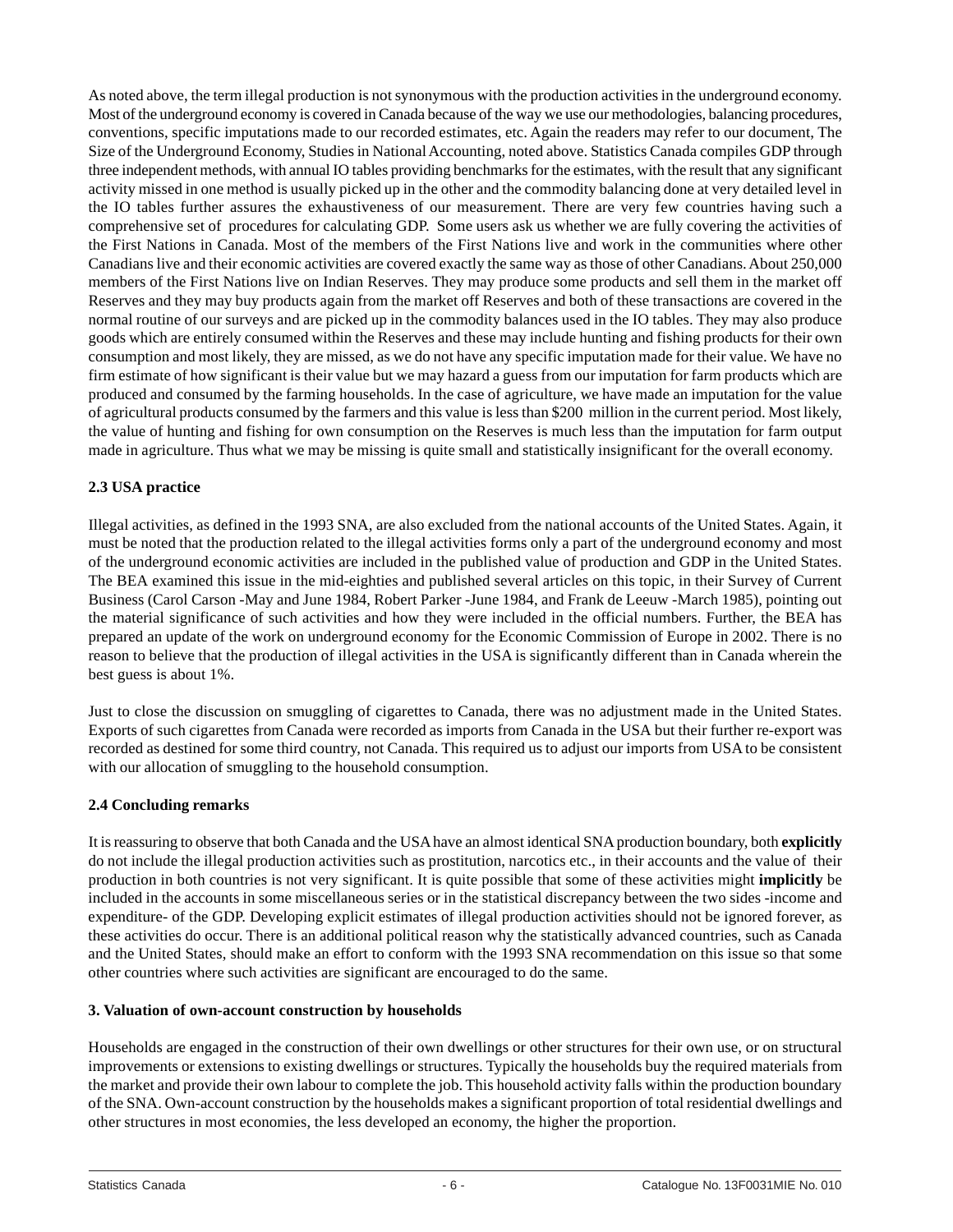#### **3.1 1993 SNA**

The 1993 SNA recommends that the value of such output should be imputed on the basis of the prices of similar products sold on the market (paragraph 4.147). It further specifies: "It will usually be necessary to value the output of own-account construction on the basis of costs as it is likely to be difficult to make a direct valuation of an individual and specific construction project that is not offered for sale. When the construction is undertaken for itself by a business enterprise, the requisite information on costs may be easily ascertained, but not in the case of the construction of dwellings by households or communal construction for the benefit of the community undertaken by informal associations or groups of households. Most of the inputs into communal construction projects, including labour inputs, are likely to be provided free so that even the valuation of the inputs may pose problems. As unpaid labour may account for a large part of the inputs, it is important to make some estimate of its value using wage rates paid for similar kinds of work on local labour markets. While it may be difficult to find an appropriate rate, it is likely to be less difficult than trying to make a direct valuation of a specific construction project itself " (paragraph 6.86). The 1993 SNAemphasises the same valuation principle again (see paragraph 10.78) where it states that the value of finished structures will be seriously underestimated if the imputed value for unpaid household labour is not included. Guidelines in the 1995 ESA are similar to the ones in the 1993 SNA. It may be noted that an identical extension to two dwellings in the same locality, one produced by a construction contractor and the other produced by the household with its own labour must be valued similarly for capital investment as they provide identical services.

# **3.2 Canadian practice**

In Canada, and most likely in other OECD countries, new residential structures are, by and large, produced by the construction contractors whereas households are typically engaged in their alterations and improvements. Alterations and improvements make a very significant proportion, approximately 32% and ownership transfer costs account for approximately 17% of the total value of residential structures in the CSNA. Further, alterations and improvements by homeowners (owneroccupied dwellings) represent the largest proportion of alterations and improvements, approximately 75%. In estimating alterations and improvements, many sources are utilised such as : Survey of Household Spending, Homeowner Repair and Renovation Survey, Building Permit data, and the Survey of the Real Estate Rental and Leasing and Property Management industries. It is estimated that two-thirds of homeowner alterations and improvements are done by contractors and the rest done by households, using their own labour. In Canada, we have not imputed any value to the labour provided by the households.

Our ballpark estimate for 1997, for example, of the value of homeowner alterations and improvements done by households is \$2.4 billion of the total value of residential construction of \$30 billion in the national accounts. This is built as follows: 32% of the total value of residential construction of \$30 billion is accounted for by alterations and improvements, 75% of such alterations etc are made for the owner-occupied dwellings and a third of such activity is done by the homeowners with their own labour. Typically, the ratio of labour to materials in such construction activity is one to one, thus our accounts may be missing an imputed value of labour of \$2.4 billion in 1997 or about 8% of total value of residential construction.

# **3.3 USA practice**

Unlike in Canada, the BEA accounts include an imputation for own-account labour of owner-occupants but only for new single-family housing units. There is no imputation for labour by owner-occupants for improvements and renovations. Of course, direct costs of materials and supplies are always added in the own-account construction by the owner-occupants. The BEA practice of including an imputation of labour for owner-built new units, but not for improvements, reflects the methods used by the Census Bureau in preparing the source data for construction. The value of this imputed labour is US\$8.2 billion for 2001, a value proportionately much smaller than the one suggested for the Canadian imputation because it does not include labour imputation for improvements which are very labour intensive.

# **3.4 Concluding remarks**

In Canada, there is no imputation made for the value of labour provided by the homeowners to produce alterations and improvements to their own residential structures and in the United States, the value of imputation is limited to the new construction of single units only, though both the 1993 SNA and the 1995 ESA recommend to impute full value of ownaccount labour. Member countries of the European Union follow the 1995 ESA and are required to include an estimate of the value of free labour provided by the households for own account construction. It is our understanding that Australia also imputes such a value in the investment series for residential construction. Once we implement the 1993 SNA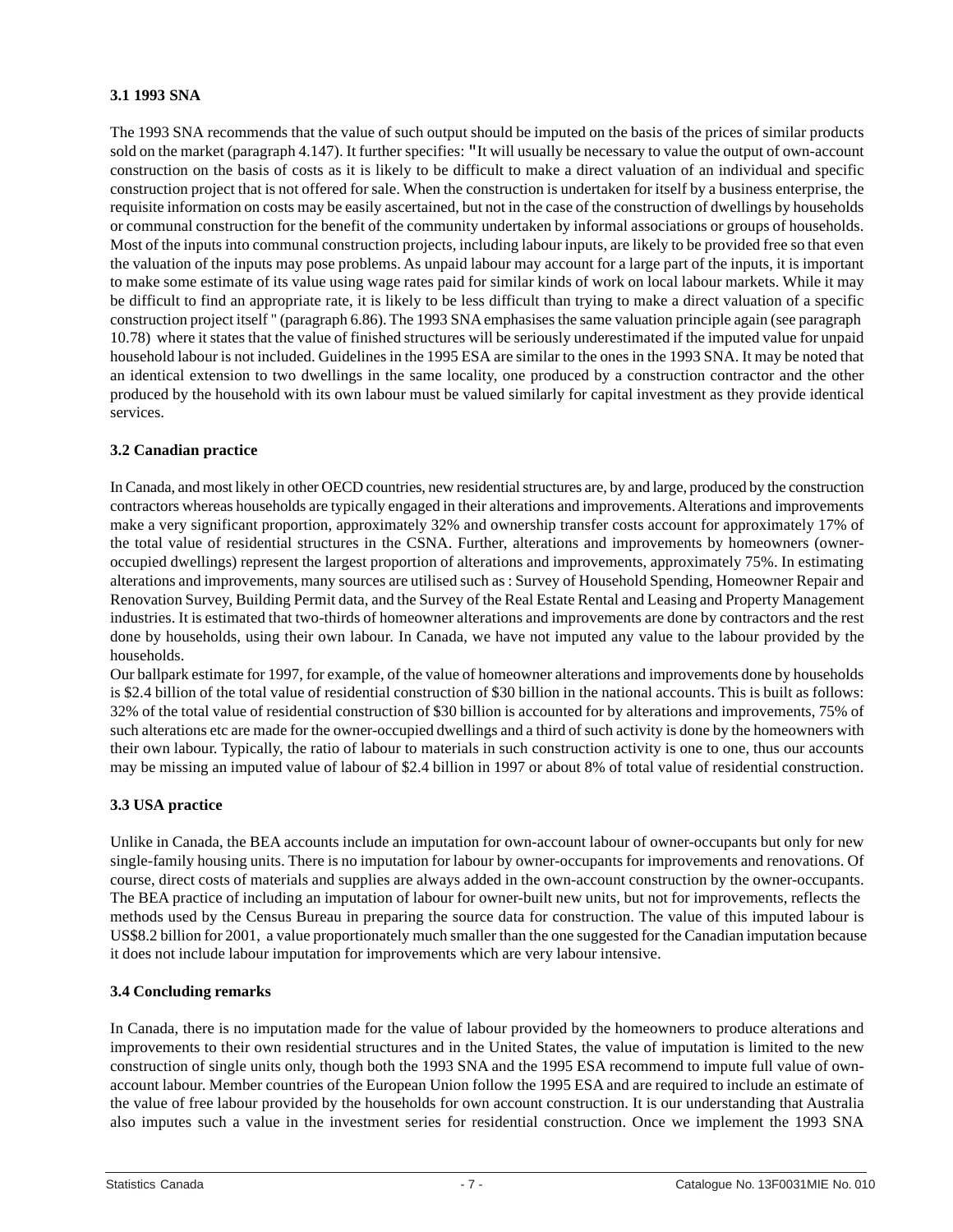<span id="page-8-0"></span>recommendation, the value added in the construction industry will increase by the estimated amount of own account labour (classified as mixed income), and an identical increase will be shown in the value of residential construction. With this incorporation, the value of residential construction in Canada is estimated to increase by about 8% and the level of GDP will increase by about three-tenths of one percent and a bit less in the USA as there is already some imputation.

#### **4. Investment in cultivated assets: livestock, plantations and orchards**

In economic theory, national accounting and, by and large, also business accounting, there is general agreement that products used repeatedly or continuously over periods of time of (at least) more than one year to produce other goods and services should be classified as capital assets. In the national accounts, buildings, machinery and equipment have always been classified as capital assets because they are continuously used over long periods to produce other goods and services. In agriculture, investment in cultivated assets such as livestock, plantations and orchards is quite significant, yet, such investment was not recognised as a capital asset in the international manuals on national accounts, prior to the 1993 SNA, for reasons unknown.

#### **4.1 1993 SNA**

In the 1993 SNA, the asset boundary was extended to align it more closely with economic theory and reality, and it now includes investment in cultivated assets as capital assets. The 1993 SNA notes: "Cultivated assets consist of livestock or trees that are used repeatedly or continuously over periods of time of more than one year to produce other goods and services. Thus, livestock that continue to be used in production year after year are fixed assets. They include, for example, breeding stock, dairy cattle, sheep reared for wool and draught animals. On the other hand, animals raised for slaughter, including poultry, are not fixed assets. Similarly, trees (including shrubs) that are cultivated in plantations for the products they yield year after year -such as fruit trees, vines, rubber trees, palm trees, etc.- are fixed assets. On the other hand, trees grown for timber that yield a finished product once only when they are ultimately felled are not fixed assets, just as cereals or vegetables that produce only a single crop when they are harvested cannot be fixed assets" (paragraph 10.83). Capitalising such livestock and trees as cultivated assets rather than treating expenditure on them as intermediate consumption, adds to the value of output and GDP, both for agriculture and the total economy. Its economic significance, no doubt, differs greatly amongst countries as well as among various regions of the same country. For example, sheep reared for wool are very important in Australia and Scotland, vineyards are important in California, France, Italy, Ontario (Niagara belt) and British Columbia in Canada, and so on. Thus, it is necessary to be fully aware of its implementation amongst countries for proper analysis of their performance and their international comparability.

# **4.2 Canadian practice**

We fully support the 1993 SNA recommendation in this regard. However, we have not yet implemented the 1993 SNA recommendation, primarily because traditionally, cultivated assets have never been included in the capital stock series, and this is not a strong reason. All expenditures to grow breeding and dairy cattle are, at present, intermingled with the expenditures to grow slaughter cattle. The value of animals not yet slaughtered is added together with the value of dairy and breeding animals as part of inventory accumulation in final demand in the CSNA. Dairy and breeding cattle are not capitalised. Similarly, the output of the fruit bearing trees in the vineyards and other farms is not shown, and all the expenditures to grow these trees are intermingled with other intermediate consumption expenditures for the production of fruits. There is no capital formation recorded for fruit trees.

The following changes will be required to follow the 1993 SNA guidelines:

a) Expenditures to grow breeding stock (the term breeding stock is used to include both dairy cattle and breeding stock) will have to be separated from those for slaughter animals.

b) In the inventory stock of cattle, the value of breeding livestock will have to be separated from slaughter animals and the breeding livestock will be added as capital formation.

c) Expenditures to grow fruits will have to be separated from expenditures to grow fruit bearing trees.

d) A new own account production of fruit bearing trees will be created, and it will be reported in gross fixed capital formation in the final demand.

e) Rates of consumption of fixed capital (CFC) will have to be estimated for both breeding livestock and fruit bearing trees for use as expenditure on CFC in the value added of agriculture.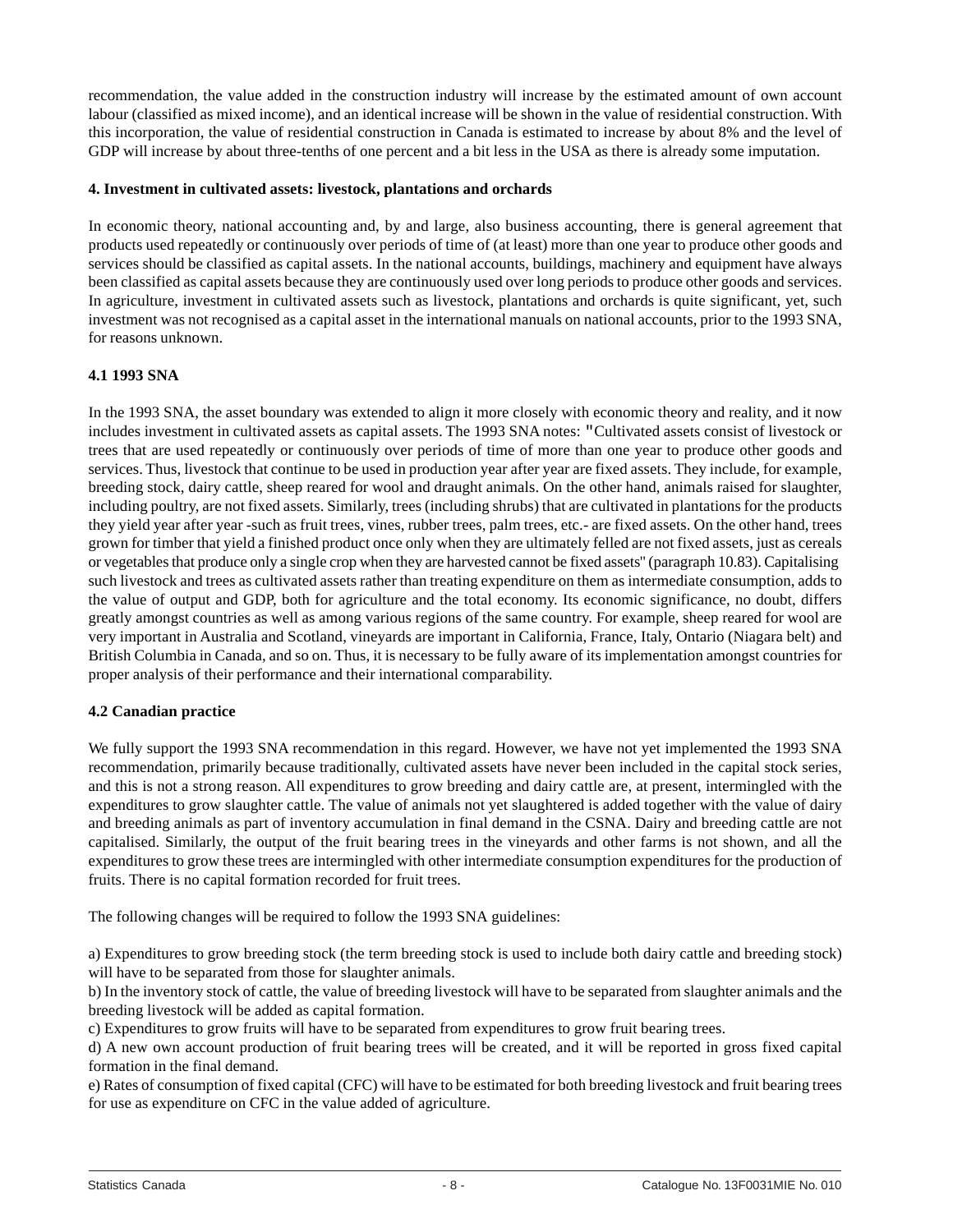<span id="page-9-0"></span>The result from these changes will be as follows:

a) Gross fixed capital formation for breeding livestock will increase by the value of their output, counterbalanced by an identical decrease in the value of inventory accumulation of cattle in the final demand.

b) Gross fixed capital formation of fruit bearing trees will increase by the value of the new own account production.

c) Gross value added in agriculture will not change for the change in the treatment of breeding livestock but net value added will decease by an identical increase in CFC for breeding livestock.

d) Output of agriculture and also gross value added will increase in agriculture by the value of own account production of fruit trees. Additional CFC of fruit trees will be added in agriculture.

To repeat, expenditures on cultivated assets are not treated as investment in the Capital and repair expenditures surveys of Statistics Canada, nor are they treated as gross fixed capital formation in the CSNA. The importance of these cultivated assets is different across provinces and territories, thus adding another caveat to inter-provincial comparison. For example, dairy farming is more important in Quebec and orchards are more important in Ontario and BC, compared to other provinces.

We have looked anew at the information collected and published by our Agriculture Division in regard to the value of breeding livestock. As at December 2001, the value of breeding livestock was reported to be \$9,368 million and inventory of slaughter animals \$6,232 million and this information is collected annually. (see Agriculture Economic Statistics, Cat: 21-603, Table on Balance Sheet of the Agriculture Sector, for more details). Typically, the dairy cattle produce milk for 6 to 7 years after they are two years old, so we have a good basis to calculate their depreciation rate. Thus, we can develop estimates for gross fixed capital formation for breeding livestock and their depreciation rates but separation of expenditures for producing breeding livestock from slaughter animals may require developing some methodology and conventions and some resources. As noted above, gross value added will not be affected by these changes.

There is no readily available information for the value of own account production of fruit trees and the expenditures for their production. However, let us make some ballpark estimate of the additional capital and its result on value added. In Canada, the value of production of fresh fruits is about \$2.5 billion in recent years. Let us assume that the fruit trees yield fruits for about ten years if well maintained. Let us further assume that the cost of maintaining these trees is about \$0.5 billion, thus the net yield of fruit trees is \$2 billion. Assuming a rate of discount of some 8 to 10%, the market value of these trees may approximate \$10 billion. Capital consumption will be approximately \$1 billion, thus value added will increase by about \$1 billion annually, if we conform to the 1993 SNA guideline in this case.

# **4.3 USA practice**

As in Canada, cultivated assets are not capitalised in the national accounts of the United States, for reasons primarily statistical, thus their overall GDP and GDP for agriculture, are underestimated by the value of new investments in fruit trees. Again, the economic importance of these activities varies a great deal amongst the States.

# **4.4 Concluding remarks**

In Canada, we have information for estimates of investment of breeding livestock but the expenditures to produce breeding stock are intermingled with those for slaughter animals; furthermore, the expenditures to grow orchards are not separable from expenditures to produce fruits. The situation in the USA is quite similar. In our opinion, it would be worthwhile to follow the 1993 SNA guidelines in this area. Our ballpark estimate is that we would add about \$1 billion, to both value added and investment in agriculture in Canada, if cultivated assets are treated as investment. As the value of cultivated assets would be quite significant, particularly for agriculture and for regional accounts where such activities are important, it will be useful to have joint discussions with BEA to share expertise and develop a common methodology to make estimates.

# **5. Acquisition of entertainment, literary or artistic originals**

Acquisition of entertainment, literary or artistic originals were not considered as gross fixed capital formation, and indeed, no intangible product was considered as a capital asset, in the international system of national accounts manuals prior to the 1993 SNA. In the 1968 SNA, the boundary of gross fixed capital formation was limited to tangible assets, such as buildings and machinery and equipment.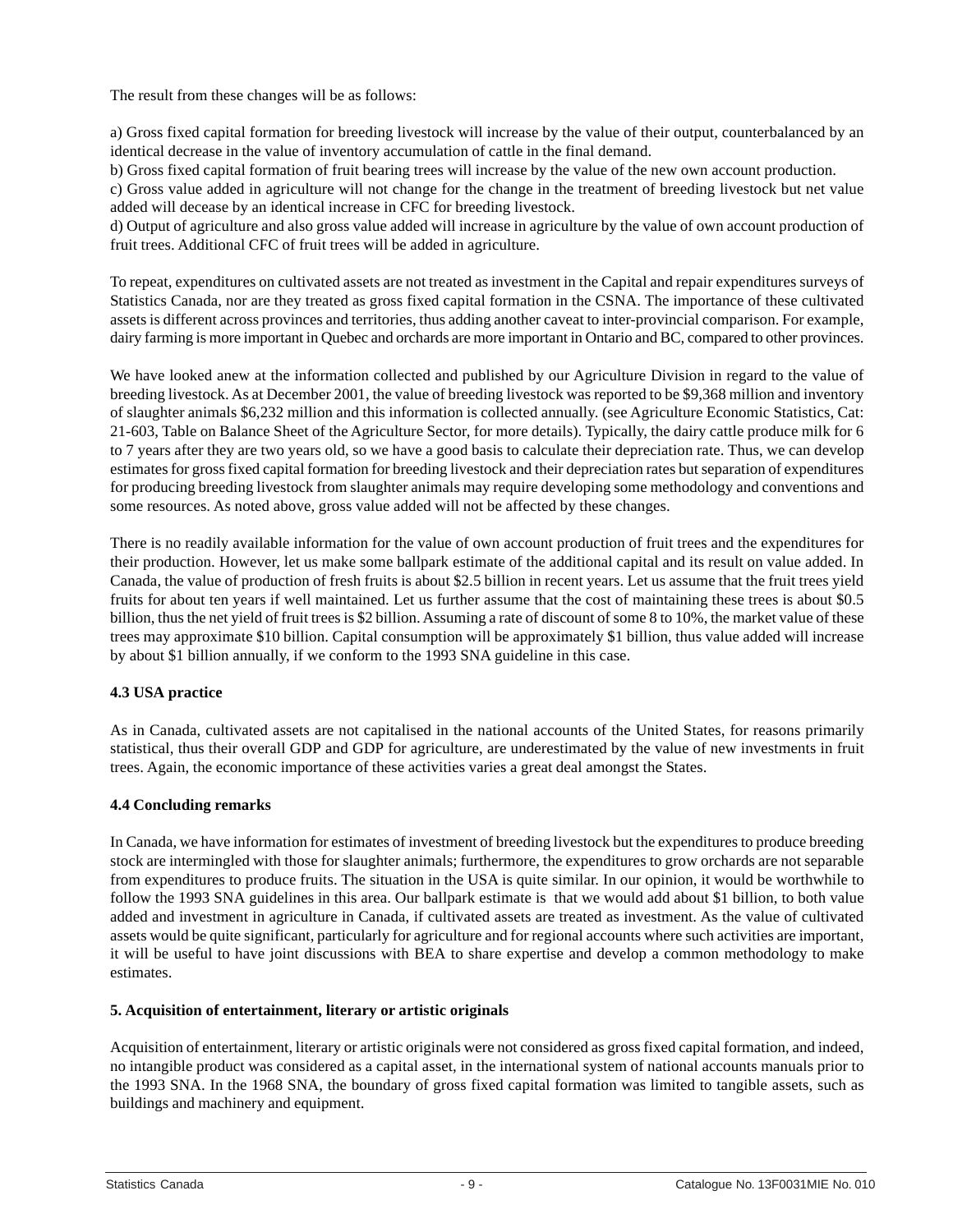#### **5.1 1993 SNA**

The 1993 SNA asset boundary has been extended to align it closer to economic theory. Several types of intangible assets were added: mineral exploration; computer software; entertainment, literary or artistic originals; and other intangible fixed assets (see paragraph 10.34 b). Expenditures on mineral exploration and computer software now form part of investment and capital stock in the national accounts of both the USA and Canada. Both output and value added increased by the amount of the new addition of investment recognised in the accounts and the amounts were substantial.

Classification of entertainment, literary or artistic originals as gross fixed capital formation is probably the newest of the new extensions of the asset boundary in the national accounts. The 1993 SNA states: "Originals consist of the original films, sound recordings, manuscripts, tapes, models, etc., on which drama performances, radio and television programming, musical performances, sporting events, literary and artistic , etc., are recorded or embodied" (paragraph 10.94). It further states: "The acquisition of an original constitutes gross fixed capital formation. The original is often retained by its producer, but it may also be sold after it has been produced in order to be exploited by another unit. When it is sold, the gross fixed capital formation is measured by the price paid by the purchaser to acquire the asset. If it is not sold, ...it may be necessary to value the original by its cost of production, as in the case of many other kinds of output produced for own gross fixed capital formation" (paragraph 10.95).

Once a product is recognised as a capital asset, its service life needs to be determined in order to calculate its depreciation or consumption rate, for it to be used as part of gross value added in the using industry. Originals typically have copyright protection over a fairly long period. When a user buys the copyright for a given period of (at least) more than one year, it also acquires an asset which needs to be recognised. The debate is not settled yet on how to recognise and value licences and copyrights to use intangible assets like originals. This debate is similar to the one on how to value licences to use tangible assets like electro-magnetic spectrums for mobile phones. At the October 2001 meeting of the OECD National Accounts Experts, a Task Force on capitalisation of computer software was established. This task force has now recommended that the software original be recognised as a capital asset.

#### **5.2 Canadian practice**

Entertainment, literary or artistic originals are not recognised as capital assets in the CSNA. We do not have a big entertainment industry like the one in Hollywood but we have the National Film Board and the Canadian Film Development Corporation and some private sector enterprises involved in film production. We have many well known singers and song writers and authors. However, it is fair to assume that the economic importance of the entertainment originals of the film industry is far greater than that of literary or artistic originals in Canada. Annual expenditures of the National Film Board and the Canadian Film Development Corporation have been in the range of about \$200 million recently. Most of their expenditures to help develop films in Canada are expensed in the entertainment and cultural industries and not capitalised. We have no other financial information at hand for the value of production of these originals by the private sector and by our singers, song writers and authors. Our ballpark guess is that the total annual expenditures probably do not exceed \$500 million. Had we allocated these expenditures to produce capital assets as suggested by the 1993 SNA, the value added in the entertainment and cultural industries would have increased by the value of this new investment or about \$500 million.

#### **5.3 USA practice**

As in Canada, the acquisition of entertainment, literary or artistic originals is not currently capitalised. The production of motion pictures, television, and sound recordings is important in the US economy, and implementing the 1993 SNA guidelines would increase the level of value added in the entertainment and cultural industries and the GDP for the overall economy by the value of this investment. It is our understanding that the BEA is planning to start research on this subject after its next comprehensive revision in 2003.

#### **5.4 Concluding remarks**

With the implementation of the 1993 SNA recommendation in this area, both the level of value added in the entertainment and cultural industries and overall GDP will increase in both countries, about \$500 million in Canada and significantly more than ten times this value in the United States. This is one area where research needs to done to develop a reliable, acceptable and transparent methodology to estimate the value of such originals and share such research and findings with colleagues in other countries. Hence, it will be useful to have joint discussions with the BEA to share expertise and develop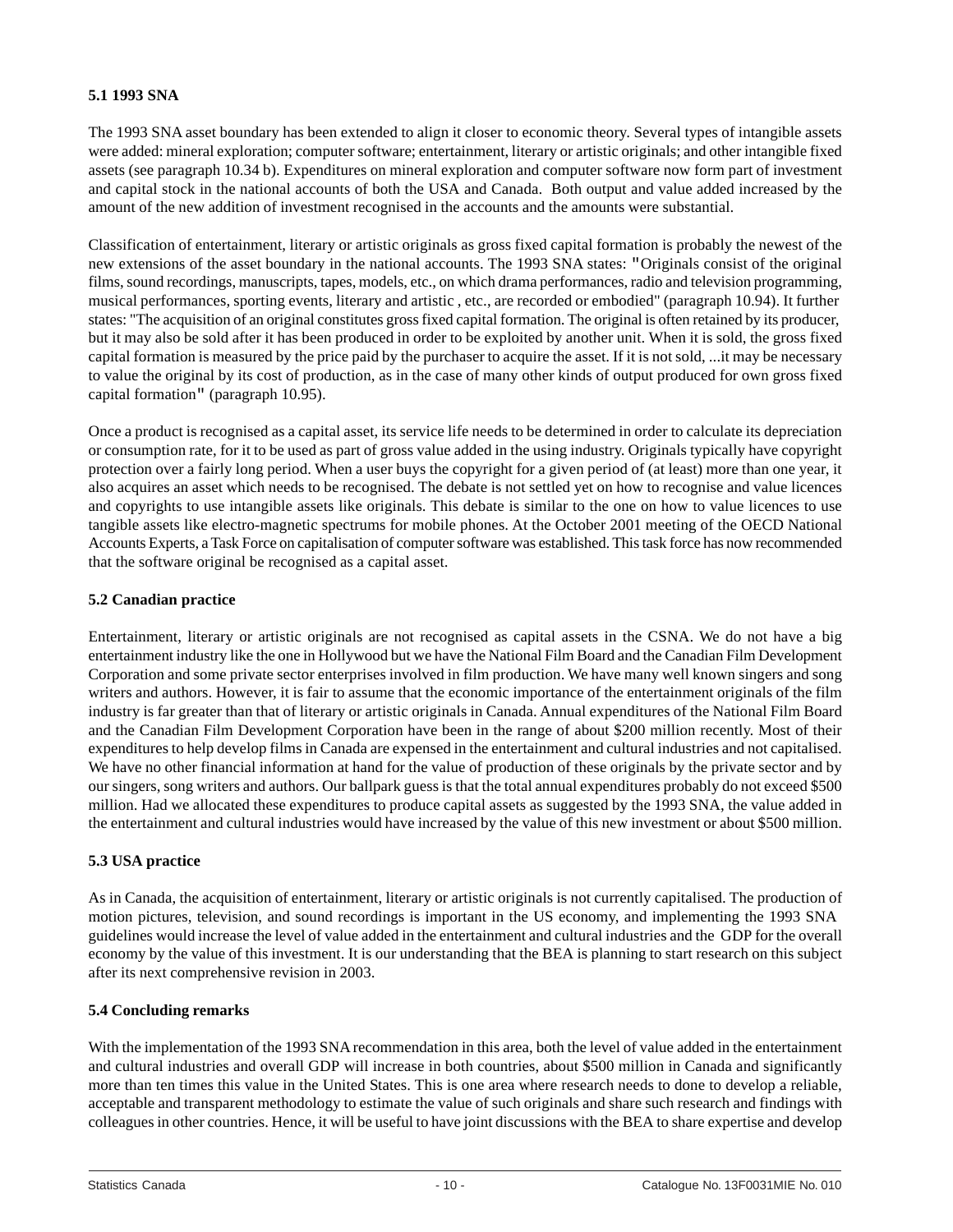<span id="page-11-0"></span>a common methodology to calculate these estimates. The importance of the activities associated with such originals is unevenly distributed amongst the Canadian provinces and, of course, amongst countries. Thus, its exclusion adds one more caveat to the reliability and accuracy of published GDP series at the international level.

#### **6. Net acquisitions of existing (used) assets**

Capital formation is a very important item in the national accounts: it is a significant component of GDP; it cumulates to capital stock and the consumption of fixed capital (CFC) derived from capital stock and is again a significant component of gross value added. How existing used assets should be handled in the measurement of capital formation is a question which needs to be answered, as there are divergent practices on its treatment at the total economy level and by industry or sector.

# **6.1 1993 SNA**

The 1993 SNA defines gross fixed capital formation as acquisitions, less disposals, of new or existing tangible and intangible fixed assets, major improvements to tangible non-produced assets and the costs associated with the transfers of ownership of non-produced assets (see paragraphs 10.33). There is no ambiguity on this issue in the SNA guidelines.

#### **6.2 Canadian practice**

At the total economy level, our treatment of existing or used assets is consistent with the 1993 SNA. Acquisition of imported used assets by enterprises are added to their gross fixed capital formation, and the value of used assets exported by enterprises are removed from their gross capital formation, as recommended in the 1993 SNA. Similarly, at the sector level, sales of used vehicles by businesses and governments to the household sector are removed from their capital investment in the period in which such transactions occur, and are added to household consumption. This treatment is again consistent with the one recommended in the 1993 SNA. However, when one business enterprise sells its used capital assets to another business enterprise or acquires used capital assets from another enterprise, these transactions are ignored in the measurement of capital formation **by industry**. When an enterprise acquires only used assets to produce something, it is shown at present as if it has no capital. On the other side, when an enterprise sells its used capital and has no more capital, it is shown as if it still carries all the capital it had before. This convention in the measurement of capital investment and later capital stock is followed by the Investment and Capital Stock Division as well as in the CSNA. Thus, our treatment of used assets by industry is not consistent with the one recommended in the 1993 SNA, and neither is it consistent with business accounting.

# **6.3 USA practice**

As in Canada, net acquisitions of existing (used) assets at the total economy level and by sectors are handled according to the 1993 SNA recommendations. It is reported by the BEA that the source data often do not allow it to separately identify transactions involving used assets at the industry level and this is same situation as in Canada.

#### **6.4 Concluding remarks**

Both in the USA and Canada, the present practice of ignoring the purchase/sale of existing assets by industry within the business sector is inconsistent with both the 1993 SNA and the business accounting principles. Thus both countries may carry incorrect capital stock by industry. Our present practice does not affect gross value added in total or by industry but it has two serious consequences: a) incorrect capital stock by industry leads to errors in the calculations of multi-factor productivity estimates by industry and b) it leads to incorrect CFC by industry, and thus incorrect net value added by industry.

#### **7. Value of Consumption of fixed capital, macro series**

Value of consumption of fixed capital (CFC) is an important item in GDP or in gross value added by sector or industry. This item is also known in the literature as depreciation or capital consumption allowance. It makes about 13% of GDP in Canada and as a single item, its value is higher than any of the following well known items listed in the GDP : profits, interest income, net income of unincorporated businesses, net taxes on factors of production or net taxes on products. The only item of higher value than CFC is the wages, salaries and supplementary labour income. In the business sector or in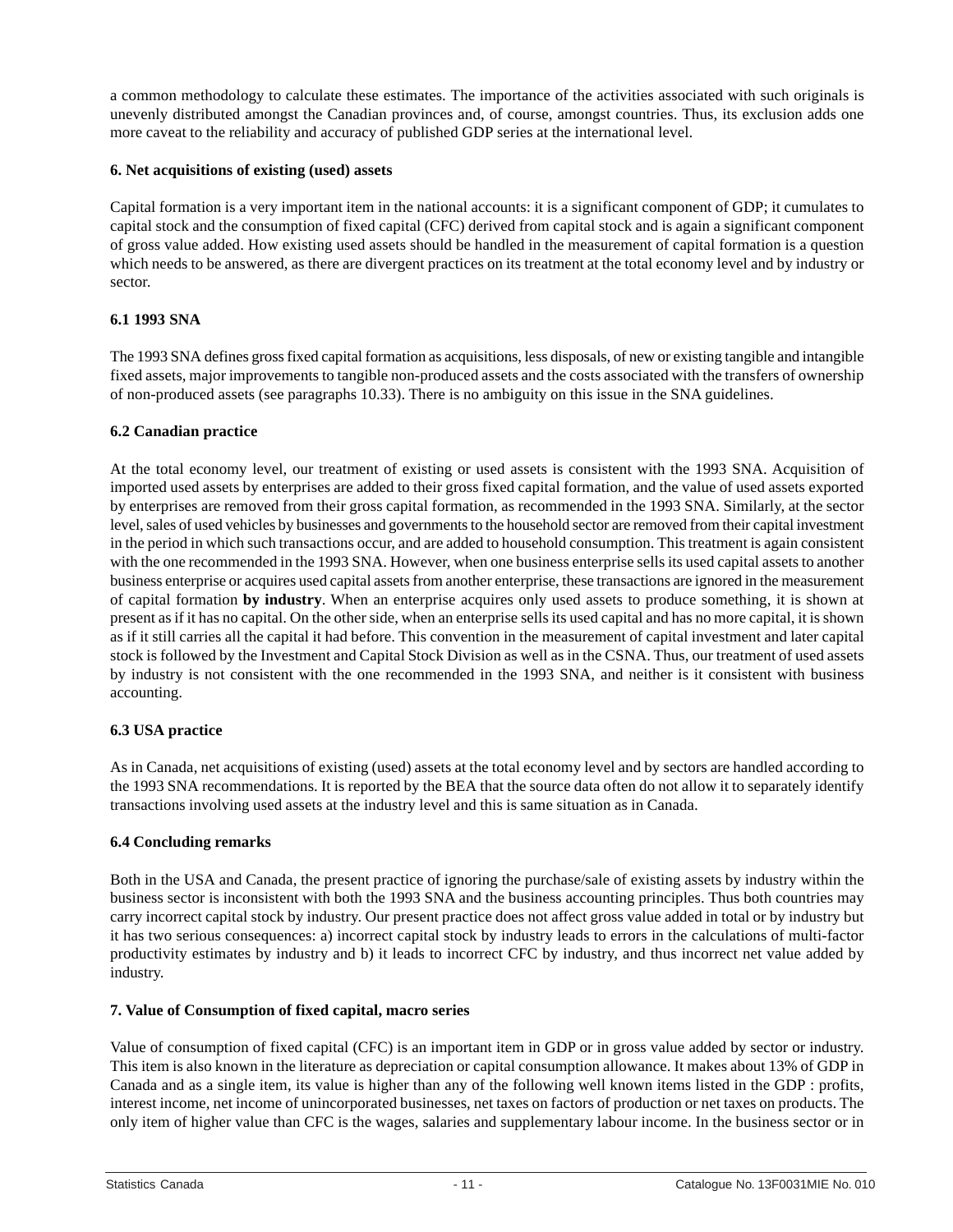industries of the business sector, it is a charge against operating surplus, hence its calculated value helps to derive net value added from gross value added but the gross value added does not change. However, in the non-market (government and NPISHs) sectors whose output and value added are measured by adding all the costs, its value affects both the output and the gross value added, hence total GDP of the economy.

One needs to have data on investment in assets, capital stock, service lives of assets to calculate CFC. In the business accounts, depreciation is always calculated for tax purposes but the rate of depreciation may be determined by tax authorities, not necessarily connected with economic service life. Further, the values used of fixed assets are typically the book values or the historic costs, not their current market prices. Thus, the profits and other incomes reported by the enterprises reflects these values of depreciation. In the national accounts, the rules for calculating CFC are different from those in the business accounts.

# **7.1 1993 SNA**

The 1993 SNA recommends that "... consumption of fixed capital must be valued with reference to the same overall set of current prices as that used to value output and intermediate consumption... It should therefore be calculated using the actual or estimated prices and rentals of fixed assets prevailing at that time and not at the times the goods were originally acquired. The historic costs of fixed assets, i.e., the prices originally paid for them, may become quite irrelevant for the calculation of consumption of fixed capital if prices change sufficiently over time" (paragraph 6.180).

Several methods to calculate CFC are noted in the 1993 SNA and in the OECD Manual, **Measuring Capital,** Paris 2001. The two most common methods are the straight-line depreciation (also called linear depreciation) and the geometric depreciation. With straight-line depreciation, the market value of an asset in constant prices is assumed to decline by the **same amount** each period. With geometric depreciation, the market value in constant prices is assumed to decline at a **constant rate** in each period. The 1993 SNA does not recommend one method over the other; it states: "Both the linear and the geometric, or declining balance, method are easy to apply. The choice between them depends upon knowledge, or assumptions, about the implied profiles of rentals which underlie them. It is not possible on a priori grounds to recommend the use of one in preference to the other in all circumstances. It is possible, for example, that linear depreciation may be realistic in the case of structures, while geometric depreciation is more realistic in the case of machinery and equipment". (paragraph 6.197). In the economic literature, particularly in the field of productivity analysis, there is a preference for geometric depreciation; further, the valuation of second hand goods in the market suggests a choice for geometric rates.

# **7.2 Canadian practice**

Consumption of fixed capital is calculated by the Investment and Capital Stock Division (ICSD) of Statistics Canada using current market prices of fixed assets and estimates are published using both linear and geometric methods. However, this information is classified by industry, based on establishments rather than by sector based on institutional units such as corporations or companies. In the macro series of the CSNA, the value of consumption of fixed capital for the government sector, housing and agriculture is the one calculated by the ICSD, using current market prices of the capital stocks; however, for other sectors, the value of depreciation used is what enterprises report in their financial statements, typically using historic costs and tax determined depreciation rates.

Our departure in the CSNA from the recommended treatment on CFC has been due to our statistical sources and partly also because we did not put high enough priority to develop estimates consistent with the 1993 SNA. What one would need is to develop a methodology and a database to redefine the value of the ICSD's consumption of fixed capital classified by establishment-based industries to their institutional units, such as corporations which report profits. Only then, can the CSNA recalculate profits using the recommended CFC. During the last few years, two statistical developments have occurred at Statistics Canada which should help us to re-examine our existing approach: a) statistical information is now collected via a unified enterprise survey, thus making it feasible to integrate establishment data with sector/enterprise data, and b) the business register now includes both sector and industry classification for all economic entities. The new estimates of CFC, when applicable, will not affect GDP, but will change the value of consumption of fixed capital, counterbalanced by an equal change in the value of net operating surplus.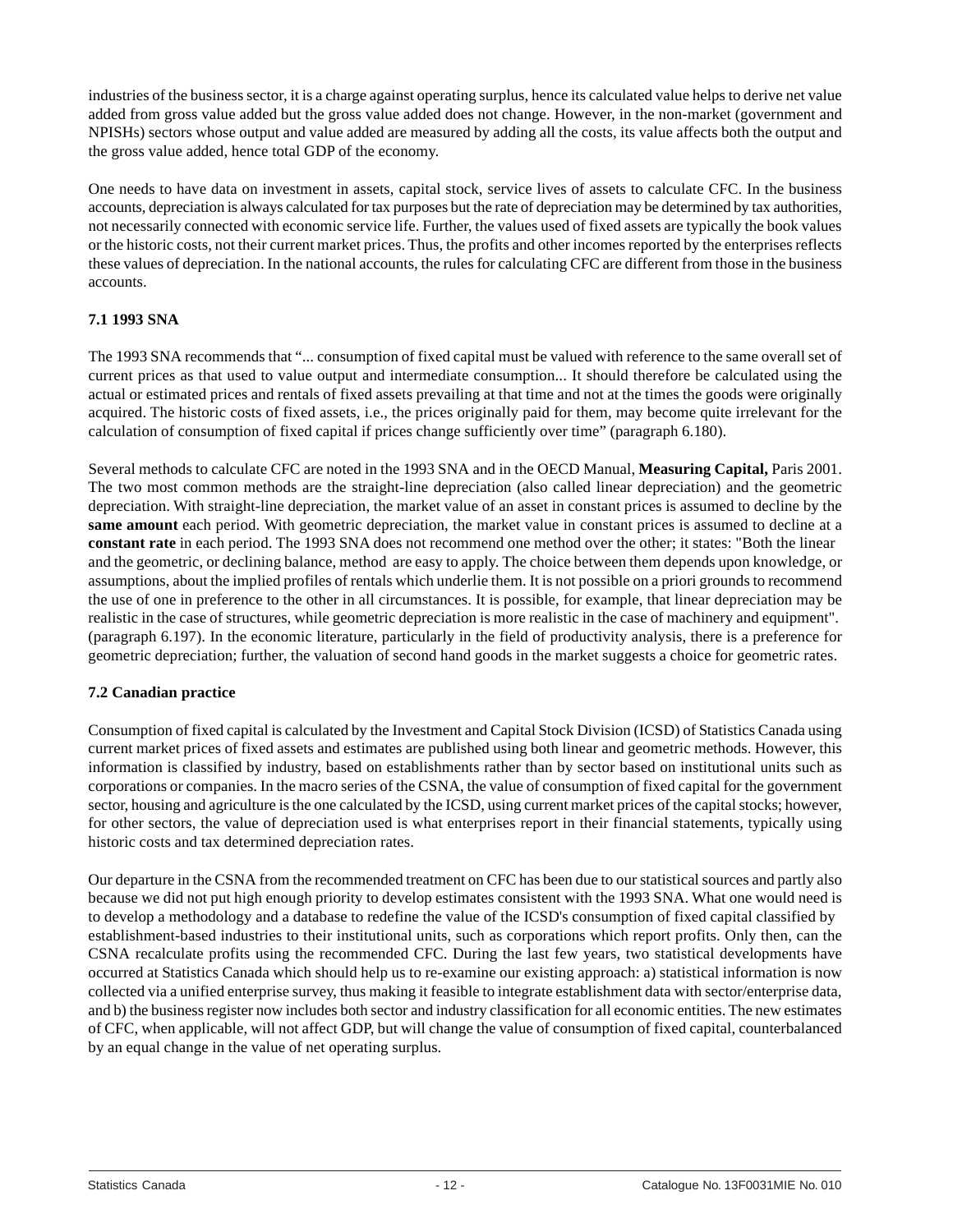# <span id="page-13-0"></span>**7.3 USA practice**

The BEA values CFC for the macro SNA series for all sectors using assets at current cost and calculates depreciation using BEA-determined depreciation schedules (usually geometric) that are based on empirical research on used asset prices. Total profits are reported both using a) current cost and BEA-determined depreciation and b) tax-based historical-cost depreciation (referred to as "capital consumption allowances" or CCA). The difference between CFC and CCA is called the "capital consumption adjustment" and is also published.

# **7.4 Concluding remarks**

In the NIPA accounts, CFC as well as CCA and capital consumption adjustment are published; CFC equals CCA less capital consumption adjustment. This provides a rich database to connect with tax based calculations and to calculate the preferred national accounts method for CCF. It is our judgement that the CSNA will better serve its users if it also adopts the innovative and pragmatic approach used in the BEA NIPA accounts. Then the CSNA will be consistent both with the 1993 SNA and the NIPA accounts, a huge improvement over the existing situation.

# **8. Consumption of fixed capital, industries**

Calculation of CFC is very important for a fuller analysis of the macro SNA series. It assumes an additional importance in the calculation of value added by industry estimates, specifically net value added, rather than gross value added. Net value added, compared to gross value added, is preferred, as it is more in tune with the theoretically correct Hicksian concept of income and sustainable development. The theoretically correct concept of value added, consistent with Hicksian income, is the maximum value added which an economy can produce without reducing capital.

It may be worth noting that, in the late 1960's and early 1970's, there was an interesting debate in the USA over the preference for net value added over gross value added or vice versa for productivity analysis between Professors Jorgenson and Griliches on one side and Denison on the other. A summary of this debate can be found in the article by Charles R. Hulten, "Total Factor Productivity : A Short Biography," in New Developments in Productivity Analysis, edited by Charles Hulten, Edwin Dean and Michael Harper, 2001 , University of Chicago Press. Professor Hulten notes: "...Jorgenson and Griliches recognised that output must be measured gross of depreciation if it is to conform to the accounting system implied by the strict logic of production theory. This put them in conflict with Denison, who advocated a concept of output net of depreciation, and Solow, who used gross output in his empirical work but preferred net output on the theoretical grounds that it is a better measure of welfare improvement arising from technical progress" (page 14).

# **8.1 1993 SNA**

As noted above, the 1993 SNA recommends that CFC must be valued with reference to the same overall set of current prices as that used to value output and intermediate consumption, both for the macro accounts and the production accounts by industry. The balancing item in the production account is value added and it can be measured either gross or net: that is, before or after deducting consumption of fixed capital. The 1993 SNA states: A a) Gross value added is defined as the value of output less the value of intermediate consumption; b) Net value added is defined as the value of output less the values of both intermediate consumption and consumption of fixed capital" (paragraph 6.4). The 1993 SNA fully supports the theoretically preferred concept of net value added and it states: "As value added is intended to measure the additional value created by a process of production, it ought to be measured net, since the consumption of fixed capital is a cost of production" (paragraph 6.5).After strongly asserting its preference for net value added, the 1993 SNAadds a flexibility to produce gross value added. It states: "... consumption of fixed capital can be difficult to measure in practice and it may not always be possible to make a satisfactory estimate of its value and hence of net value added. Provision has therefore to be made for value added to be measured gross as well as net" (paragraph 6.5). The result of this flexibility is that many countries produce only gross value added. From a conceptual point of view, it would have been appropriate, had the1993 SNA pushed hard for net value added as the primary featured measure. Further, given that the newer types of capital such as computers and computer software have short service life (three to five years, or even less), it would have been appropriate even from an operational point of view for the 1993 SNA to have pushed for the net value added concept.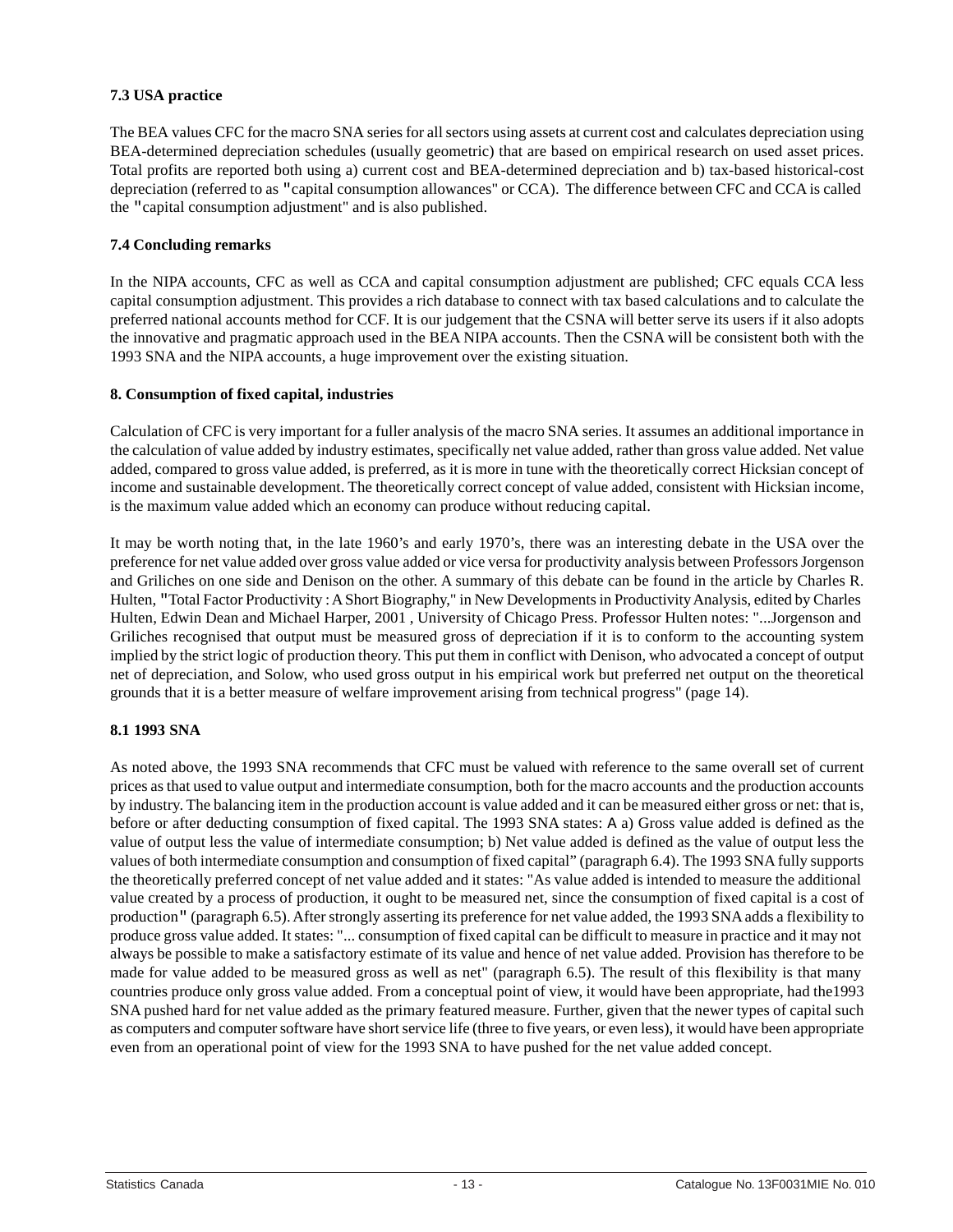#### <span id="page-14-0"></span>**8.2 Canadian practice**

In the Canadian Input-Output tables, there has never been a separate estimate of consumption of fixed capital by industry, thus it has remained part of other operating surplus. However, as noted above, in the macro income and expenditure accounts, consumption of fixed capital is estimated for agriculture, own account housing, as well as for the government sector and it is calculated with reference to market prices. Furthermore, for the rest of the economy, depreciation is based on the historic cost of the value of capital stock and is determined by tax considerations. The ICSD calculates by industry capital stock and CFC at current market prices, the concept recommended by the 1993 SNA. Additional, though not very significant, resources will be required to make adjustments to the industry boundaries used in the ICSD calculations to bring them in line with the IO definition of industries. When such estimates of CFC by industry are incorporated in the Canadian IO tables, we will then have available both gross value added and net value added by industry. This additional detail, we believe, will substantially enhance the usefulness of our industry statistics.

# **8.3 USA practice**

Consumption of fixed capital (CFC) is published for National Income and Product Accounts (NIPA), as noted above in item # 7, only by legal form of organisation, such as corporate business, non-financial corporate business, farms, non-farm housing, government, etc., but not by industry. Both the NIPA's and GDP by Industry accounts provide the capital consumption allowances (CCA) by industry, the former on a company basis (in table 6.22), and the latter on an establishment basis. Neither CFC nor CCA is available from the IO accounts.

BEA does publish CFC by industry on an establishment basis as part of BEA's Fixed Assets accounts. These estimates of CFC have not been used for GDP by industry because of a) BEA's concerns about the reliability of the industry distribution of fixed investment used in the perpetual inventory method, and b) potential inconsistencies between CCA from the capital stock and profits before tax converted from a company basis to an establishment basis in the GDP by Industry accounts.

#### **8.4 Concluding remarks**

The CSNA industry and IO accounts do not have CFC estimates and the BEA industry accounts have only CCA estimates, thus neither country produces the preferred CFC by industry. At Statistics Canada, CFC by industry is already calculated by the Investment and Capital Stock Division, but the industrial classification is not identical with the one used in the CSNA; this reconciliation is achievable with some additional, though not very substantial, resources. BEA does not believe that company-establishment conversion of CFC (if company estimates were available) is the best method to achieve the result of CFC estimates by industry. When source data become available that would allow BEA to estimate value added directly from establishment gross output and intermediate inputs, it may then consider using CFC from the Fixed Assets data as a measure of establishment-based CFC by industry.

We strongly believe that the usefulness of industry statistics will enhance substantially with the inclusion of CFC estimates, as this will permit to calculate both gross value added and net value added by industry.

#### **Section B: Production account for institutional sectors, partially implemented**

In the national accounts, the production account has always been given utmost importance. It is the first in the sequence of accounts compiled for any economy, thus, its compilation affects all the succeeding accounts in the system. The production accounts can be compiled for industries and then aggregated to the total economy or for institutional sectors and then aggregated to the total economy. The production account in the SNA contains three aggregate items apart from the balancing item. These are output, intermediate consumption, and consumption of fixed capital; the balancing item is value added, which can be measured either gross or net, that is before or after deducting consumption of fixed capital. Should such production accounts be prepared both by industry and institutional sectors? Production accounts by industry have been compiled by most countries over a long period and only recently have such accounts been recommended and prepared by institutional sectors. In this section, we will examine the sector boundaries used by Canada and the USA in this area vis-avis the international recommendations and their impact on inter-country and international comparability.

#### **9. Business sector**

It is quite natural to think of developing estimates of production of an economy distributed into two broad sectors, the market producers and the non-market producers, as their respective motives to produce goods and services are quite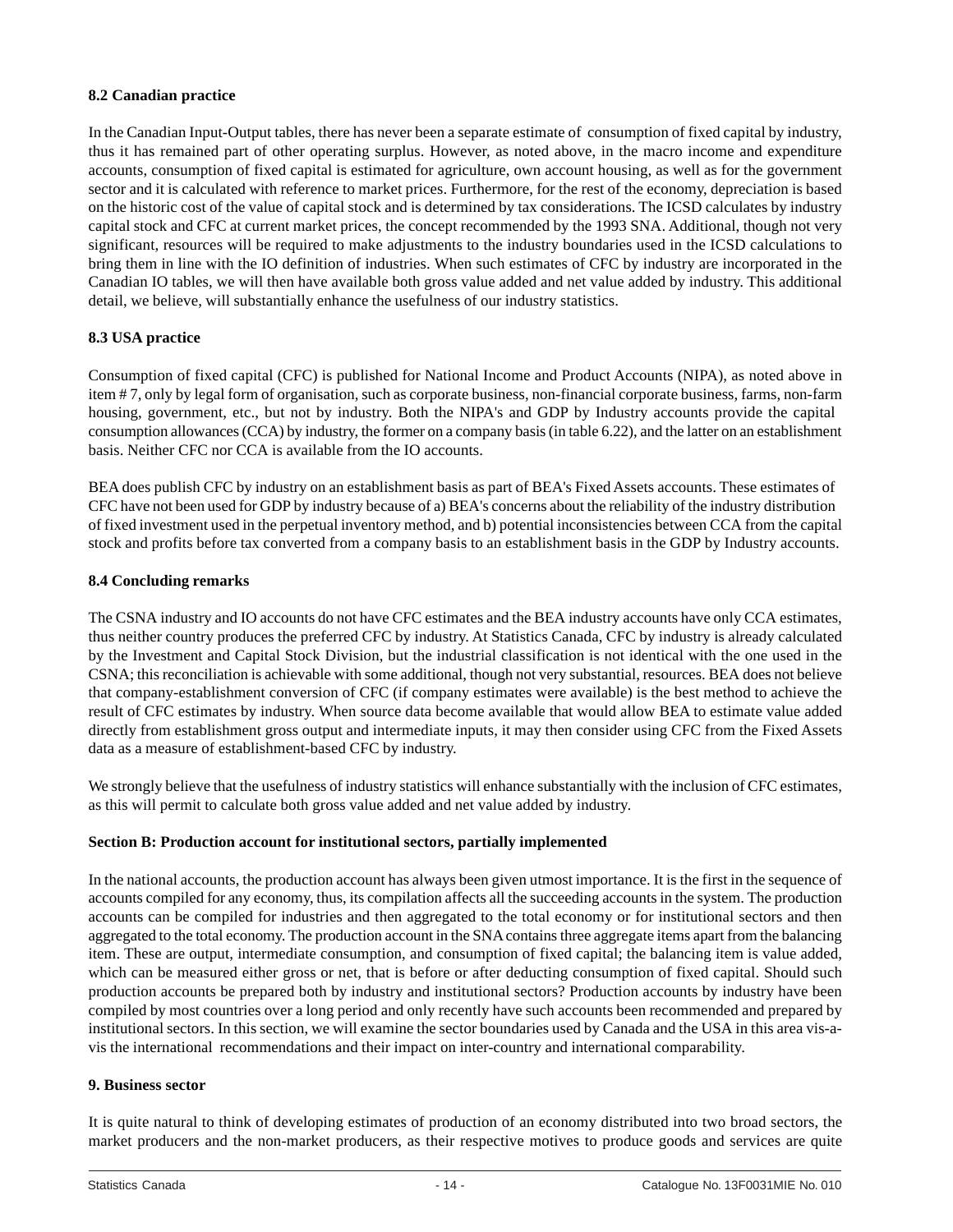different. Market producers or producers in the business sector, must at least cover all their costs of production and make profits if possible, whereas the non-market producers may provide their output free or at prices which are not significant to cover their costs of production. Let us see the guidelines for aggregating institutional units for production accounts in the 1993 SNA.

#### **9.1 1993 SNA**

The 1993 SNA states: "The production account is the first in the sequence of accounts compiled for institutional units, sectors and the total economy. The incomes generated by production are carried forward into subsequent accounts so that the way in which the production account is compiled can exert a considerable influence on the System" (paragraph 6.1). It further states that production accounts are compiled for establishments and industries as well as for institutional units and sectors. Overall numerical consistency requires that the output of an institutional unit engaged in production should be equal to the sum of the outputs of the individual establishments of which it is composed (see paragraph 6.2)

The first UN document on National accounts, produced in the mid-1950's, did not specify a production account by industry or by sector, as it limited itself to the preparation of only macro estimates of national accounts. The UN 1968 SNA manual went much further and according to it, separate production accounts were required for industries but not for individual institutional sectors; only one consolidated production account was recommended for the economy as a whole. The 1993 SNA provides a framework for a **full** sequence of accounts and for this the only unit which cuts across the full set of accounts is an institutional unit or an institutional sector as only institutional sectors can be utilised to compile the income and outlay account, the capital and finance account and the balance sheet account. It is quite logical to have the same unit for the sequence of accounts and for a full appraisal of its performance. Compared to the 1993 SNA, the 1968 SNA did not provide a full set of accounts, hence could afford to ignore the compilation of a production account for institutional sectors.

The 1993 SNA requires the compilation of production accounts for five mutually exclusive sectors. It defines an institutional unit "as an economic entity that is capable, in its own right, of owning assets, incurring liabilities and engaging in economic activities and in transactions with other entities" (paragraph 4.2). The resident institutional units that make up the total economy are grouped into the following five mutually exclusive sectors (paragraph 4.6):

- i) the non-financial corporations sector;
- ii) the financial corporations sector;
- iii) the general government sector;
- iv) the non-profit institutions serving households (NPISHs) sector;
- v) the household sector.

#### **9.2 Canadian practice**

The CSNA produces production accounts for all years for which input-output tables are compiled, but the sector classification is different from that of the 1993 SNA. A business sector is created, which comprises all producing units of the nonfinancial corporations sector, the financial corporations sector and the household sector of the 1993 SNA. Two additional sectors, the general government and NPISHs (see additional details on their sector boundary below), produce goods and services primarily not for sale in the market but for their own consumption. All producing units of the Canadian economy are thus included in the production accounts of the business sector and the two non-market sectors. The business sector is not defined in the 1993 SNA but it is used both in the USA and Canada. Its boundary is close to, though not identical with, the market production of an economy, as the non-market sectors can and do produce minor secondary output for sale in the market. We have not been able to follow the recommendation of the 1993 SNA regarding an integrated set of production accounts for both institutional sectors and industries. Note that the government business enterprises are allocated to the business sector and they are classified by industry.

Our presentation is different mostly because of the way our production surveys have historically been conducted. Our production surveys have traditionally collected information on outputs, intermediate inputs etc., from establishments, without much regard to their relationship with institutional units (often called companies or enterprises in Canada) of which they formed part. Thus, it was not possible to reclassify information collected from establishments to their institutional units. However, the recent approach to collect all commodity outputs and inputs from unified enterprise units and the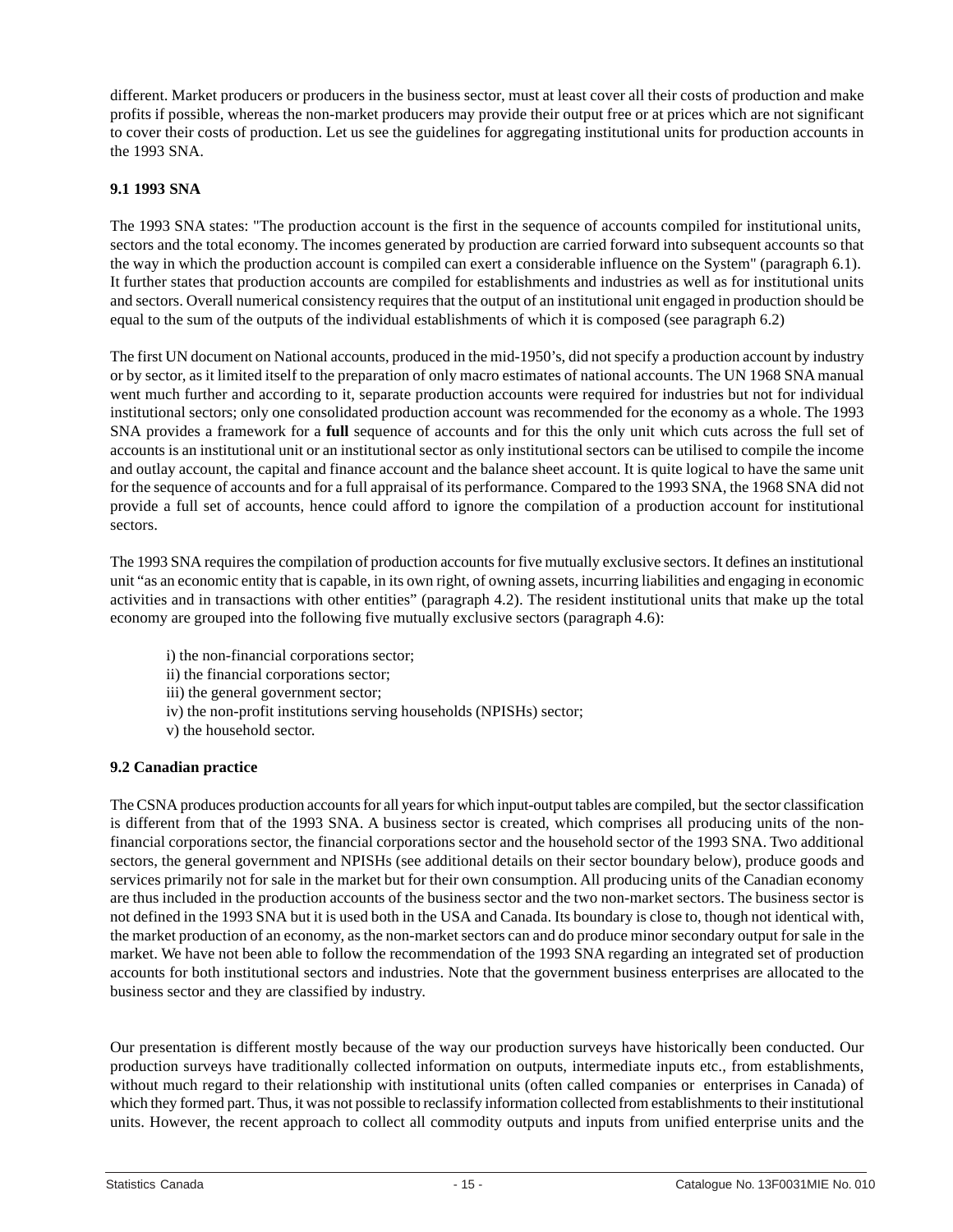classification of these units linked with their establishments in our expanded Business Register may permit us to reexamine our approach to the development of production accounts for institutional sectors in addition to our regular production account by industry.

Though we have not yet implemented the 1993 SNA recommendation to produce full production accounts separately for each of the three sectors making up our business sector, it is possible to delineate, with some additional work, the financial corporations sector. The boundary of the finance and insurance sector #52 in the North American Industry Classification System (NAICS), is quite similar to the financial corporations sector of the 1993 SNA, except the NAICS industry 5242, Agencies, Brokerages and other Insurance Related Activities, which includes significant activity provided by the unincorporated enterprises. NAICS industry 5242 is separately identified in the CSNA worksheet level detail. NAICS Finance and Insurance less NAICS 5242 is almost identical with the financial corporations sector of the 1993 SNA.

The producing units in the household sector operate almost entirely in the non-financial part of the Canadian economy. It can be argued that these producing units, also called unincorporated business enterprises, are more like quasi-corporations following the 1993 SNA terminology, and are thus classifiable with the corporations sectors in the production accounts. The 1993 SNA defines quasi-corporations as follows: "Quasi-corporations are unincorporated enterprises that function as if they were corporations...Such an enterprise must, of course, keep a complete set of accounts" (paragraph 4.49). In Canada, all unincorporated enterprises submit the Canada Customs and Revenue Agency T-1 Return, and thus have separate accounts. This fulfils a condition of the 1993 SNA for production accounts. However, they are not capable, in their own right, of owning assets and incurring liabilities, independent of households owning such enterprises: thus, they are not fullfledged corporations or quasi-corporations. In the subsequent sequence of accounts related to income and outlay, capital and finance and balance sheet, we recognise this characteristic of household-owned unincorporated enterprises and include them with the household sector, rather than with the corporations sector. Separating unincorporated enterprise units from the production account of the business sector will require a significant amount of work which will be possible only when we obtain data from unified enterprise surveys, with detail kept separately for corporate and unincorporated enterprise units.

# **9.3 USA practice**

The BEA produces national income and product accounts (NIPA) which include tables providing information on production accounts for sectors. The overall definition and boundary of the sectors are similar to those in Canada but the details are different. These sectors are: (1) business, (2) households and non-profit institutions, and (3) general government (see Table 1.7 Gross Domestic Product by Sector). The business sector measures production by all market producers (entities that produce goods and services for sale at a price intended at least to approximate the costs of production), including production by government business enterprises, as well as certain other types of production by non-profit institutions serving business, Federal Reserve Banks, and services of owner-occupied housing and of buildings and equipment owned by non-profit institutions. Note that the production measurement therein is limited to value added (also called "gross product" or "gross domestic product" in various BEA tables) only, and not the full production account which includes also output and intermediate consumption. It may be noted that the housing sub-sector under the Business sector in Table 1.7 includes government enterprises engaged in housing activities.

Government business enterprises are not classified by detailed industry in the GDP by industry accounts or IO tables; rather, they are aggregated under Special Industries in two blocks: Federal, and State and local. This presentation has an advantage that the users can very quickly assess the significance of government business enterprises in the economy but its disadvantage is that the NIPA's industry or IO data are not comparable in detail with data for the same industry published by other departments which classify such enterprises by industry.

In addition to the information for the total business sector, the value added of all Corporate Business (in current prices only) and of Non-financial Corporate Business (in current and chained prices), are presented in NIPA table 1.16. Thus in the United States, the GDP of financial corporations can be residually calculated. Similarly, the value added of the noncorporate sector (mostly unincorporated business enterprises owned by the household sector) may also be residually calculated within the business sector. The macro aggregates by sector that are presented in NIPA tables 1.7 or 1.16 (or that can be residually calculated from Table 1.16) are based on data by legal form of organisation. The data by legal form of organisation are benchmarked to estimates derived from samples of individual institutional units from the Internal Revenue Service for profits, net interest and CCA or from establishment data classified by legal form from the economic census for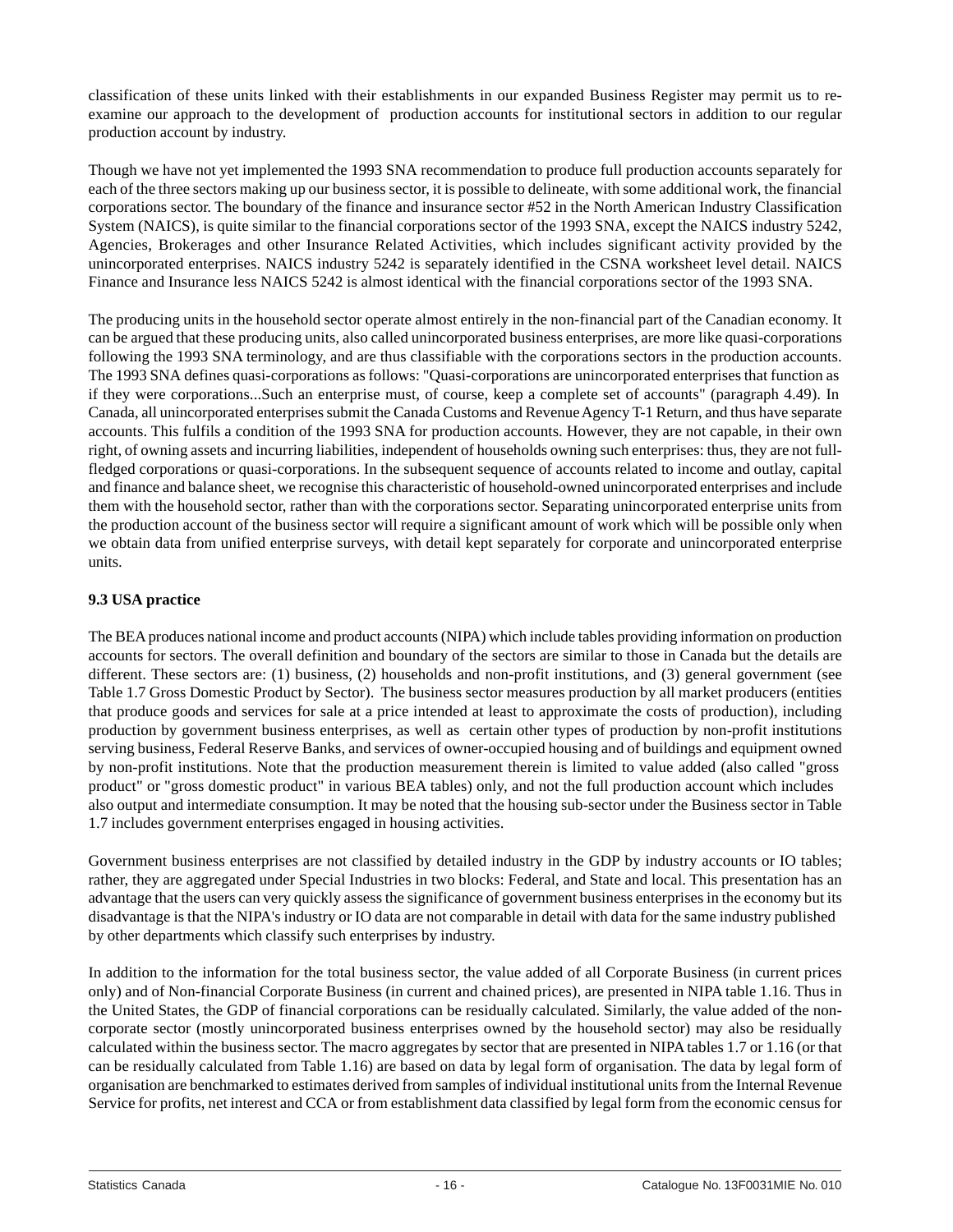<span id="page-17-0"></span>compensation of employees. These estimates are also available by industry. The IRS data are available annually, but the compensation of employees by legal form data are available only every five years and must be interpolated.

Output (called gross output in the US accounts) and intermediate consumption are not shown in NIPA tables, but can be inferred, at annual frequency, from the GDP-by-industry tables and input-output tables, for most of the sectors. Farm gross output (which includes farm housing ) can be obtained directly from GDP by industry and NIPA table 8.10, Farm sector output. Housing gross output can be obtained directly from NIPA 8.12, Housing sector output but the published GDP by industry estimate differs slightly because it excludes government enterprises. There is no issue for output of general government and private households because output equals value added by definition. The most difficult adjustment concerns NPISHs. In the GDP by industry accounts, the estimates of these organisations are embedded in the data for several industries and are not readily separable.

#### **9.4 Concluding remarks**

Both Canada and the USA compile production accounts for institutional sectors with similar, though not identical, boundaries: the business sector, the government sector and the NPISHs sector. It may be noted that neither country fully follows the guidelines of the 1993 SNA in this regard. In Canada, the production account for the three sectors includes output, intermediate consumption of goods and services and, residually, value added. In the United States, there is additional detail within these three sectors and value added is produced for each of these; however, gross output can easily be inferred for all the sectors from the annual GDP by industry accounts or IO tables, except NPISHs. Further, the USA can provide the sectoral breakdown of value added within the business sector whereas Canada does not currently have such estimates.

Both Canada and the USA need to develop **production** accounts for institutional sectors to conform with the 1993 SNA recommendation. This will help us to fully integrate with the income and outlay, capital finance and balance sheet accounts for institutional sectors which we already compile and which are consistent with the 1993 SNA guidelines. Production account by sector is one of the crucial recommendations of the 1993 SNA and should be given a high priority. In Canada, we may develop this database during the next few years as we obtain information from the unified production surveys and it is quite likely that the BEA, after the comprehensive revision in 2003, may start moving toward a sectoral presentation that more closely aligns with the 1993 SNA. Once done, we will have the same sectoral boundaries used for all of the accounts, (production, income and outlay, capital, and other accounts), and this will provide a rich database to analyse the performance of each sector of the economy in all its activities.

The business sector is widely used in productivity analysis in both Canada and the United States. In our judgement, it will be useful to retain it, as an alternative or supplementary sectoral presentation.

#### **10. Government Sector**

The institutional units performing functions such as government administration, public order and security, defence, social protection and social security are unambiguously classified in all countries in the government sector. However, functions such as education, health, recreation and culture are performed in many countries by both government units and non-profit institutions, the latter may be controlled and financed or simply partly financed by the governments. The sector classification of such non-profit institutions varies amongst countries, depending upon conventions, traditions, and interpretation of international guidelines, thus making international comparisons problematic.

#### **10.1 1993 SNA**

In the 1993 SNA (paragraph 4.113), the government sector consists of the following institutional units:

- (a) All units of central, state or local government;
- (b) All social security funds at each level of government;
- (c) All non-market non-profit institutions (NPIs) that are controlled and mainly financed by government units.

The sector does not include government owned corporations (called government business enterprises in Canada), even when all the equity of such corporations is owned by government. These corporations form part of the corporations sector.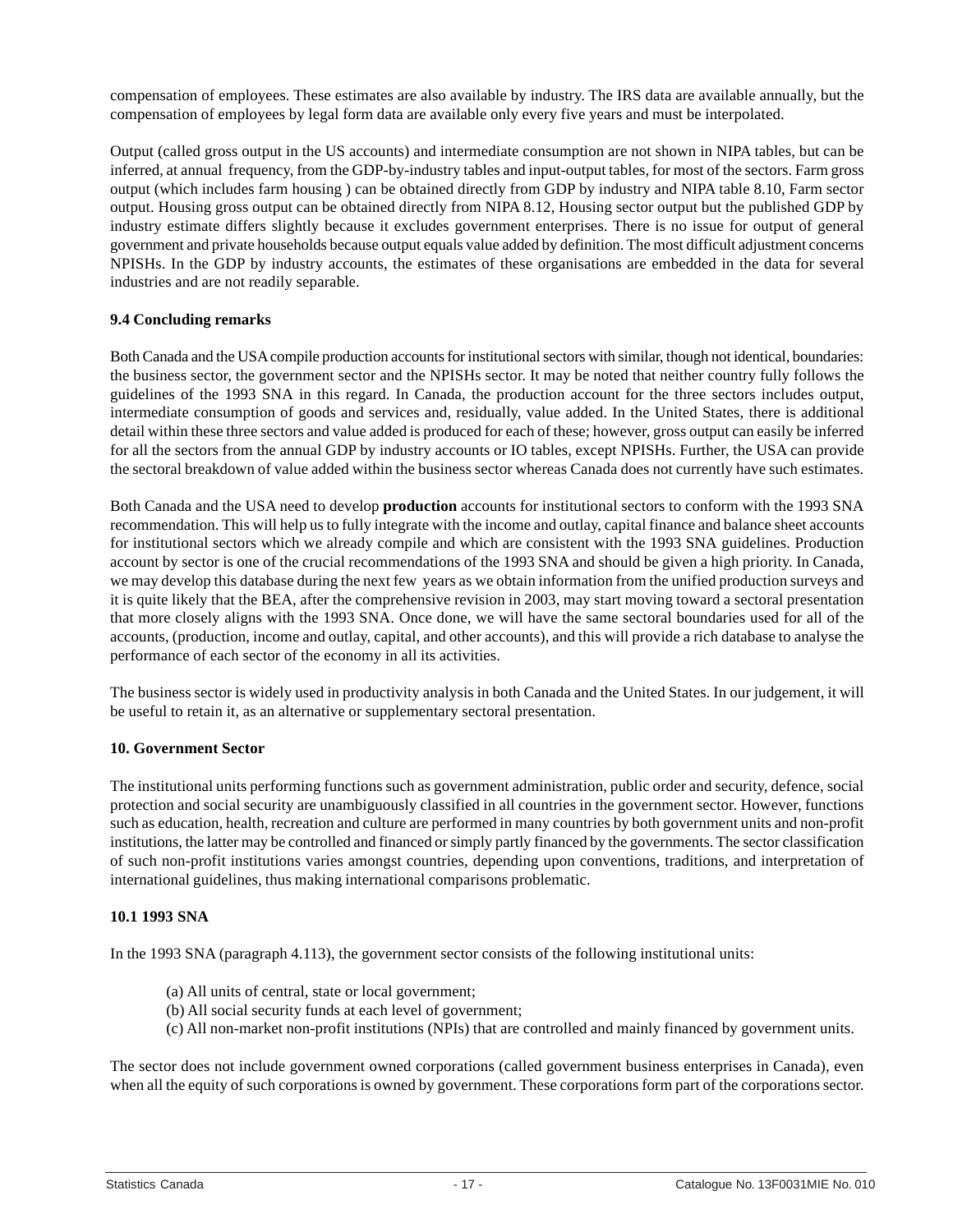# **10.2 Canadian practice**

The CSNA follows the same rules as the 1993 SNA for allocating units to the government sector with one modification relating to NPIs. We have not differentiated NPIs that are both controlled and mainly financed by government from NPIs that are only mainly financed by government units. We made a conscious decision to put the maximum weight on the mainly financed aspect as an operational guide to classify units as there is an excellent auditable information available to measure the share of finance. However, we have no readily available information to measure the degree of control in order to shift the classification of an NPI from one sector to the other when necessary. Thus, we have classified all NPIs mainly financed by government in the government sector, irrespective of level of control. Most of them are in the health and education sectors.

The value of output in the government sector equals its intermediate consumption, compensation of employees, consumption of fixed capital and taxes on factors of production (mostly on real estate property). As the methodology to estimate consumption of fixed capital for the government sector is different in the two countries and it affects the value of output, this issue is discussed under a separate heading below, issue # 11.

# **10.3 USA practice**

There are major differences between the Canadian practice and that of the United States. In the production account, the US government sector is pretty much limited to government administration and defence. In the USA as well as in many other OECD countries, the maximum weight has been put on the control aspect as a guide to classify NPIs. Government controlled hospitals and universities are in the government sector. However, NPI's mainly financed but not controlled by the government are not allocated to the government sector.

There are certain conventions used in the estimation and presentation of industry tables which need to be noted for fuller understanding. The US accounts **currently** adopt the convention that purchases of goods and services by general government are final consumption expenditures, therefore, gross output of general government equals value added only and intermediate consumption is zero. In contrast, the 1993 SNA recommends that these purchases be classified as intermediate consumption and that final consumption consists of the collective services produced by these institutions.

It may be noted that in the upcoming comprehensive revision of the NIPA's in 2003, BEA is preparing accounts that will permit the presentation of government as a producer of services. Plans (see more information in the January 2003 issue of the Survey of Current Business) are to reflect government gross output and its components parts (value added and intermediate consumption), as well as its uses for final consumption expenditures, sales and own account capital formation, a presentation fully consistent with the 1993 SNA and the present Canadian practice. In the 1997 Benchmark IO tables, released in December 2002, the general government now includes force-account construction and own-account software inputs, in addition to labour compensation and consumption of fixed capital.

#### **10.4 Concluding remarks**

The government sector in both countries is quite large but in Canada it is even larger because many NPIs (which are mainly financed but not controlled by the government) are classified in the government sector. For example, the government sector in Canada makes about 16% of total value added, compared with about 10% in the United States. This huge difference primarily arises due to the different classification conventions used in the two countries. Canada includes, in addition to the activities noted for the USA, health services and the universities and these additions explain most of the difference in the published values for the government sector in the two countries. Thus, the values for activities limited to public administration and defence are quite comparable in the two countries if one goes into the detail but such detail is typically not presented or published in our regular aggregates. In any case, it is the published aggregate numbers that set the tone of economic, political and journalistic analysis.

As noted, the 1993 SNA recommends that the value of output of the government sector should include all their costs, intermediate consumption and all elements of value added; Canada follows this recommendation. The BEA is planning to follow the same in upcoming comprehensive revision of national accounts in 2003, and has already incorporated some of these recommendations in the 1997 Benchmark IO tables, released in December 2002.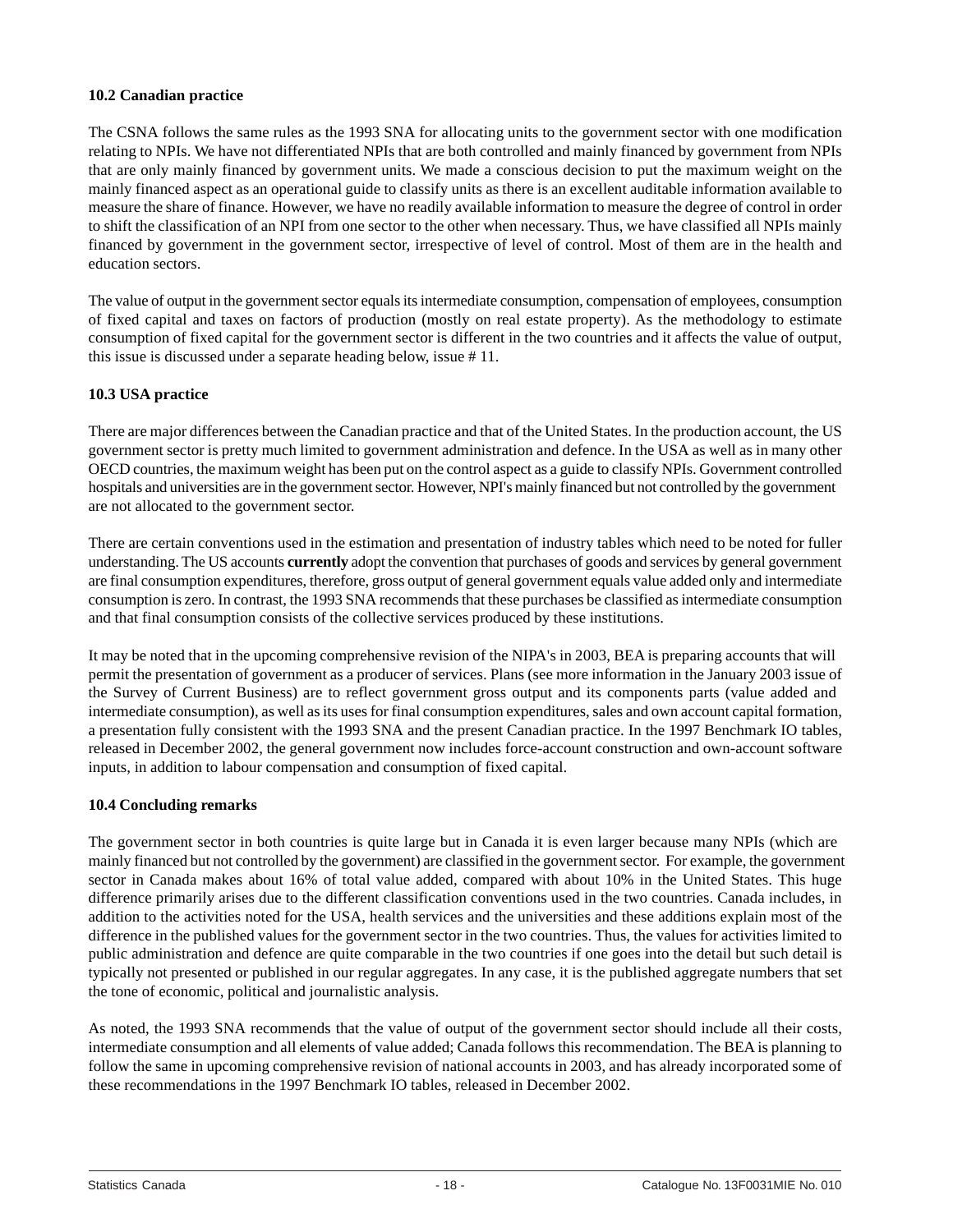# <span id="page-19-0"></span>**11. Consumption of fixed capital, government sector**

The value of consumption of fixed capital included in the value added of the government sector in Canada is about 13%, an item of a fairly significant value and of similar importance vis-a-vis the rest of the economy. It needs to be stated that a change in the value of consumption of fixed capital for a given period in the business sector affects the level of profits or net income but it does not affect the level of gross value added, hence GDP. However, a change in the value of consumption of fixed capital in the non-business sectors (government and NPISHs) affects the level of gross value added as it is an additional imputed item for cost, hence affects the level of GDP of the sector as well as of the total economy. There are two methods widely used to calculate CFC, linear and geometric and the resulting value is different.

# **11.1 1993 SNA**

As noted above, the 1993 SNA does not recommend one over the other method; it states: "Both the linear and the geometric, or declining balance, method are easy to apply. The choice between them depends upon knowledge, or assumptions, about the implied profiles of rentals which underlie them. It is not possible on a priori grounds to recommend the use of one in preference to the other in all circumstances. It is possible, for example, that linear depreciation may be realistic in the case of structures, while geometric depreciation is more realistic in the case of machinery and equipment" (paragraph 6.197). In the economic literature, particularly in the field of productivity analysis, there is a preference for geometric depreciation; further, the valuation of second hand goods in the market suggests a choice for geometric rates.

#### **11.2 Canadian practice**

The Investment and Capital Stock Division (ICSD) at Statistics Canada calculates estimates of CFC for all industries using three methods, two of them are the most popular: linear depreciation rates and geometric depreciation rates. ICSD has published series for the government sector back to 1961 using both methods. In every year, the series based on the geometric rate is about 75% of the estimate based on the linear rate. For example, in 2001, the geometric depreciation value was \$16.6 billion, compared with \$21 billion using linear depreciation, a difference of \$4.6 billion. The CSNA has continued to use the linear depreciation rather than the preferred geometric depreciation for this sector, perhaps, for historical continuity reasons. Back a few decades ago, the CSNA was including CFC in the government sector and at that time, the only method applied was linear. The CSNA stayed with the linear estimates even when the preferred calculation became available by 1996 or so, before the 1997 CSNA historical revisions. This higher estimate of CFC by \$4.6 billion in 2001 has resulted in an increase, by the same amount, of both value of output and value added of the government sector. The share of the government sector in the overall economy is thus higher by about one half of one percent, due entirely to the convention chosen for the CSNA, and this is not an insignificant difference.

# **11.3 USA practice**

The BEA uses geometric depreciation for most assets for all the sectors and industries, including the government sector; however, there are exceptions such as autos, computers, missiles, and nuclear fuel rods. For more information, see the most recent methodology for the Fixed assets estimates. If the geometric depreciation rate produces a lower estimate of CFC as in Canada, the published share of the government sector in the USA economy is lower compared with those countries using linear depreciation rates.

# **11.4 Concluding remarks**

Here the issue is not of consistency with the 1993 SNA, as it does not recommend, on *a priori* grounds, the use of one method (say linear) in preference to the other (say geometric) method for calculating CFC but of the difference in methodology in the two countries (linear in Canada and mostly geometric in the United States) which affects the share of the value of output and of value added of the government sector in the economy. Many economists and analysts in North America prefer the estimates based on geometric depreciation. In principle, the life in the geometric method for depreciation is infinite but in practice, one truncates it and in Canada, it is truncated in the year which is five times the length of the average service life of the asset. Suppose the asset life of an asset is 10 years. In the linear methodology, the asset is completely removed from the stock at the  $10<sup>th</sup>$  year whereas in the geometric methodology, it will be removed at the  $50<sup>th</sup>$ year of the asset. Of course, the value of depreciation using the geometric methodology will be very small towards the end of the period.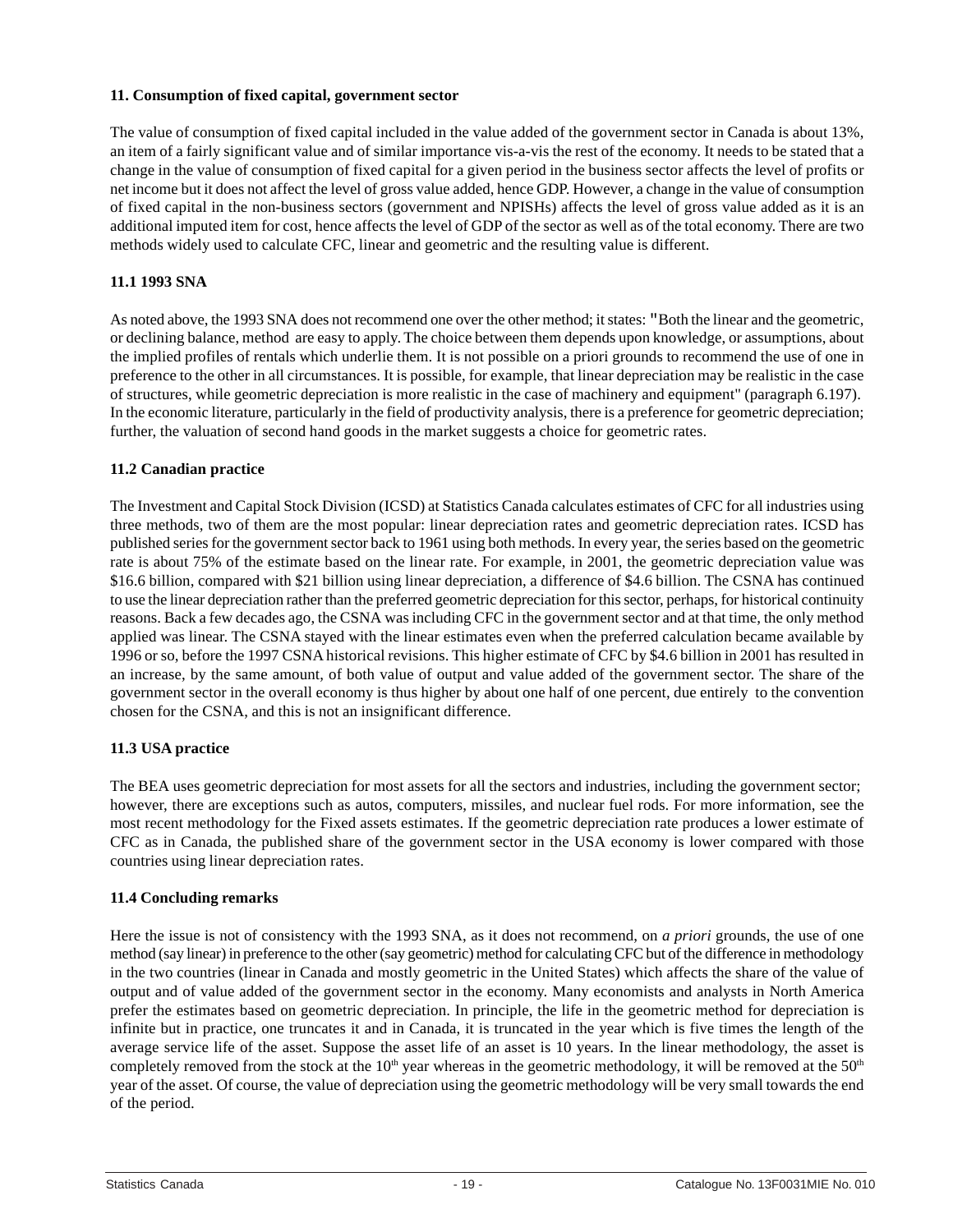<span id="page-20-0"></span>There is a lot of sensitivity attached to the comparative role of government in the two economies. As noted in issue #10, Government sector, the published values are proportionately much higher in Canada than in the USA because the CSNA includes most of the NPIs in the government sector whereas the same are classified to the NPISHs sector in the BEA national accounts. The difference in methodology for CFC in the government sector aggravates this situation further as the Canadian linear methodology generates a higher value of CFC compared with the geometric methodology.

It is strongly recommended that the CSNA should re-examine its present preference for the CFC estimates based on linear methodology for the government sector, as the alternative geometric methodology has many listed advantages: a) it is the preferred methodology by many analysts; b) it is used, for most assets, by the BEA, thus both countries will have similar methodology; and c) its application will reduce the apparent gap in the role of the government sector in the two economies,

#### **12. Non-Profit institutions serving households (NPISHs) sector**

Non-profit institutions (NPIs) serve corporations, and governments and they are classified to those sectors. There are also NPIs which exclusively serve households, and these are called NPISHs and are discussed here.

# **12.1 1993 SNA**

The 1993 SNA states: "Non-profit institutions are legal entities created for the purpose of producing goods and services whose status does not permit them to be a source of income, profit or other financial gain to the units that establish, control or finance them" (paragraph 4.161). Some NPIs charge prices and fees that are economically significant. The 1993 SNA defines significant prices as "prices which have a significant influence both on the amounts the producers are willing to supply and on the amounts purchasers wish to buy" (paragraph 4.161). NPIs which charge significant prices are typically part of the corporations sector and these, for example, include chambers of commerce, trade organisations, industry associations, etc. The majority of NPIs, however, are likely to be non-market producers that provide goods or services to other institutional units either free or at prices that are not economically significant. NPIs which are non-market producers and are **controlled and mainly financed** by government are allocated to the government sector; most of those not allocated to the government sector form the NPISHs sector. Thus, the NPISHs sector is a residual sector.

#### **12.2 Canadian practice**

The 1993 SNA emphasises the double criteria, controlled and mainly financed, for classification of NPIs in the government sector whereas, in the CSNA, we have used a single criterion of finance as a guide for allocation. The residual NPISHs sector in the CSNA includes only those NPIs which are not mainly financed by the government, whereas the strict adherence to the double criteria of the 1993 SNA would lead one to include also NPIs mainly financed by government so long as they are not controlled by government.

In the production account, the value of output of the NPISHs sector equals its intermediate consumption, compensation of employees, consumption of fixed capital and taxes on factors of production, as recommended by the 1993 SNA. Note that the NPISHs sector is separately identified in the production account but it is not separated in the CSNA from the household sector for the income and outlay account, the capital and financial account, and the balance sheet account.

#### **12.3 USA practice**

In the United States, all NPIs mainly not financed by government form part of the NPISHs sector, as in Canada but it also includes all those NPIs mainly financed by the government so long as they are not controlled by it. The phrase mainly financed needs to be elaborated. In Canada, the hospitals are public hospitals, entirely financed by the government whereas in the United States, the funding or financing provided by the government is less than 50%. Similarly, the universities in Canada are financed for some 70% of their expenditures by the government but the financing by the government is much lower in the United States, even lower than in the hospital sector there. Thus, the criteria used by the BEA for classifying NPIs to the NPISHS sector reflect the institutional structure and financing arrangements there which permit an inclusion of many more NPIs in NPISHs than in Canada.

In the BEA NIPA accounts (Table 1.7), value added of NPISHs is published but there is no estimate of their output and intermediate expenditures. Further, the value added of the non-profit institutions sub-sector includes only compensation paid to employees of these institutions but the value added related to their ownership of fixed assets, that is the consumption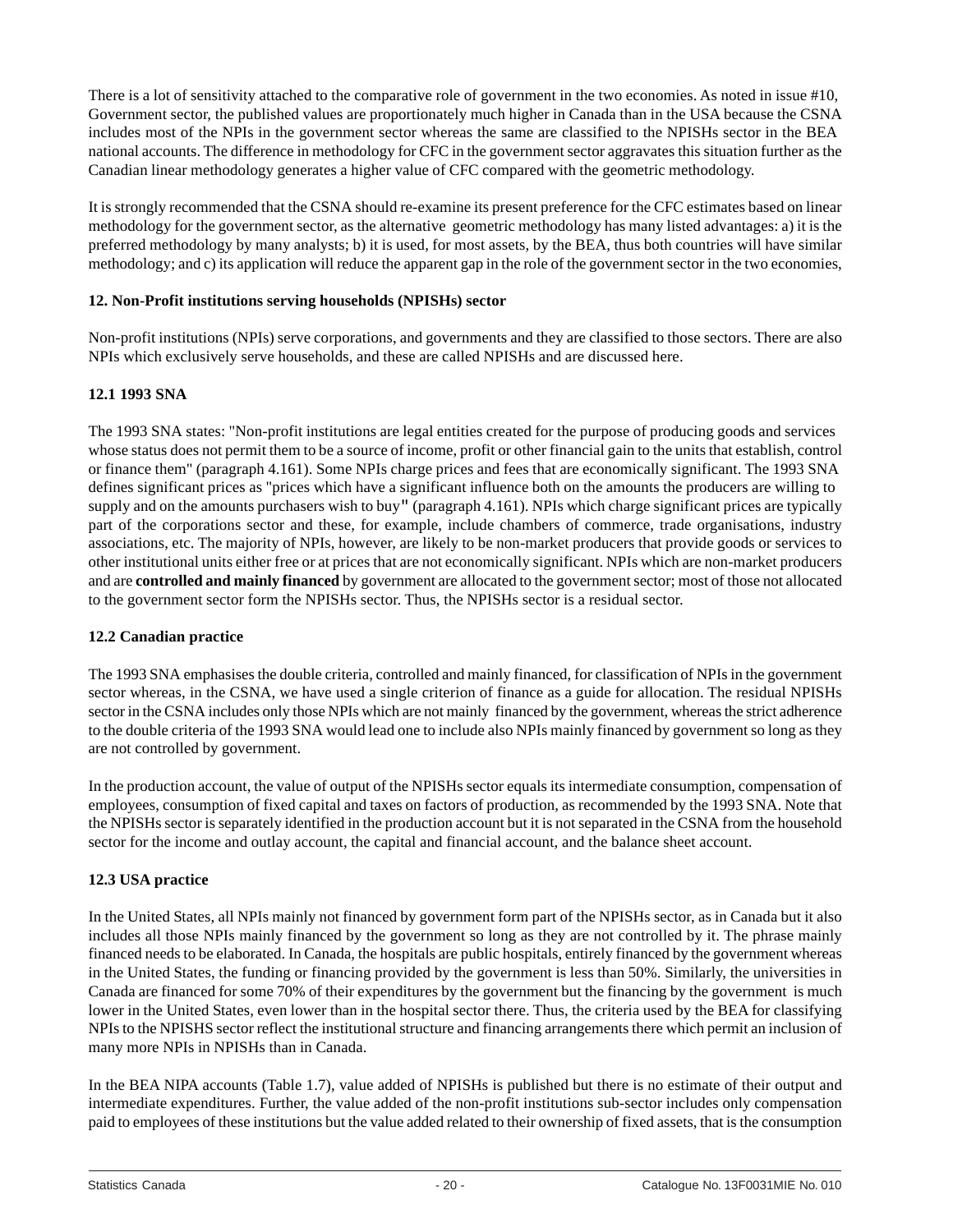of fixed capital, is **currently** shown in the business sector. It is noted by the BEA that it is placed in the business sector by analogy to the treatment of owner-occupied housing. In both cases, the household or NPISH is thought of as running a separate rental business (in the real estate industry) in which the fixed assets are rented back to the owning household or NPISH. For the upcoming comprehensive revision in 2003, the BEA plans to change this treatment and start showing the rental value of NPISHs fixed assets in the NPISHs sector. Furthermore, the rental value of NPISH fixed assets will be allocated to the appropriate industry rather than shown in the real estate industry. These changes are described in an article, Preview of the Revised NIPA Estimates for 1997, Survey of Current Business, January 2003.

It is worth noting that the BEA differs from the 1993 SNA guidelines in the imputation of the rental value of fixed assets owned and used by NPISHs as it includes **net interest** as well as CFC, a convention which makes the value added of NPISHs higher than in other countries, including Canada, which follow the 1993 SNA. How important this addition is may be gauged from the following data: in 2000, gross value added of NPISHs (Table 1.7) was US\$418 billion; imputation for CFC was US\$40 billion and for net interest was US\$17 billion (Table 8.21). These two imputations now form part the business sector but will be added to NPISHs in the upcoming comprehensive revisions, thus the value added for NPISHs would increase by 14%, of which 4% for net interest would be applicable only in the USA as no other country follows this convention so far. If we apply the same ratio in Canada, its overall GDP would increase by two-tenths of one percent.

In the GDP by industry accounts and the input-output tables, NPISHs are classified by industry along with other producers; thus, no separate output and their intermediate inputs are available. There are several non-profit hospitals as well as state and local government hospitals which now form part of NPISHs and they could be reclassified, but not done yet, as market producers, since their receipts generally approximate their expenses.

# **12.4 Concluding remarks**

The concluding remarks concerning the government sector also apply here. In the United States, State and local government hospitals and universities are part of the government sector but all other hospitals and universities are in the NPISHs sector whereas all the NPIs in the hospital and education sub-sectors are included in Canada in the government sector. In Canada, NPISHs sector makes about 1% of total GDP whereas in the United States, it makes 4% and again a huge difference between the published data in the two countries. Apart from the classification differences, there is one additional reason for the difference in the share of value added of NPISHs sector in the two countries; in the United States, the consumption of fixed capital of NPISHs sector is currently allocated to the business sector whereas in Canada, it remains allocated to NPISHs but this will change, as noted above, in the upcoming comprehensive revisions. If we aggregate the two nonmarket sectors -Government and NPISHs- their share in the value added is 17% in Canada compared with 14% in the United States. Of the remaining 3% difference, about 0.5% is explained by the difference in the methodology of calculating CFC in the government sector and 0.4% is due to the current allocation of CFC of NPISHs sector to the business sector in the United States. The rest of the difference is mostly due to the much heavier involvement of governments in Canada, compared with the USA, in the provision of public health services to the population at large.

The published numbers encourage the users to draw wrong conclusions that there is more government and less charity in Canada compared with the situation in the United States but in reality this is not true. One possible solution may be to have detailed discussion with our colleagues in the BEA and jointly agree on the classification rulings to be adopted by the two countries. In the meantime, let us put more emphasis on the results of the two non-business sectors together and publish, within the government sector, sub-sector detail for a) government administration and defence and b) other government activities including education, health etc.

As noted, the 1993 SNA recommends that the value the output of the NPISHs sector should include all their costs, intermediate consumption and all elements of value added; Canada follows this recommendation and the BEA plans to change its present practice in the upcoming comprehensive revisions such that it will be consistent with the 1993 SNA.

It is encouraging to note that the forthcoming (2003) UN Handbook on Non-profit Institutions in the System of National Accounts (prepared in cooperation with the Centre for Civil Society Studies, Institute for Policy Studies, The Johns Hopkins University, Baltimore, USA) is proposing to produce a Satellite Account on Non-profit Institutions whose boundary is quite similar to the aggregation of all the NPIs in the 1993 SNA. For example, The UN handbook on NPIs (see paragraph 2.14) defines the non-profit sector as consisting of organisations that, (a) are not-for-profit and, by law or custom, do not distribute any surplus that may generate to those who own or control them; (b) are institutionally separate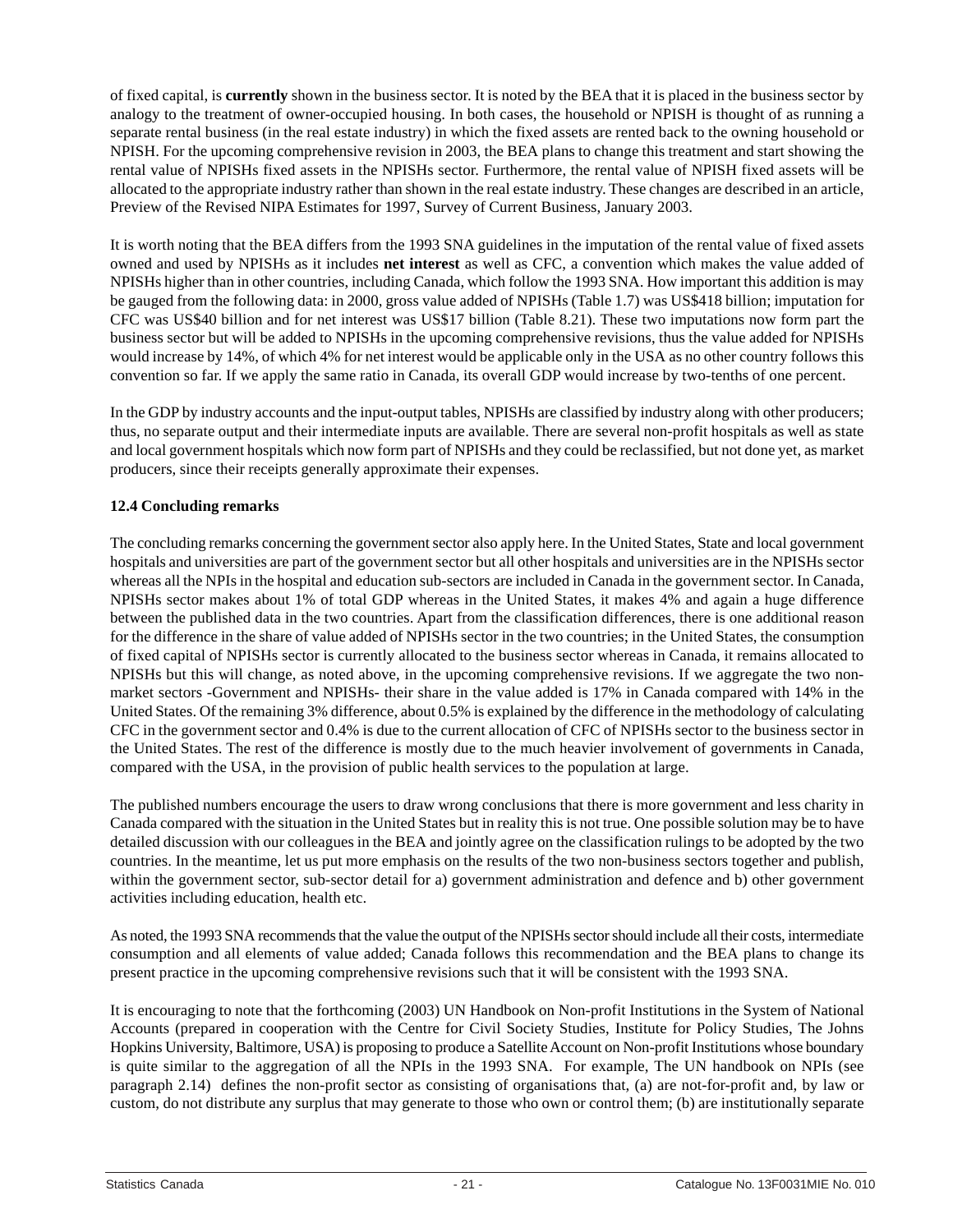<span id="page-22-0"></span>from government; (c) are self-governing; and (d) are non-compulsory. Such a satellite account will eliminate some of the differences in classification rulings which we have observed between the two countries.

#### **13. Household Sector**

One of the primary purposes of economic production is to satisfy the needs of households and in developing countries most of such production is carried out by the households themselves. Even in developed countries, households provide a significant proportion of economic output. Thus it is important to have a precise understanding of what should be included in its boundary in the national accounts.

# **13.1 1993 SNA**

In the 1993 SNA (paragraph 4.151), "the household sector consists of all resident households. Defined as institutional units, households include unincorporated enterprises owned by households, whether market producers or producing for own final use, as integral parts of those households".

# **13.2 Canadian practice**

In the production account of the CSNA, as noted above, all producing units of the household sector are merged with the two corporations sectors to form the business sector. Even when households hire domestic workers, such as baby sitters and nannies, their activity is classified as part of "other personal and household services" industry in the 1980 Standard Industrial Classification or "private households industry" in the NAICS, but always as part of the business sector. Thus, in the Canadian production account, the household sector is not separately identified. Our departure from the 1993 SNA guideline is due to how our production surveys are conducted. The legal identification of the producing establishment as unincorporated or incorporated is of secondary importance for industrial statistics. Thus the detail on outputs and inputs by unincorporated sector, even when available for certain industries, is inadequate to produce the production account for the household sector. There are two statistical developments underway which should help us to separate the unincorporated enterprise units from the production account of the business sector. One is the enhancement of the Business Register at Statistics Canada which now includes the dual classification of enterprises and the establishments forming part of that enterprise, thus providing a sector classification of all establishments. The other development is the use of unified enterprise surveys, with detail available both for the enterprise and its constituent establishments. It is to be noted that the persons and unincorporated businesses sector of the CSNA relating to the income and outlay account, the capital and financial account, and the balance sheet account approximates the definition of the 1993 SNA with the one exception that the CSNA sector also includes NPISHs.

# **13.3 USA practice**

In the United States, as in Canada, unincorporated enterprises owned by the household sector are merged with the corporate sector to form the business sector. In the 1992 Benchmark IO tables, there used to be one Household industry which related to the hiring by private households of domestic workers such as nannies and baby sitters and whose output consisted of compensation paid to such domestic workers. The value of this activity was insignificant, less than two-tenths of one percent of GDP. This activity, however, was treated as produced by the household sector, not by the business sector. In the 1997 Benchmark IO tables, this industry has been moved to Other services, following NAICS. It needs to be noted that in the upcoming comprehensive NIPA revision, the BEA is planning to add the owner-occupied housing industry to the household sector. For the income and outlay and capital finance accounts, the boundary of the household sector is closer to that in the 1993 SNA.

# **13.4 Concluding remarks**

Both Canada and the USA differ from the procedure recommended by the 1993 SNA with respect to the boundary of the household sector for the production account. The share of value added by the household sector in the economy is zero in Canada and was less than two-tenths of one percent in the United States, produced by Household industry. The Household industry in the US IO tables has been moved to Other services, following NAICS, for the 1997 IO benchmarks. In all the OECD countries, own account housing services (owner occupied dwellings) are imputed to be performed by the household sector; most of agriculture, a significant part of the retail trade, repair services and professional services are performed by households. In the published detail, the share of household production is typically more than 20% of the total production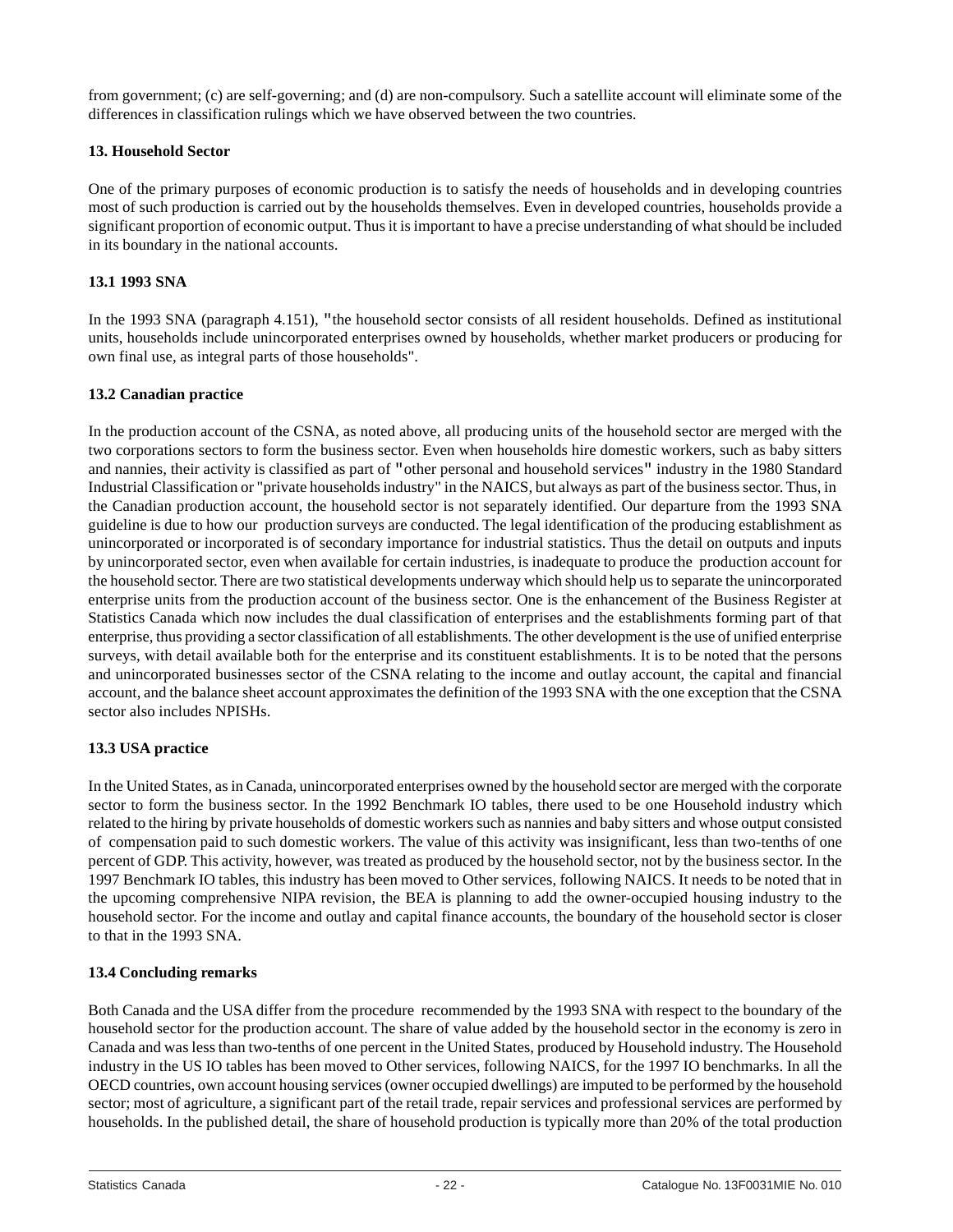<span id="page-23-0"></span>in most of the OECD countries, compared with zero in Canada and an insignificant amount in the United States, thus making international comparisons by sector very problematic. It should be possible to sort out in a few years the production boundary in the CSNA for the unincorporated enterprises owned by households in all the industries. The BEA is planning to allocate the owner-occupied housing to the household sector in 2003 and the CSNA may be encouraged to do the same, thus improving comparisons between the two countries as well as internationally.

#### **Section C: Valuation issues and industry detail, varied practices**

In contrast to the production account by institutional sectors, the production account by industry has been in existence for a long time. Many countries produce production account by industry using unique valuation practices and conventions, some produce them through the input-output tables and all face the issue of maintaining consistent long time series. This section will cover most of these issues for Canada and the USA and compare their practices and point out any differences from both the 1993 SNA and each other.

#### **14. Valuation of output**

Output may be valued at the factory gate of the producing unit, including product taxes, excluding product taxes, including revenue received as subsidies, not including revenue received as subsidies, at the place of the purchasing unit, etc. Different countries may choose different valuation conventions for valid reasons such as their particular business accounting rules, or the particular principles used for the statistical surveys; however, this would make international comparisons very problematic. Hence, in the various vintages of the International manuals on SNA, guidelines are provided to value output in a way that makes it internationally comparable.

# **14.1 1993 SNA**

The preferred basis in the 1993 SNA for the valuation of output of goods and services produced for the market is at basic prices, especially when a value added tax (VAT), or similar deductible tax, is imposed (paragraph 6.218). It is defined as follows: "The basic price is the amount receivable by the producer from the purchaser for a unit of a good or service produced as output minus any tax payable and plus any subsidy receivable, on that unit as a consequence of its production or sale. It excludes any transport charges invoiced separately by the producer" (paragraph 6.205 a). There are taxes on products and other taxes on production; similarly, there are subsidies on products and other subsidies on production. Since there may be some ambiguity regarding which taxes and subsidies are referred to in the 1993 SNA definition, the 1995 ESA clarifies and restates it as follows: "The basic price is the price receivable by the producers from the purchaser for a unit of a good or service produced as output minus any tax payable on that unit as a consequence of its production or sale (i.e. taxes on products) plus any subsidy receivable on that unit as a consequence of its production or sale (i.e. subsidies on products). It excludes any transport charges invoiced separately by the producer. It includes any transport margins charged by the producer on the same invoice, even when they are included as a separate item on the invoice" (paragraph 3.48). Thus, in summary, the value of output of a product at basic prices represents the value of output at the gate of the producing unit excluding any taxes on product payable and including any subsidy on product receivable as a consequence of its production or sale.

# **14.2 Canadian practice**

In the industry surveys conducted by Statistics Canada, producing units are instructed to value sales excluding any taxes payable on products and also **excluding** any subsidy receivable on products. Taxes on products are far more prevalent and significant in Canada compared to a handful of products which receive subsidies. Thus, the value of output of most products in our industrial surveys is at basic prices, as defined in the 1993 SNA. We are different from the SNA guidelines only in those handful of products which receive subsidies as our value of output in those cases does not include the subsidies received. We have modified the 1993 SNA valuation guidelines in such cases and have called this valuation at modified basic prices, the modification being the exclusion of subsidies receivable on products. Our rationale for this modification is that we find it useful to record the value of output based on observed transaction prices as received by the producers and paid by the purchasers and listed on invoices, and hence verifiable. Our modified basic prices are always lower than the 1993 SNA basic prices by the amount of the subsidies on products receivable by any given producer and these modified prices are the ones used in the CSNA IO tables. The CSNA definition of modified basic price reads as follows: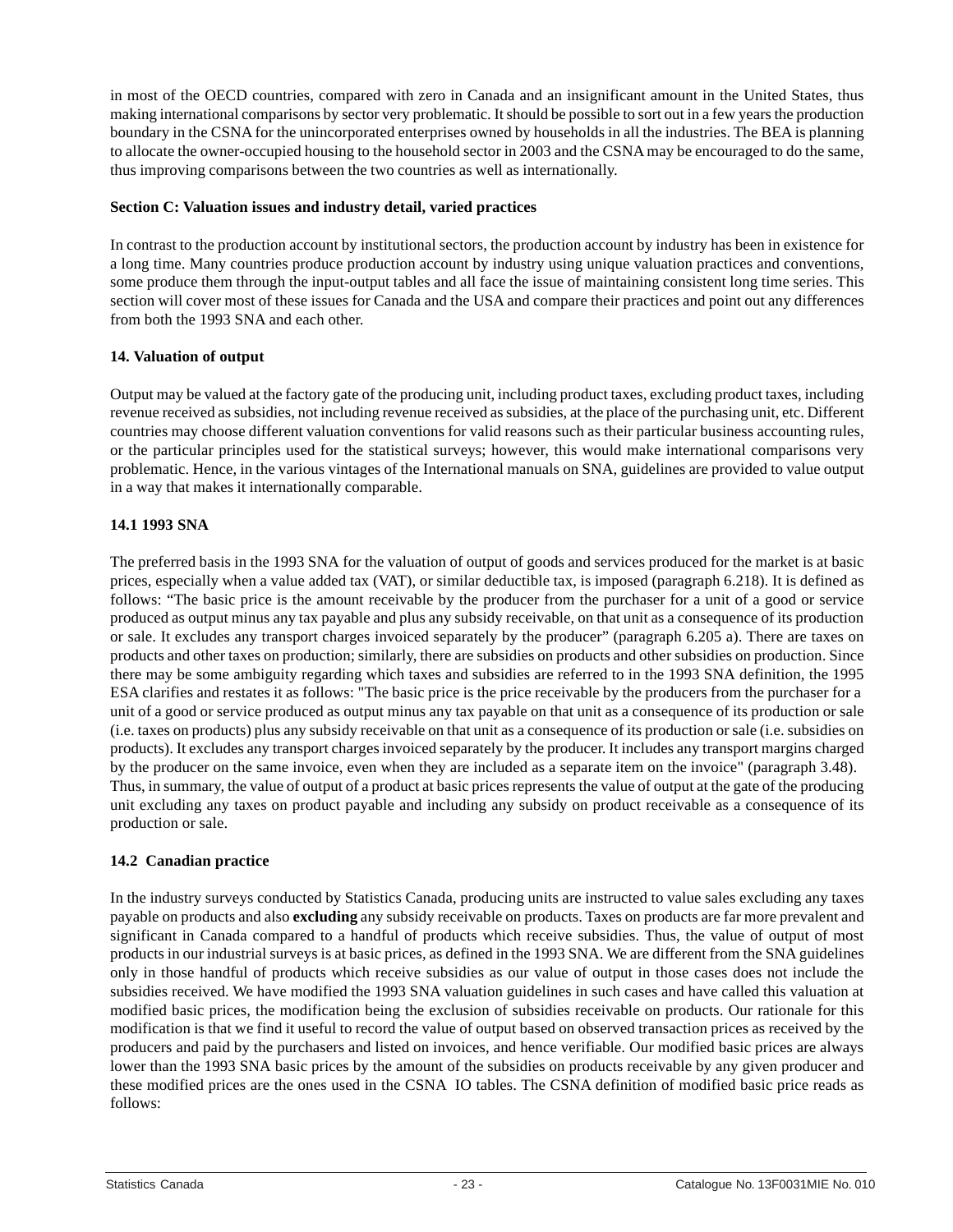"The modified basic price is the price receivable by the producers from the purchaser for a unit of a good or service produced as output minus any tax payable on that unit as a consequence of its production or sale (i.e. taxes on products). It excludes any transport charges invoiced separately by the producer".

The modified basic price used in the CSNA IO tables is equivalent to the price at the factory gate of the producing establishment. The advantage of using it is that the valuation of transactions between producer and purchaser is transparent and verifiable. These important accounting characteristics are not available in the event that the basic price, as recommended in the 1993 SNA, is used for valuing output. In such a case, the transactions will be reported, not at the prices prevailing in the market but at higher **notional** prices (market price plus subsidy per unit), which the purchaser does not pay and does not record: a feature that is not very appealing.

Another advantage, which is even more useful, is the facility and efficiency that our modified basic price approach provides for calculating constant price IO tables. We produce current price supply tables at modified basic prices and current price use tables at both purchaser prices and modified basic prices. We start with use tables at purchaser prices, as recommended by the 1993 SNA, and convert them to modified basic prices, the same prices as those used in supply tables. Once we have converted our purchaser price use tables into modified basic prices tables, both the supply and use tables are available at the same prices. This additional calculation is not discussed in the 1993 SNA. In Canada, we collect the sale prices of products excluding the taxes on products and without including the subsidies on products. This set of prices is immediately applicable to the values in the use tables which have already been converted at modified basic prices.

Deflating the basic price supply table would be difficult as basic prices are not observed in the market from the purchasers' point of view and would, therefore, require bold assumptions. Furthermore, deflating the use tables at purchaser prices will be very expensive as, in principle, each cell in the use table at purchaser price has its own unique price deflator. The 1993 SNA guidelines are problematic to implement cost-effectively for Statistics Canada which produces both current and constant price supply and use tables and constant price value added by industry, using the recommended double deflation approach, as benchmarks for many series in the CSNA. Given that modified basic prices are transparent and, more importantly, given their advantage for calculating constant price IO tables and value added by industry, the CSNA has not incorporated the 1993 SNA recommendation to present value of output at basic prices for those products which receive product subsidies.

# **14.3 USA practice**

In the industry and input-output accounts of the United States, output is valued at producer's prices. These prices have the following features: a) they exclude wholesale and retail trade margins as well as transportation costs; b) they include all federal customs duties, as well as all federal, state, and local government excise and general sales taxes collected by the producers for later transmission to the respective governments; and c) they do not include government subsidies received by the producers in the valuation of their output. As the valuation of output of the producers affects the valuation of their value added and other items in all accounts, it is crucial that its impact and boundary be well understood for proper international or inter-country comparisons. The valuation of output in the industry and Input-output accounts of the USA is higher by the amount of taxes less subsidies on products when compared with the valuation of output at basic prices in the 1993 SNA, and is higher by the amount of taxes on products when compared with the valuation of output at modified basic prices in the CSNA industry statistics. These product taxes contribute significant amounts, about five percent of value added for the total economy, and, more importantly, they have very substantial impact in industries such as wholesale and retail trade and restaurants and hotels in which they are currently included. The different valuation conventions used in the valuation of output in the USA and Canada impose serious difficulties for inter-country comparison of their industry statistics. The national accountants at the BEA are aware of this controversy and may move towards the 1993 SNA recommendation on basic prices and convert their industry accounts from producers' prices. The 1997 benchmark IO accounts, released in December 2002, have the valuation of output at producers' prices, thus the subsequent annual IO accounts as well as the upcoming GDP by Industry comprehensive revision will stay also at producers' prices. Conversion at basic prices may be considered for the next benchmark revision in 2007. In the meantime, BEA's GDP by Industry staff has been able to provide estimates at basic prices for some international submissions by excluding product taxes from both gross output and nominal value added, while including product subsidies.

# **14.4 Concluding remarks**

We support the 1993 SNA preferred valuation of output at basic prices. In a handful of industries which receive product subsidies, we find it useful to modify the 1993 SNA definition by **not including** product subsidies in the valuation for two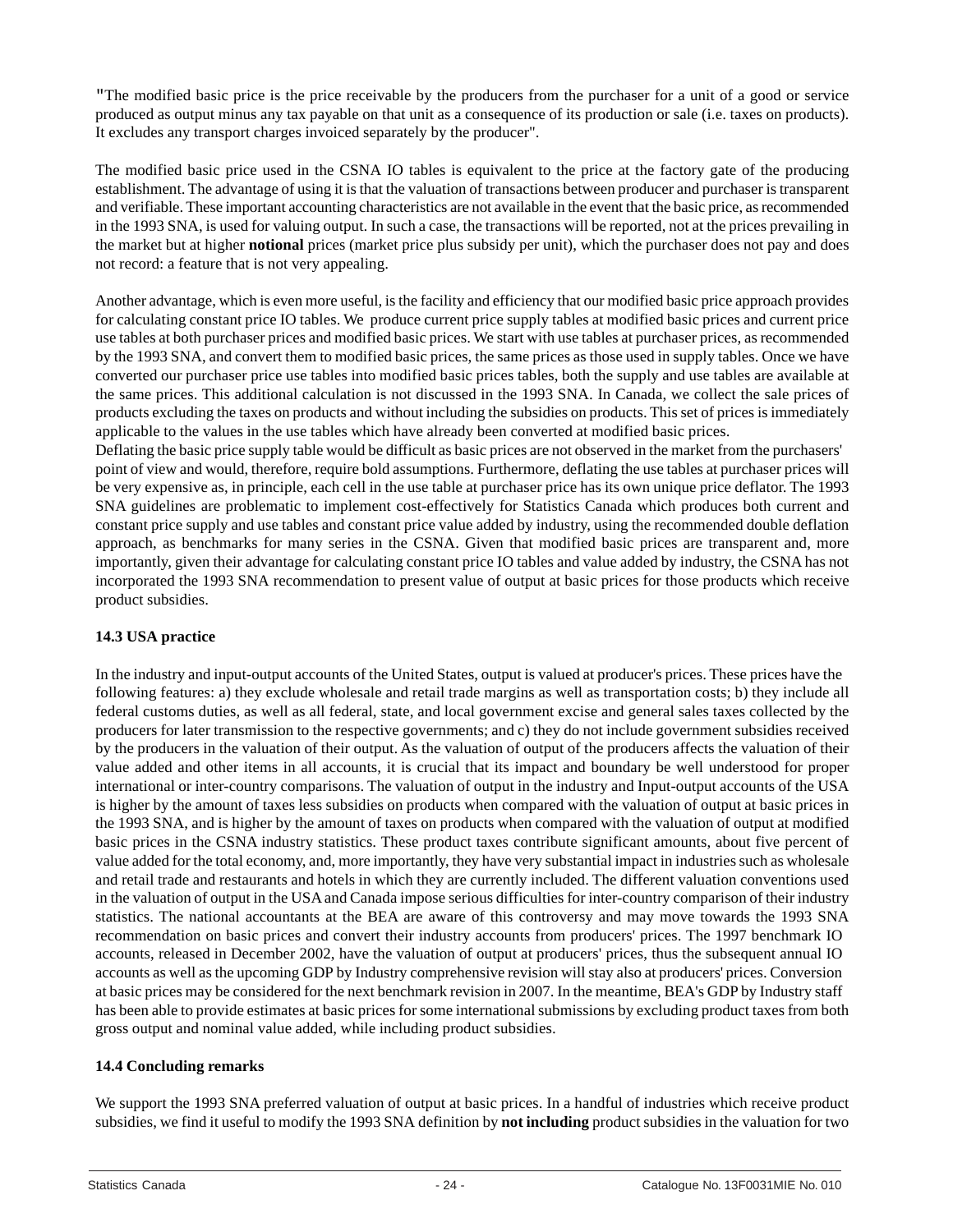<span id="page-25-0"></span>reasons: a) the 1993 SNA valuation is not transparent, hence not verifiable from the records of the purchasers, and b) our modification makes the calculations of constant price IO tables very efficient, a feature not discussed in the 1993 SNA. The 1993 SNA prefers valuation of output at basic prices but also notes that "producer's prices may be used when valuation at basic prices is not feasible" (paragraph 6.218). In countries where the industrial surveys can collect information on the value of output **only** at producer's prices, there is no choice but to compile output at producer's prices. However, international comparisons are difficult to make when the valuation practices are different amongst the same block of countries such as the OECD or two neighbours such as Canada and the United States. Though not elaborated in the 1993 SNA, an argument can reasonably be made that product taxes should not be recognised as a revenue item as they do not add to the net worth of the producer collecting such taxes and then transmitting them to the governments. Business accounting principles do not record such tax collections on behalf of the government as revenue of producers. Producers' price valuation causes very significant additions to the output of trade industries, thus rendering international comparisons of industry statistics and resulting productivity calculations problematic.

Once the output values in the industry statistics of the USA are produced at basic prices, or preferably at modified basic prices, the industry series will lend themselves readily to inter-industry and international comparisons, particularly for multi-factor productivity analysis. See more comments on this topic in the next issue #15, Valuation of value added by industry.

# **15. Valuation of value added by industry**

Value added is intended to measure the additional value created by a process of production. It is one of the most important constructs in the national accounts, hence its valuation must be carefully analysed. In economic theory, this concept has traditionally been known as value added at factor cost or GDP at factor cost. Some economists have preferred to use the concept value added at market prices which includes a slightly bigger boundary for valuation. As this is a very important construct, let us pursue its meaning as elaborated in the 1993 SNA.

# **15.1 1993 SNA**

The 1993 SNA prefers that both output and the balancing item, value added, be valued at basic prices and it states: "Gross value added at basic prices is defined as output valued at basic prices less intermediate consumption valued at purchasers' prices" (paragraph 6.226). The preference for value added at basic prices rather than the traditional value added at factor cost derives from a proposition that one must take into account the **full** cost of factors of production in any analysis of production. Value added at basic prices is higher than the traditional value added at factor cost by the amount of other taxes on factors of production (such as property and payroll taxes) less other subsidies provided to factors of production (such as labour training). The value of output of any producing unit must be sufficient to pay the full costs of the intermediate consumption of goods and services and the full costs of the factors of production, labour and capital, used for its output, if the unit is to survive in the long run.

# **15.2 Canadian practice**

The CSNA has always produced, for its industry statistics program, value added by industry (also called GDP by industry) at factor cost during the period from the 1950's to the year 2000. Our users were very familiar and comfortable with our concept of value added at factor cost, and this was also the concept used in economic textbooks. Despite this long tradition, we have now implemented the recommendation of the 1993 SNA for value added at basic prices. In the historical revision of the CSNA in 2001, we revised our GDP by industry series back to 1961 at basic prices. It may need to be repeated that our output by industry series are not at basic prices but at modified basic prices (as noted above in issue #14, valuation of output) but our value added by industry is at basic prices. The value added at basic prices of a producing unit in Canada is equal to its output valued at modified basic prices less its intermediate consumption at purchasers' prices **plus** any subsidy receivable by that unit as a consequence of its production or sale (i.e. subsidies on products). Rather than adding subsidies on products to the value of output, we add them to our calculated value added from modified basic prices. Our measurement of value added at basic prices is identical to the one produced according to the 1993 SNA conventions.

In Canada, the most important taxes on factors of production are property taxes and payroll taxes. Payroll taxes are imposed by four provinces (Manitoba, Ontario, Quebec, and Newfoundland), paid by the employers, and the tax liability is calculated as a proportion of total wages and salaries, in every industry. Such taxes were treated as social insurance, hence part of supplementary labour income (SLI) in the pre-1997 CSNA historical revision. Should employer payroll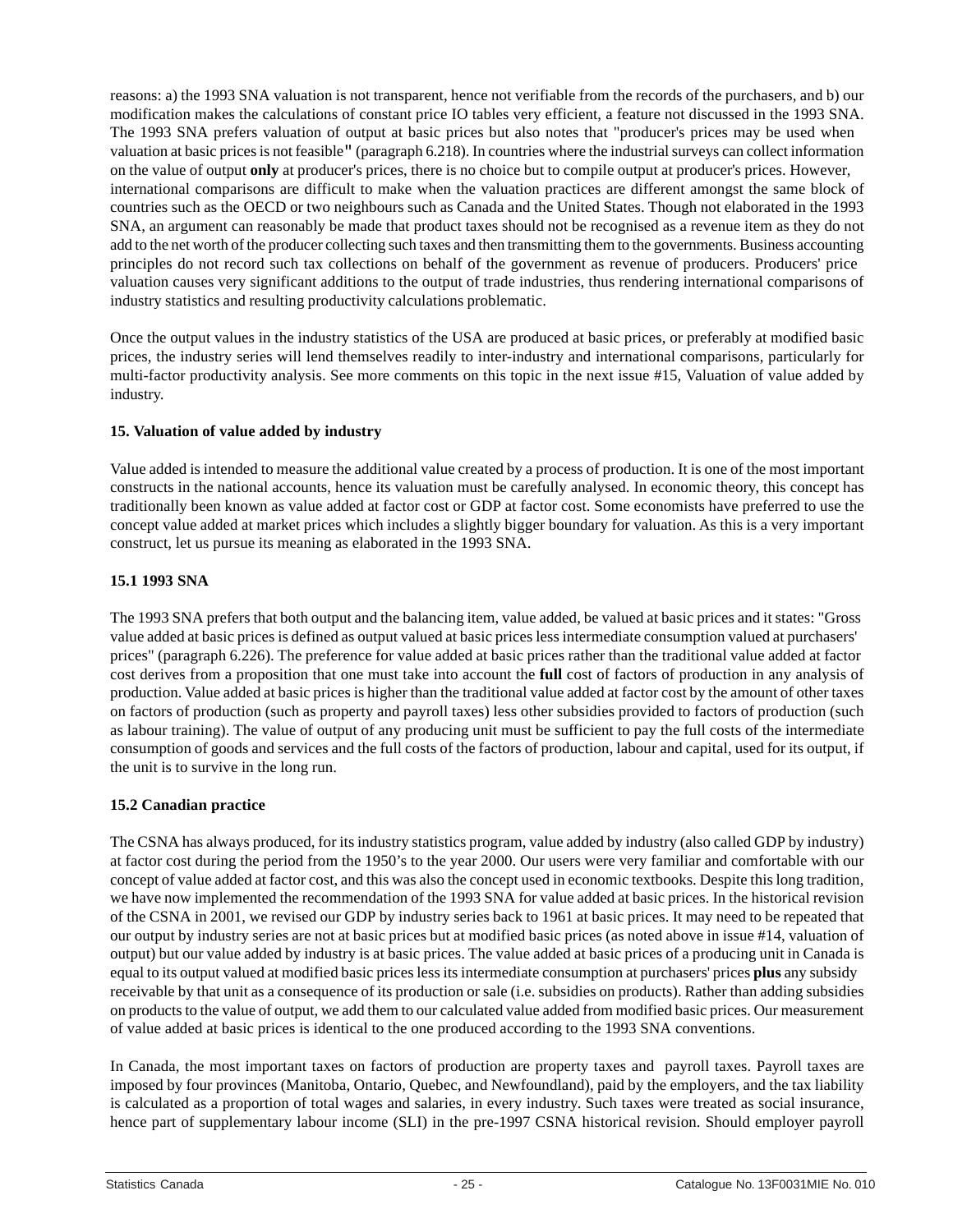taxes continue to be included as SLI or treated as taxes on production was the issue discussed in the CSNA in 1997. It was felt by the staff in the CSNA that any employer contribution not giving a **specific** economic benefit to the employees or his/ her dependents should be considered as tax on production, not as SLI. Mandatory payments by the employers to the government, to cover pension benefits, employment insurance etc for the specific benefit of their employees, however, are part of SLI. Hence, it was decided to change the classification of payroll taxes from SLI to tax on production for the CSNA historical revision in 1997. The significance of our decision on payroll taxes may be gauged from the following data for 1998: total wages and salaries were \$419 billion, total SLI was \$56 billion and total payroll taxes (not included in SLI) were \$7 billion. Had we added payroll taxes to SLI, total labour compensation would have increased by 1.5%. Unlike the payroll taxes which affect all industries, the property taxes mostly affect the real estate industry. These taxes are

quite significant, amounting to more than 5% of total GDP, but in the real estate industry, they amount to about 20% of value added. Subsidies on the factors of production, mostly for labour training, are not materially important, amounting to just two-tenths of one percent of labour costs, and are prorated on the wages and salaries by industry.

# **15.3 USA practice**

In the United States, the BEA's GDP by Industry statistics and input-output tables use another concept of value added by industry: value added at market prices or producers' prices. As noted above, the value of output of industries in the USA is at producers' prices, which include all the federal, state and local government sales and excise taxes. Value added by industry is equal to its output at producers' prices less its intermediate consumption of goods and services at purchasers' prices. This calculation produces value added by industry which, in total, equals GDP at market prices. This presentation is quite appealing to users as it fits in with the notion that final expenditures on GDP at market prices must equal value added by industry at market prices. Many users in the USA are very familiar with this presentation and it is not the only country which adopts it. This valuation is higher than the one at basic prices, by the amount of product taxes collected by industries less subsidies on products received by them. Most of the product taxes, such as federal, state and local government sales and excise taxes in the USA (equivalent taxes in Canada are the goods and services taxes-GST- and the provincial sales taxes-PST) are collected primarily by trade establishments. Thus value added at market prices for the trade industry is much higher than its valuation at basic prices or at factor cost. On the other hand, value added at market prices for highly subsidised industries, such as agriculture, is lower than the one calculated at basic prices.

There is a small statistical and conceptual difference in the calculation of value added in the two programs, GDP by Industry and IO tables. In the GDP by Industry program, inventory valuation adjustment (IVA) is distributed by industry; however, in the IO tables, IVA is shown only at the total economy level, via a special industry called Inventory Valuation Adjustment in the Use matrix, whose only input is IVA and is listed in the row of value added. This convention in the IO tables is unique, as no other country, to the best of our knowledge, uses it. If it does not require lot of resources, its present application may be re-examined and perhaps dropped in favour of its distribution by industry, thus helping international comparisons

The USA provides to the OECD gross value added at basic prices for the total economy and details for six main industrial groupings. (See Table 2, Gross domestic product: output approach, in the 2002 edition of the OECD publication, National Accounts of OECD Countries Main Aggregates). The six industrial groupings are: 1. Agriculture, hunting and forestry; fishing; 2. Industry including energy; 3. Construction; 4. Wholesale and retail trade, repairs, hotels, and restaurants, transport; 5. Financial intermediation, real estate, renting and business activities; and 6. Other service activities. The BEA may, in the near future, adopt the 1993 SNA recommendation on basic prices and convert their industry accounts from producers' prices.

# **15.4 Concluding remarks**

As of 2001, 24 member countries of the OECD (all 15 European Union countries, Canada plus eight others) use the recommended basic price valuation for value added by industry series. The remaining six member countries (Japan, Korea, New Zealand, Switzerland, Turkey, and the United States) use producer price valuation for output and, thus, residually producer price/market price valuation for value added by industry.

Let us gauge the statistical importance of the various valuations, using the CSNA data. In 2001, GDP at factor cost was \$964 billion; adding \$53 billion for taxes less subsidies on factors of production resulted in GDP at basic prices of \$1017 billion; further adding \$75 billion for taxes less subsidies on products resulted in GDP at market prices of \$1092 billion. These additions not only affect the level of total GDP by industry but the effects are unevenly distributed across industries.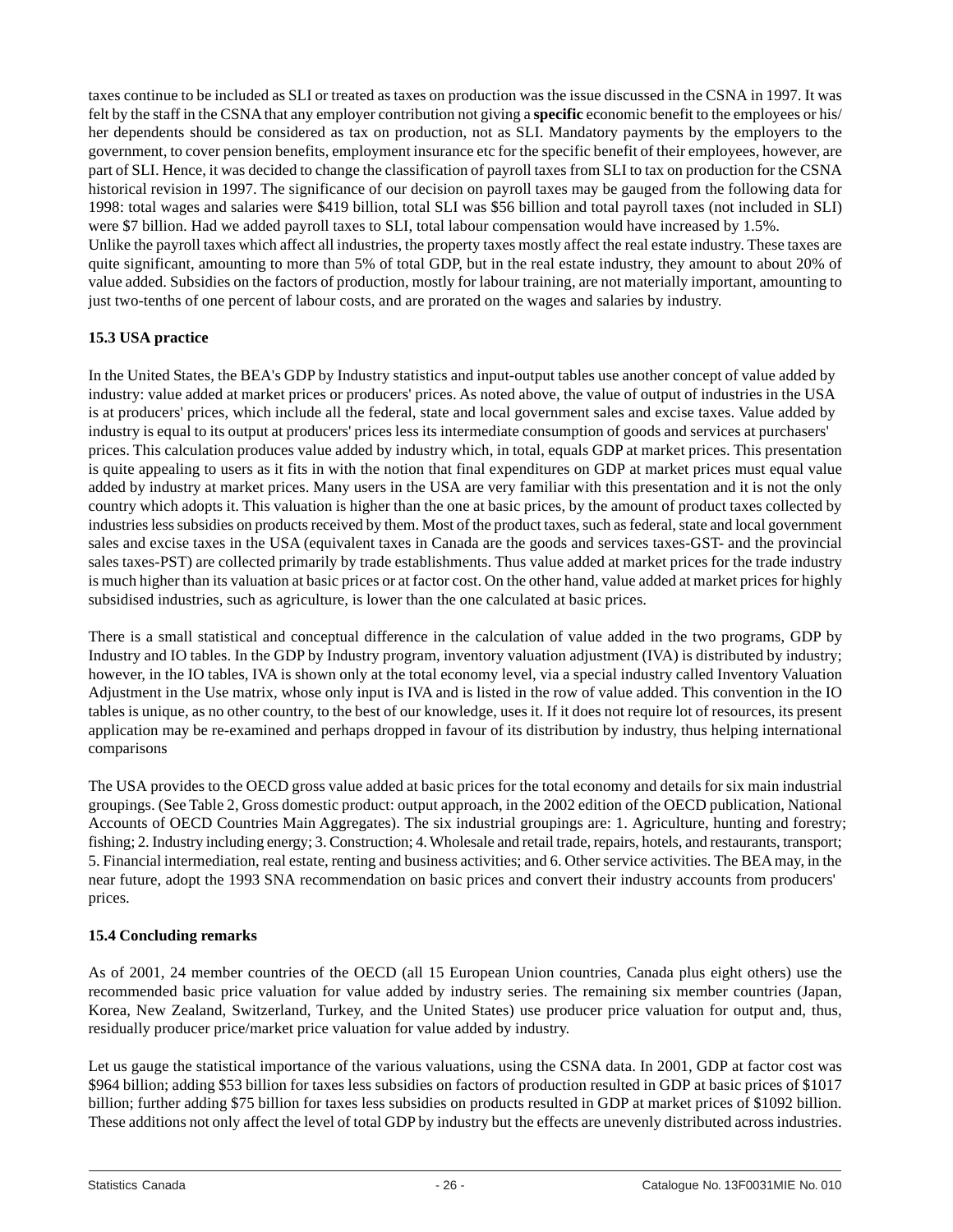<span id="page-27-0"></span>As noted, taxes less subsidies on the factors of production mostly affect the real estate industry. However, taxes less subsidies on products affect the trade and repair industries as well as restaurants and hotels. The different valuations make the inter-industry and inter-country comparisons of value added per labour unit or the labour productivity by industry measures very problematic.

Value added at market prices for trade industries is higher by a wide margin compared to its calculation at basic prices, because of a convention to include the taxes collected by these establishments on behalf of governments in their value added. Comments made above on the valuation of output equally apply here. The apparent presentational advantage of total value added by industry shown as equal to GDP at market prices needs to be assessed against its lack of international comparability and the conceptual difficulty of treating the collection of taxes by the business enterprises as their revenue item.

As noted above, the USA already provides value added at basic prices for six broad groupings of industries to the OECD and may, in the near future, adopt the 1993 SNA recommendation on basic prices and convert their industry accounts from producers' prices. Once the United States, and hopefully the remaining five countries still using producers' price valuation, convert to the recommended basic price valuation, the analytical usefulness will increase of not only their accounts but those of other countries' accounts as well, by making them comparable.

There is an additional issue of a difference in the treatment of payroll taxes in Canada and the United States. As noted above, payroll taxes paid by employers in four provinces in Canada are classified as taxes on factors of production whereas the same type of taxes are classified as contributions to social insurance, hence a part of SLI and labour compensation in the United States. This difference in the treatment does not affect value added at basic prices but does affect the share of labour compensation which is an important concept in productivity analysis. Using the convention of the United States, the share of labour compensation in Canada would increase by about 1.5%. It will be worthwhile to have a joint discussion on this issue with our colleagues at the BEA.

#### **16. Supply and use tables**

Supply and Use tables (also called Input-Output tables or Make/Supply and Use matrices) have been produced for a long time by many countries, in most countries by their official statistical organisations and in others by some private research institutes. The most famous name in this subject is that of Professor Wassily Leontief of Harvard University who did the pioneering work in this area and was awarded the Nobel prize in 1973 for this work. The input-output tables were very popular in most of the centrally planned economies as they were used for economic planning purposes. In the market oriented economies, they did not form part of the first manual on the System of National Accounts (SNA) document promulgated by the United Nations in the mid-50's. Early in the 1960's, it was felt that the UN SNA manual was inadequate to deal with a growing need for analysis for industrial detail, and with issues relating to income and outlay, accumulation of capital formation and capital finance etc. To take these analytical needs into account, a revised SNA, called A System of National Accounts was published in 1968 by the United Nations. This document was prepared by an outstanding group of national accounts experts, with Professor Richard Stone of Cambridge University, chairing most of the sessions. IO tables became a very prominent part of this report, for some countries too prominent a part, as IO tables assumed a centre stage in the production accounts of the SNA. An excellent annex on mathematical discussion of IO framework was added.

#### **16.1 1993 SNA**

The 1993 SNA provides a full sequence of accounts. It starts with production, follows where the fruits of production (value added and final expenditures) go and records the impact they have on savings of each of the important players, called sectors, in the economy. It then joins these results with their capital acquisitions and notes their impact on their net lending. It then examines how the net lending is financed and finally strikes a balance sheet for each of the sectors of the economy. The Production account by both sectors and industries are recommended but these are very macro series, without much detail by industry and commodity. The detail is recommended in chapter 15, called Supply and Use tables and inputoutput, after all the sequence of accounts have already been noted and explained.

The 1993 SNA notes: "The input-output tables and in particular the supply and use tables serve two purposes: statistical and analytical. They provide a framework for checking the consistency of statistics on flows of goods and services obtained from quite different kinds of statistical sources -industrial surveys, household expenditure enquiries, investment surveys, foreign trade statistics etc. The System, and the input-output tables in particular, serves as a coordinating framework for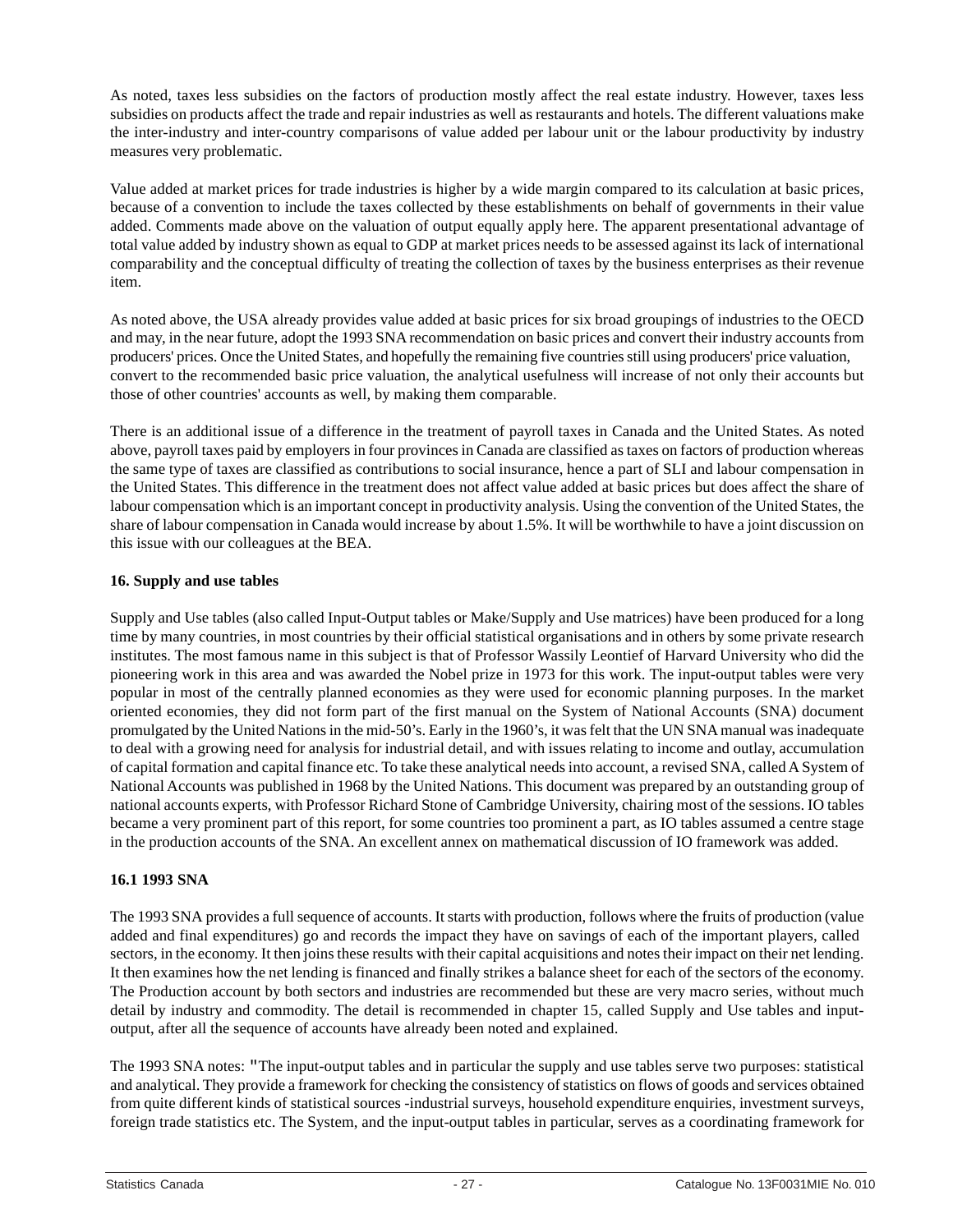economic statistics, both conceptually for ensuring the consistency of the definitions and classifications used and as an accounting framework for ensuring the numerical consistency of data drawn from different sources. The input-output framework is also appropriate for calculating much of the economic data contained in the national accounts and detecting weaknesses" (paragraph 15.3).

The 1993 SNA includes an integrated set of supply and use tables as well as symmetric IO tables. In the symmetric IO tables of the 1993 SNA, the number of rows and columns are identical and the same classifications or units are used in both rows and columns, such tables are industry by industry or commodity by commodity. The 1993 SNA states: "The System recommends that the statistical supply and use tables should serve as the foundation from which the analytical input-output tables are constructed" (paragraph 15.7).

# **16.2 Canadian practice**

The CSNA has been producing annual supply and use tables, or input-output tables, starting with the reference year 1961. The dimensions of the Canadian IO tables are rectangular, meaning that the number of products is larger than the number of industries. Ever since the IO program was established at Statistics Canada in the early 1960's, it was decided to have rectangular IO tables because in the real world there are many more products than industries and that is how our industrial surveys have always been conducted. For IO tables to serve as an integration framework, it is essential to stick to the rectangular format. We were probably the first statistical institution who opted for the rectangular format. We could not have a better testimonial on the usefulness of rectangular format than from the father of input-output economics, Professor Leontief. Professor Leontief and Anne Carter mentioned two very important advantages of the rectangular format of the input-output tables over the traditional square input-output tables: a) It admits as much detail as is available in the basic census or survey records; and b) The meaning of each entry is straightforward because observed transactions are not combined with fictitious transfers, a feature of inter-industry square tables. ( See Anne Carter and Wassily Leontief, Goals for the input-Output Data System in the Seventies, published in BEA's Survey of Current Business, July 1971, page 31).

In the CSNA, we have produced national annual IO tables, starting with 1961, and the latest one is for 1999. Previous to the current program with effect from 1961, the first IO table, The Inter-Industry Flow of Goods and Services, Canada, 1949, was published in 1958 by Statistics Canada (then Dominion Bureau of Statistics). This was a square 42 by 42 interindustry IO table. It provided the basic data (factor cost and capital consumption allowances) and the weights for the industries detailed in the first publication, released in 1963, on Indexes of Real Domestic Product, 1946-61. The tradition for IO tables to be used as benchmarks for other sub-systems of the national accounts started with our first IO table for 1949 and has flourished since then. The format of the IO tables from 1961 was drastically different from that of the 1949 table. The dimensions of the IO tables were not only vastly enlarged but the basic format changed from a square matrix to a rectangular one.

The dimensions of the annual IO tables at the detailed worksheet level for 1961-1980 were 204 industries and 650 commodities, for 1981-1996 were 243 industries and 650 commodities and from 1997 and onwards, the dimensions are 300 industries and 700 commodities. Since 1996, we have produced provincial (10 provinces and three territories) IO tables with the same dimensions as of national IO tables. Our IO tables serve precisely the same statistical roles as noted in the 1993 SNA. The current price annual national IO tables are produced with a lag of 29 months but are held back for another 4 to 5 months for the current price provincial IO tables to be completed as well as the national tables to be converted at constant prices and all are then simultaneously released to the public, with a lag of 34 months.

The Canadian statistical input-output tables have three broad sectors of the economy: business sector, government sector, and non-profit institutions serving households (NPISHs) sector. The business sector is coterminous with the aggregation of producing units of three 1993 SNA sectors, namely non-financial corporations sector, financial corporations sector, and the household sector. The business sector is disaggregated by industry. The NPISHs sector is disaggregated by industry except one miscellaneous industry, however, the government sector is disaggregated, not by industry, but by broad functions, such as education, health, recreation, administration, etc.

In the CSNA, we do not produce supply or output tables at basic prices as recommended in the 1993 SNA, but at modified basic prices. (See more on this in issue #14, Valuation of output). The Canadian modified basic price has the advantage that it is observed (and can be verified) in the transaction records of the producing units. The 1993 SNA basic price requires information which the purchasing unit does not have; hence it must be imputed for users of products. Our preference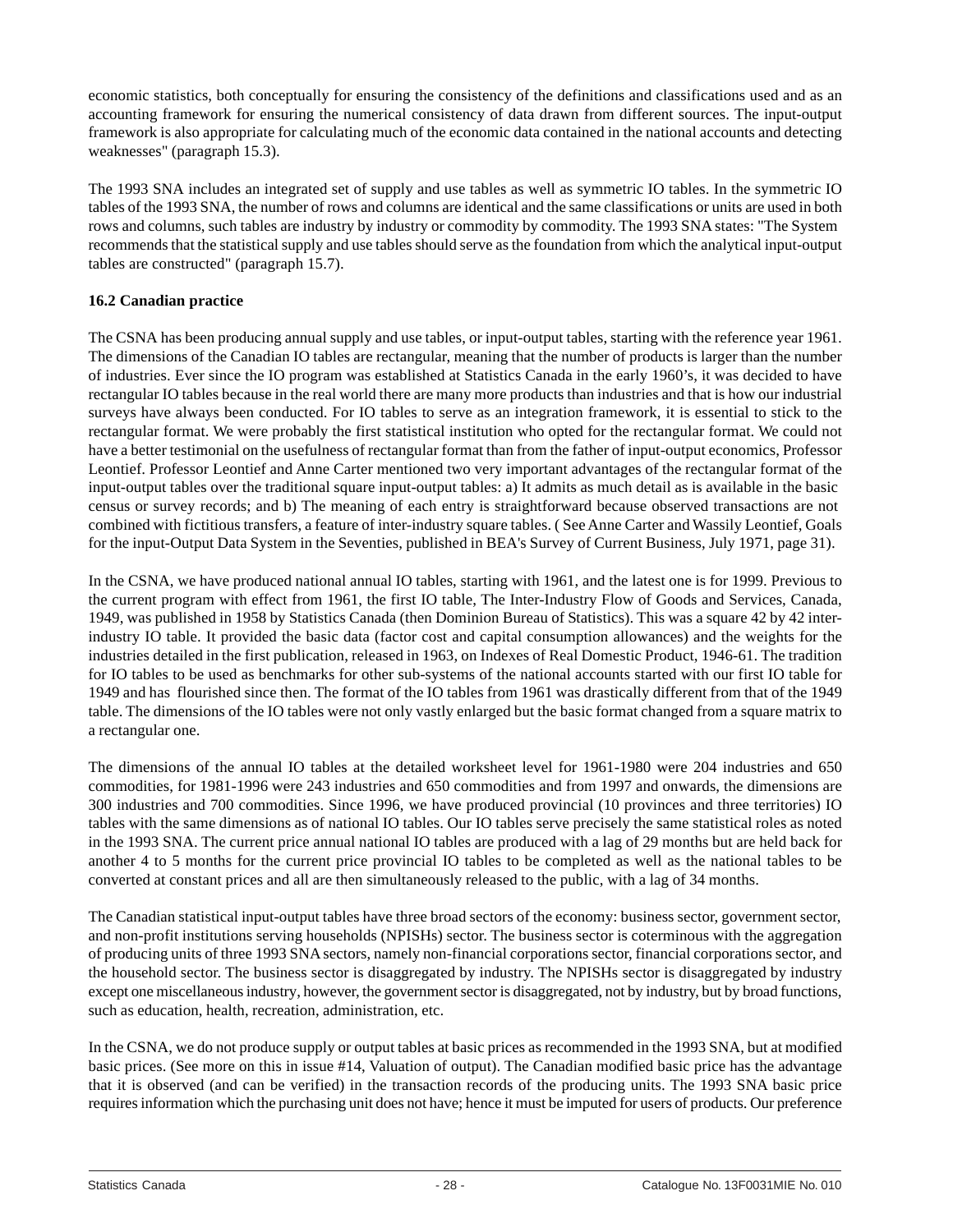to connect our information with the accounting records of the institutional and producing units brings transparency to our statistical output.

#### **16.3 USA practice**

The history of producing IO tables in the USA starts with Professor Leontief's original 1936 article, "Quantitative Input and Output Relations in the Economic System of the United States", Vol 18, No. 3 (August 1936), which contained a table for 1919. He later produced a table for 1929, and then for 1939. These tables were included in his most quoted book, **The Structure of the American Economy, 1919-1939**, published in 1951. Under the Eisenhower administration, official input-output work was closed down from 1954-59 as the technique was considered to be a tool of socialism. It is ironical that the same technique was considered a tool of capitalism in the People's Republic of China. (See more details about it in an article by Karen Polenske, "Historical and New International Perspectives on Input-Output Accounts", in Frontiers of the Input-Output Analysis, Oxford University Press, 1989).

The BEA prepares detailed national **benchmark** input-output tables (make and use tables), with approximately 500 industries and 500 commodities, every five years; these tables incorporate economic census data that are available for those years and are usually produced with a time lag of about five years from the reference year. The tables for other years are summary tables and are based on more limited sample surveys and analytical methods. The dimensions of summary tables were 85 by 85 before the 1997 IO tables; the summary version of the 1997 benchmark table contains 134 industries (see Appendix A. Industries in the 1997 Benchmark Input-Output accounts, pp 39-43, Survey of Current Business, December 2002), thus the dimensions of the future summary annual tables may be 134 by 134.

With the completion of the 1992 benchmark IO Accounts, the BEA started producing **alternative IO tables,** which, with effect from the 1997 benchmark IO tables, are now referred to as **standard** NAICS based IO tables. The standard 1997 benchmark tables conform closely to the statistical data sources. The BEA notes: "In BEA's standard make and use tables, all of the products (primary and secondary) that are produced by an industry are assigned to that industry. As a result, the data in these tables are consistent with the industry-based data that are collected and reported by other statistical agencies" (see an article by Ann Lawson and others, Benchmark input-Output Accounts of the United States, 1997, published in Survey of Current Business, December 2002, page 27). These tables are more consistent with the GDP by Industry accounts and the gross state product accounts and with other industry data that are based on information collected using NAICS. In the 1992 standard tables, own-account construction done by non-construction industries was reassigned to the construction industry but in the 1997 standard tables, it is shown where work is done. The industrial boundary visa-vis secondary products in the Canadian IO tables is very similar to the standard IO tables in the United States, except for construction.

The 1992 benchmark IO tables were called **traditional** IO tables and their format was closer to the analytical or symmetric input-output tables of the 1993 SNA. The BEA has changed the terminology for the 1997 benchmark IO tables. The old traditional tables are now referred to as **supplementary** tables. The BEA notes: "In the supplementary make and use tables, some of the secondary products are reassigned to the industries in which these products are primary products. The data in these tables and in the total requirements tables that are derived from them are valuable for performing economic structural analysis, impact analysis, and other types of economic modelling" (see the article by Ann Lawson and others, referred above, Survey of Current Business December 2002, page 27). The supplementary make and use tables are based on the standard make and use tables, except that some of the secondary products are reassigned.

# **16.4 Concluding remarks**

Canada has a very extensive IO program, with national detailed tables produced annually since 1961 and provincial detailed tables produced annually since 1996. These tables are used as annual benchmarks for all the national accounts series throughout the CSNA. Provincial IO tables in earlier periods were produced only occasionally, four times during 1971-1992. Canada has always produced rectangular supply and use tables, with the number of products much larger than the number of industries. It can always produce, very quickly, a square industry by industry table, as it only needs a multiplication of two matrices, industry by product make matrix and product by industry use matrix. Canada does not produce a symmetric commodity by commodity square input-output table (see more on this in issue #17, Symmetric inputoutput tables). In the United States, detailed benchmark IO tables are prepared every five years based on economic census data and summary tables are prepared for other years, based on more limited sample surveys and analytical methods. There are no five-year economic censuses in Canada except for agriculture, thus all the annual Canadian IO tables are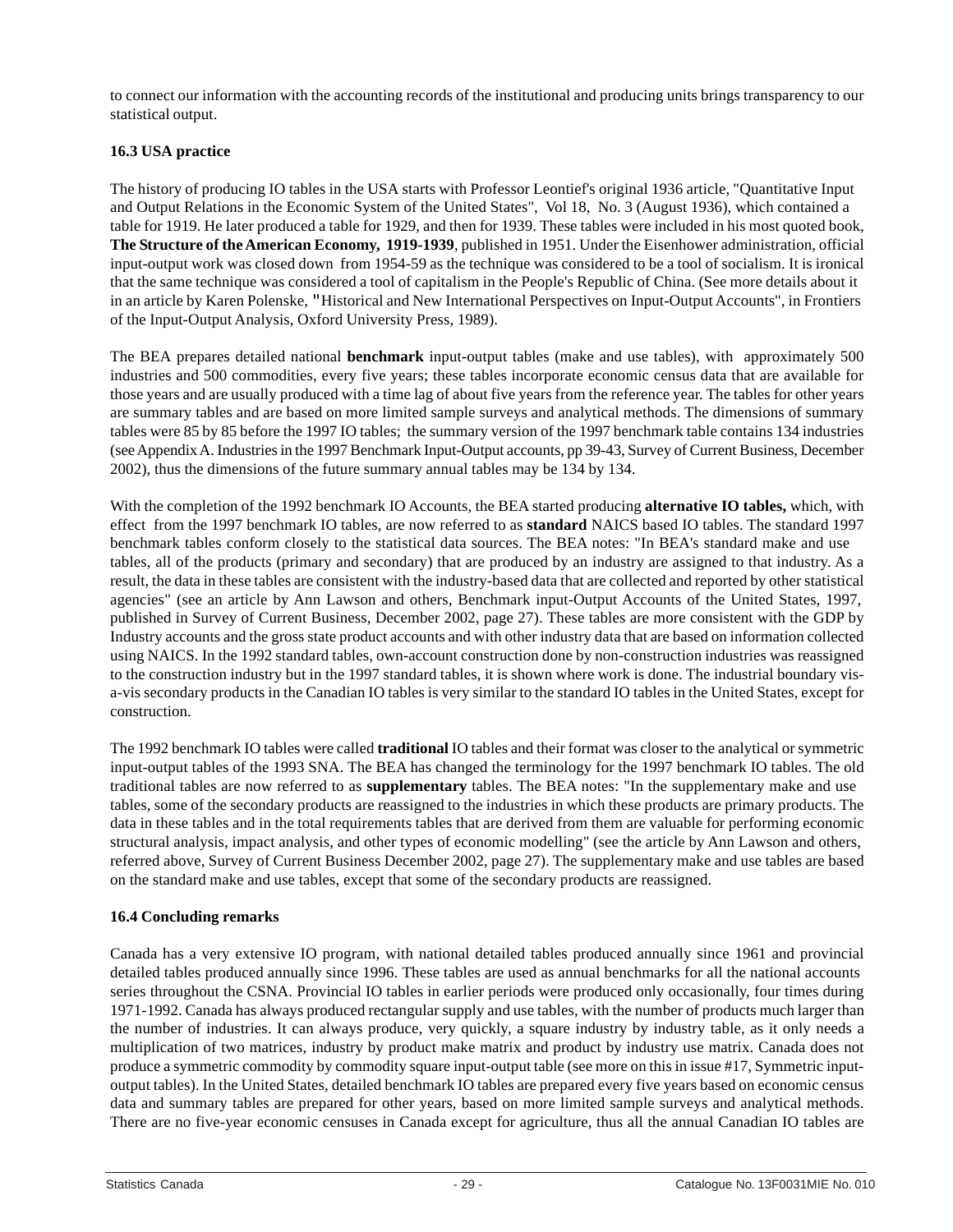<span id="page-30-0"></span>based on the same set of information every year. The standard benchmark tables for 1997 in the USA follow the same industry boundary as in NAICS, a feature very similar to the one followed in Canada. Additionally, the BEA produces supplementary IO tables where some industries are redefined such that they retain, by and large, the principal activity, and, thus, go towards the format of symmetric or analytical table, as noted in the 1993 SNA. In Canada, only the construction activity from all other industries is reassigned to the construction industry.

#### **17. Symmetric Input-Output tables**

In the rectangular input-output tables or the supply/make and use tables, produced in Canada and other countries, the number of commodities is much larger than the number of industries. These rectangular tables must be converted into square tables for them to be inverted and used for input-output analysis such as developing total output requirements from any given change in final demand. The square tables are called symmetric IO tables, when the number of rows and columns are identical and the same classifications or units are used in both rows and columns: such tables can be industry by industry or commodity by commodity. It has been argued in the literature that for the input-output analysis, the IO tables must be such that they represent stable technological relationships. In the regular supply and use tables produced by all or almost all countries, industries produce their primary products but also some secondary products which, of course, are primary to other industries. If one converts these rectangular supply and use tables into square symmetric industry by industry tables, the technological relationships represented by such tables must refer to the production of all products by that industry. It is generally asserted that the stable technological relationships are better represented by pure product technology. To do this, one must remove from each industry its secondary output and all its inputs and add both of these to the industry where such outputs are primary. As the only source of information of the input structure for the secondary products is the industry where such products are primary, one must use such information to remove the inputs of secondary output. This operation sometimes generates negative inputs in those industries from which inputs are being removed. As negative inputs are counter-intuitive and non-explainable, mathematical proration techniques and assumptions are used to get rid of these anomalies. The result is a symmetric product by product matrix, developed through many assumptions. Whether a statistical organisation should develop a symmetric industry by industry table or a symmetric product by product table for input-output analysis is an issue which continues to remain unsettled. Let us first see what the 1993 SNA recommends in this area.

#### **17.1 1993 SNA**

Statistical units, in particular establishments grouped in industries serve as a common basis for the production accounts and the supply and use tables in the 1993 SNA. Industries always produce primary products but they sometimes also produce secondary products which are primary to other industries. The 1993 SNA recommends a different analytical unit, however, for input-output analysis. The 1993 SNA states: "For purposes of input-output analysis, the optimal situation would be one in which each producer unit were engaged in only a single productive activity so that an industry could be formed by grouping together all the units engaged in a particular type of productive activity without the intrusion of any secondary activities.The appropriate analytical unit for purposes of input-output analysis is, therefore, a unit of homogeneous production, which may be defined as a producer unit in which only a single (non-ancillary) productive activity is carried out. If a producer unit carries out a principle activity and also one or more secondary activities, it will be partitioned into the same number of units of homogeneous production " (paragraph 5.46). It further states: "Although the unit of homogeneous production may be the optimal unit, ... it may not always be feasible to partition establishments... into a series of mutually exclusive units of homogeneous production. In situations of this kind, it will not be possible to collect directly from the enterprise or establishment the accounting data corresponding to units of homogeneous production. Such data may have to be estimated subsequently by transforming the data supplied by enterprises on the basis of various assumptions or hypotheses" (paragraph 5.47). The 1993 SNAfurther states: "However, the unit of homogeneous production is not normally observable and is more an abstract or conceptual unit underlying the symmetric (product by product) input-output tables" (paragraph 15.14). Despite these recognised statistical difficulties, the 1993 SNA encourages the development of such analytical input-output tables based on a homogeneous production unit, or as close as feasible to such a unit.

# **17.2 Canadian practice**

In the CSNA, we produce (or can easily produce) symmetric industry by industry input-output tables, but not product by product input-output tables. The symmetric product by product tables would have required significant resources and many artificial assumptions. In our judgement, their analytical usefulness is of dubious quality, hence their compilation continues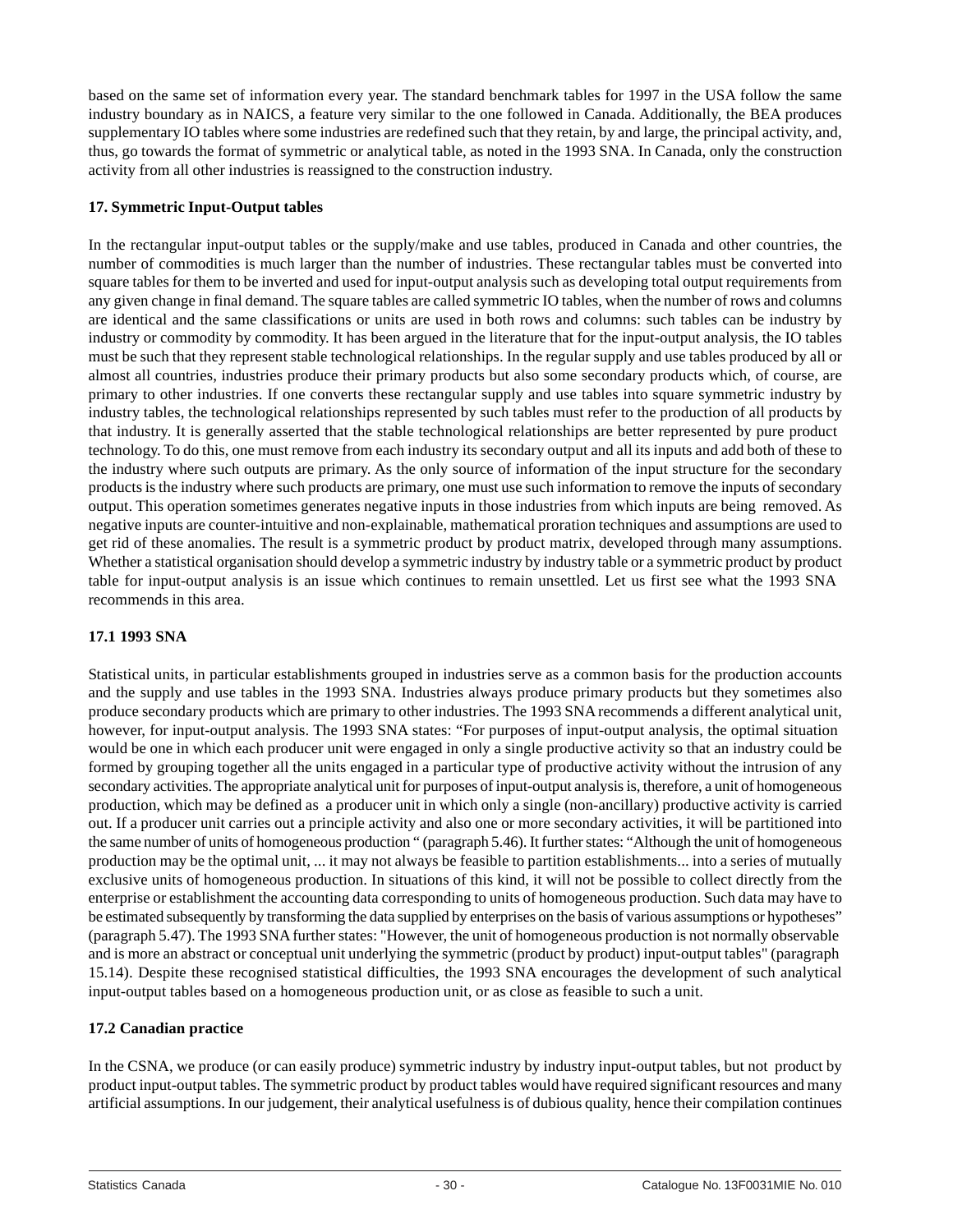to be considered not cost-effective, and particularly when we already have developed detailed symmetric industry by industry tables.

In the Canadian input-output tables, we do not subdivide establishments to create units of homogeneous production except in the case of own account construction. Both in industry surveys and capital expenditure surveys, a fair amount of information is provided by the respondents to help us separate both the value of own account construction and the corresponding materials and labour used for this activity from all industries, which then is added to the construction industry. Thus for one major activity in our economy, we follow the same direction as noted for the analytical IO tables in the 1993 SNA, also because we get the basic information to do this partitioning. Such information is not collected for other secondary activities in the producing industries. Thus, in the Canadian IO tables, each of the 300 industries has its principal product (s) and its secondary products. There are about 700 products listed in the IO tables but they are aggregated from several thousand products reported by respondents. In fact, the three hundred IO industries have subsumed several thousand separate technologies, simply because of how our data are collected. We have an input or use matrix with 300 industries and 700 commodities and we have an output or make matrix of the same dimensions. Assuming constant domestic commodity shares and constant industry technology, a 300 by 300 industry by industry input table can be quickly produced by multiplying the two matrices, the make matrix with 300 industries by 700 commodities and the use matrix with 700 commodities and 300 industries. Homogeneous production would require a 700 by 700 product matrix, each column showing a unique technology to produce that product but we would have to invoke 700 input vectors from the 300 input vectors that we collect from industry surveys. This scale of artificiality would make any result of very dubious quality.

# **17.3 USA practice**

In the supplementary (previously called traditional) IO tables produced by the BEA, secondary output including ownaccount construction and their inputs are removed from many industries in the standard tables and are added to the outputs and inputs of the industries where they are primary. The purpose of these reassignments is to assure that each resulting IO industry has a unique output and production process, represented by the mix of inputs, compared with other industries. These changes involve only the outputs and related inputs of some secondary products produced by an industry where the secondary product has a different input mix and production process from the industry's primary product. For example, hotel and lodging places typically provide eating and drinking services as a secondary product to their primary product of hotel and lodging services. The inputs and production processes for these two activities, however, are very different and need to be separated in the supplementary IO tables for the purpose of preparing total requirements table. Consequently, the outputs and inputs associated with eating and drinking services provided by the hotels and lodging places industry are redefined to the eating and drinking industry for the supplementary IO tables. Note that the changes to industry outputs and inputs for secondary products are made not for all industries but many of them, though large adjustments are made only to a few, compared to only one of construction in Canada. The purpose of these redefinitions in the supplementary IO tables is to attain a greater degree of homogeneity in the inputs required by an IO industry to produce its commodities. Thus, we can say that the approach followed for reassignments of secondary products for several industries, in the supplementary IO tables of the United States, goes **towards** the conceptual underpinnings of the analytical or symmetric IO tables of the 1993 SNA.

The differences between the supplementary (previously called traditional) IO tables and the standard (previously called alternative) IO tables arise entirely from the importance of secondary products. Standard tables keep the secondary products whereas such products are removed for several industries in the supplementary tables. The difference between the standard and supplementary tables was larger for some industries in the 1992 benchmark IO tables when SIC was the basis of classification, compared with the 1997 tables which are NAICS based. For example, redefined auto repair output from the retail trade industry made up almost 40 percent of IO repair industry output in 1992 but now with NAICS as the basis of classification, this difference is much smaller for the 1997 IO tables, as auto repair output is classified to repair industry, not retail trade.

Until 1992, BEA produced only product by product total requirements matrices, as well as industry by product total requirements matrices. For the 1997 benchmark IO tables which were released in December 2002, an industry by industry total requirements matrix was added to other existing tables.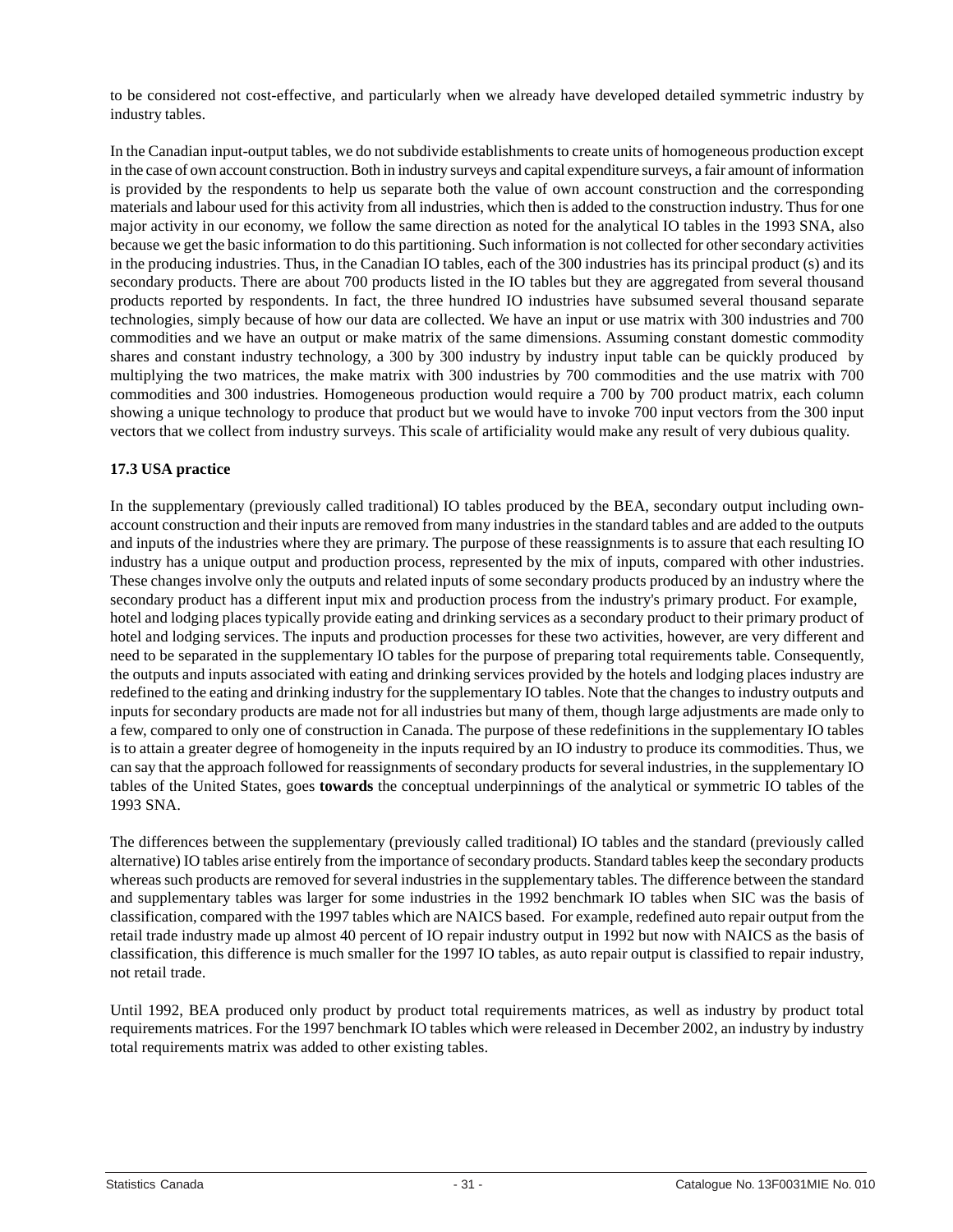# <span id="page-32-0"></span>**17.4 Concluding remarks**

The 1993 SNA encourages the development of symmetric product by product IO tables, based on a homogeneous production unit, or as close as feasible to such a unit. The Eurostat is in favour of transforming the supply and use tables into symmetric product by product IO tables (see Eurostat draft Input-Output manual, August 2002). The recommendation to produce symmetric product by product tables by both the 1993 SNA and the draft manual of the Eurostat is now challenged by some experts (see a paper by Bent Thage, Symmetric Input-Output Tables and Quality Standards for Official Statistics, presented at the 14th International Conference on Input-Output techniques, October 2002, Montreal).

The symmetric product by product IO tables recommended at the international level, particularly in the European Union countries, are of no more than 100 by 100 dimensions. Even 300 or 500 commodities are aggregations of some 50,000 or so commodities identified in the market. The meaning of commodity technology is questionable when 50,000 technologies are aggregated into a manageable set of 100 products or even 300 or 500 or 1000 products. Such an exercise can hardly be called generating homogeneous production units. One cannot derive any meaningful interpretation of product technology from such an aggregated matrix. Hence, there is no reason to spend vast resources to do such an exercise of very dubious quality.

One alternative is to produce, from the rectangular supply and use tables, symmetric industry by industry IO tables, with dimensions equal to the number of industries in the supply and use tables. The transformation of such tables is efficient, quite inexpensive, transparent, verifiable from the records and the resulting quality is the same as that of the basic tables. These are important ingredients to satisfy the quality dimensions increasingly required by the international organisations. One may also contemplate, as done in the USA and to a limited extent in Canada, redefining some important industries by removing their secondary products and their inputs and adding the same to the industries where they are primary. It is important to fully document these changes so that they are transparent to the users of both IO tables and statistics from regular industry surveys. We owe to our users a high quality and verifiable statistics, in as demystified a way as possible, so that they can use them with confidence.

The supplementary square (with 500 by 500 dimensions) benchmark IO tables in the United States, as noted above, redefine many important industries by removing their secondary products and their inputs and adding the same to industries where they are primary, thus going towards the analytical IO tables of the 1993 SNA, yet maintaining transparency. The construction industry, in the Canadian IO tables, is redefined as in the United States, with all the changes fully documented. The Canadian IO tables are rectangular but can readily be transformed into square (with 300 by 300 dimensions) industry by industry tables. Canada produces industry by industry total requirements matrix and the USA produces industry by industry (as well as industry by product and product by product) total requirements matrices to satisfy user needs for IO analysis. We have no hesitation to say that the technology reading available from the Canadian 300 by 300 industry IO tables is at least as good as, and most likely far superior to, the one available from the 100 by 100 product IO tables produced by some countries, with many assumptions and a lot of resources.

# **18 Production account by industry**

The production account by industry or some important segment of this account, such as the well-known Index of Industrial Production, has continued to be compiled for a long time, and its compilation predates the modern system of national accounts which came into existence immediately after the second world war. Even countries which do not yet compile national accounts collect at least the output of industries of national importance, for both administrative and policy reasons, and thus have some rudimentary information for production account by industries. The production account by industry is prepared in many countries through the input-output tables but there is no inherent reason that it must be so. Input-output tables provide, of course, a useful framework for such statistics; however, those countries which do not regularly produce such tables, may still compile a production account by industry. This item may repeat several arguments already made above in the Supply and Use tables so that the discussion flows smoothly.

# **18.1 1993 SNA**

It needs to be re-emphasised that the 1993 SNA recommends that the production accounts (output, intermediate inputs, value added) be compiled for establishments and industries as well as for institutional units and sectors. It states: "Overall numerical consistency requires that the output of an institutional unit engaged in production -that is an enterprise- should be equal to the sum of the outputs of the individual establishments of which it is composed. As these outputs include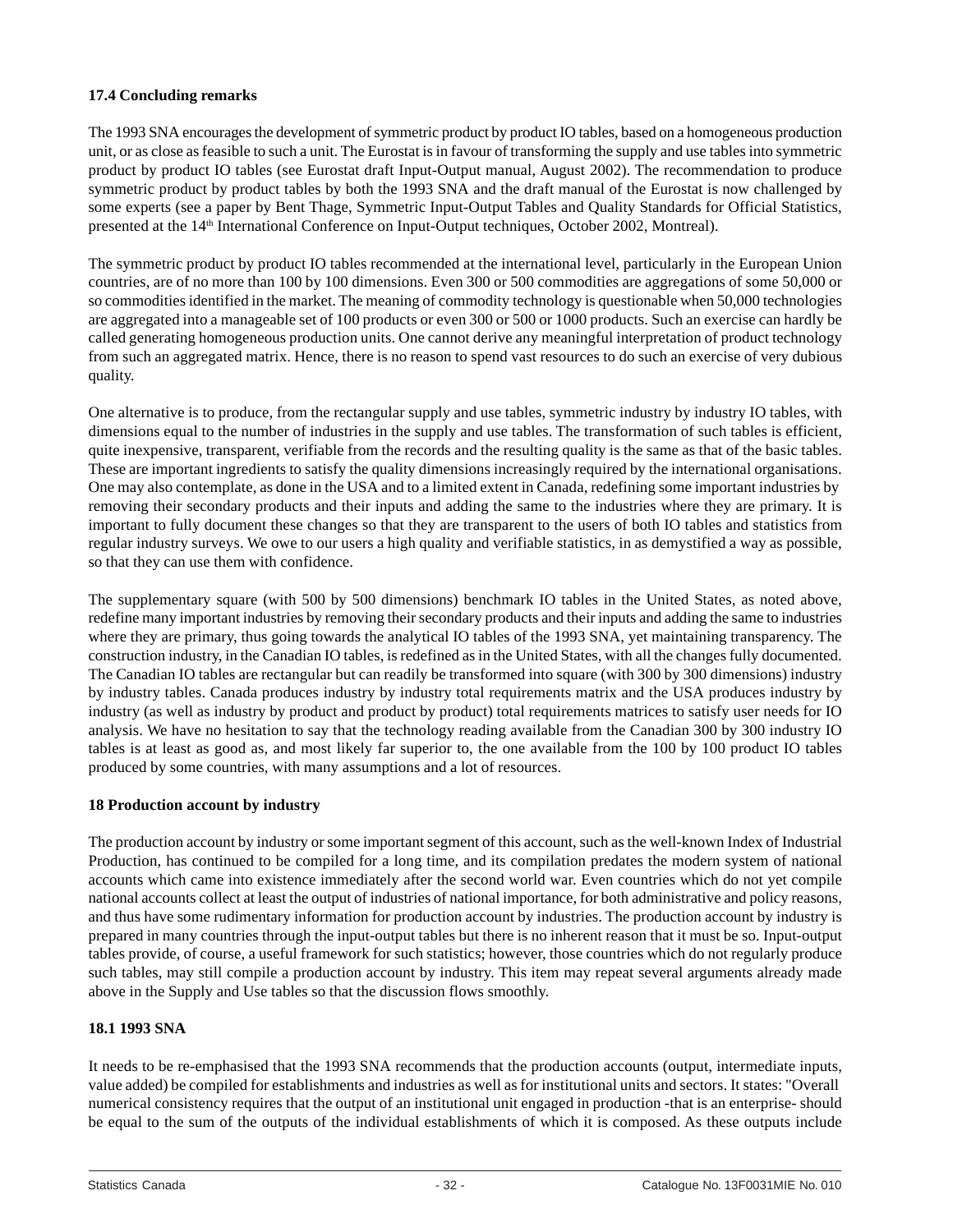deliveries of goods and services to other establishments belonging to the same enterprise, such inter-establishment deliveries are counted as part of the output of the enterprise as a whole even though they do not leave the enterprise" (paragraph 6.2). Like the institutional sectors, the establishments that make up the total economy are grouped into industries, following international or country-specific standard industrial classification (SIC) manuals. The 1993 SNA recommendation that inter-establishment deliveries always must remain counted, no matter what level of industrial aggregation, is very important from a statistical point of view. Some countries used to produce, or perhaps still produce, industry statistics in which every aggregation of the same sector, say manufacturing, would have a different total value of output, depending on the level of aggregation of the detailed industries.

# **18.2 Canadian practice**

The CSNA compiles annual production accounts for industries through the input-output tables (also called supply and use tables) at both current and constant prices, and the monthly GDP by industry only at constant prices. The annual inputoutput tables provide benchmarks for the monthly GDP by industry calculations. The value of output is at modified basic prices for the annual series and the value of value added is at basic prices for both annual and the monthly industry series. Note that output by industry is not calculated for the monthly GDP by industry statistics. Inter-establishment deliveries within the same enterprise are counted as output both in Canada and the United States. The number of industries at the most detailed worksheet level was 204 for 1961-1980, 243 for 1981-96 whereas from 1997 and onwards, the number has increased to 300.

In the input-output tables, three broad aggregates are specified: industries based on business sector establishments, industries in the NPISHs sector, and sub-sectors (not industries) belonging to the government sector. The business sector consists of more than 250 industries but all establishments belonging to either of the two non-business sectors -NPISHs and the government- are excluded as they appear under their own sectors. The NPISHs sector has five separate categories: religious organisations, welfare organisations, sports and recreational clubs, educational institutions, and other organisations. Excepting other organisations, the other four categories in NPISHs follow the industry classification. This category is not really an aggregation of institutional units but of many establishment-based industries. The government sector has eight sub-sectors: hospitals, residential care facilities, university education, other education services, defence services, other municipal government, other provincial and territorial governments, and other federal government. Thus, the CSNA presentation of industries in the production account is different from the industrial groupings published by the Divisions conducting industry surveys at Statistics Canada. Each industry in the business sector or NPISHs and each sub-sector in the government sector contains, in detail, the output of goods and services, intermediate consumption of goods and services, and most of the elements of value added.

Though detailed outputs and inputs of goods and services in the government sector are not classified by industry, value added and its components are. This permits us to produce GDP by industry where each industry includes all establishments, business and non-business; however, the corresponding gross output and their intermediate inputs of goods and services by industry are not articulated by industry in the government sector. Similarly, the labour compensation of the establishments forming part of 'other organisations' in the NPISHs sector is allocated to industries for GDP by industry estimates, but the other operating expenditures are kept together primarily because the establishments are small and numerous and their data are not of the highest quality. However, given that labour compensation forms a very significant part of total expenditures in the category other organisations, other operating expenditures might as well be prorated on the basis of labour costs.

# **18.3 USA practice**

The production account by industry in the USA is compiled through two programs: Benchmark and annual IO accounts, and GDP by Industry. Benchmark IO tables for approximately 500 industries are prepared every 5 years, based on economic census data that cover most industries. Annual IO tables for the other four years are prepared for approximately 85 industries, (now with effect from 1997 benchmark tables 134 industries) based on benchmark relationships extrapolated using less comprehensive survey data. Detailed estimates of the intermediate consumption of goods and services, as well as value added, required by each industry (except general government, government enterprises) for the production of its output are prepared. Value added is shown for three components (compensation of employees, indirect business tax and nontax liabilities, and other value added) for benchmark tables only. The term non-tax liability is not used in the 1993 SNA or in the national accounts of other countries. In the NIPA accounts, nontax liability includes other business liabilities to general government such as regulatory and inspection fees, special assessment, fines and forfeitures, rents and royalties, and donations. In Canada, these items are not shown separately and are part of other operating surplus by industry.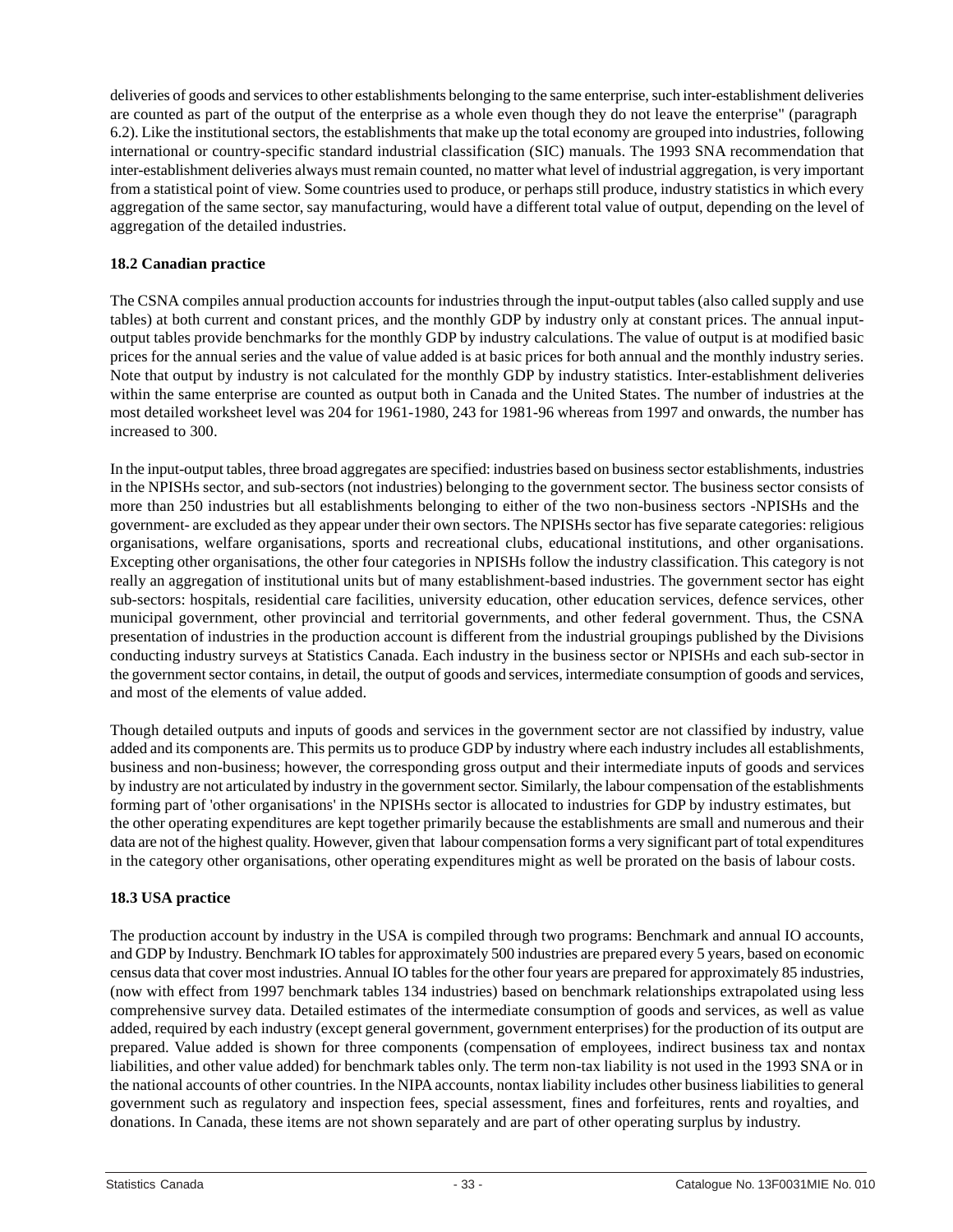All Federal Government enterprises are listed together under three headings, rather than classified by industry: Postal service, federal electric utilities, and other federal government enterprises. Similarly, all State and local government enterprises are listed together under three headings, rather than classified by industry: State and local government passenger transit, State and local government electric utilities, and Other State and local government enterprises. There is also one specific General government industry. Previously, the value of output of general government industries was limited to value added only and zero was reported as intermediate consumption. In the 1997 benchmark IO tables, the general government industry includes the intermediate inputs for force-account (called own-account in Canada) construction and own-account software in the standard tables. However, other intermediate consumption for conducting the general government activities are not covered in the Use tables but are shown in the final consumption expenditures. It should be noted that BEA plans to revise the presentation of government production to show intermediate inputs and production of services as part of the upcoming NIPA comprehensive revision in 2003. This change in the NIPA's will be reflected in future IO and GDP by Industry accounts.

It may be noted that since June 2000, the GDP by Industry accounts provide an annual time series of nominal and real production accounts by industry going back to 1987 for all industries and back to 1977 for most industries. It should be further noted that there is a significant difference in methodology between the IO accounts and GDP by industry accounts and that only the latter program provides real estimates for industries .

# **18.4 Concluding remarks**

Both Canada and the USA have extensive industry statistics programs, and their respective input-output tables play a crucial role. Both countries have classified their industries by sector but the sector boundaries are different as noted earlier in Section B, production account for institutional sectors.

In the United States, all establishments belonging to the business sector and the NPISHs sector are classified by industry but government business enterprises are not allocated by industry. All government business enterprises are aggregated in two groups, Federal Government enterprises and State and local government enterprises, and their individual establishments do not form part of their own industrial group. In Canada, government enterprises form part of the business sector and are classified with similar producing units. For example, the Federal, State and local government electric utilities are allocated to the same industry as the private sector industries in Canada but not in the USA. In the USA, government universities form part of General government industry and other universities are allocated to NPISHs but all universities are allocated to the government sector in Canada. In neither country, are the establishments in the government sector allocated to industries. In Canada, however, the value added for the two non-business sectors is classified by industry and it then is added to the value added of industries forming the business sector, thus producing comprehensive GDP by industry estimates.

The value of output for general government in the USA includes value added and (with effect from the 1997 benchmark IO accounts) force-account construction and own-account software and their intermediate inputs but the intermediate inputs for other general government activities are shown directly as final expenditures. In Canada and other countries, the value of such output includes both value added and corresponding intermediate consumption, thus the existing presentation in the USA is different from most other countries. It should be noted, however, that BEA plans to revise the presentation of government production to show intermediate inputs and production of services as part of the upcoming NIPA comprehensive revision in 2003. This change in the NIPA's will be reflected in future IO and GDP by Industry accounts. Thus in the GDP expenditures approach of the United States, government final expenditures have all the detailed purchases of goods and services plus the value of government services, which are equivalent to their value added. On the other hand, in Canada and other countries, government final expenditures have one item only, which is equal to the value of output of government services which are equal to their intermediate consumption plus value added. Total value added and total final expenditures in both countries' presentation are identical, but the details are different. This may be confusing for users.

In Canada, it will be useful (and it should not be very costly) to articulate by industry both the outputs and intermediate inputs in the government sector and other organisations in the NPISHs sector. Industries from the three sectors can then be re-aggregated following the same industry classification as in the Monthly GDP by industry program. This will permit us to have a **full** production account by industry for all three sectors as well as for the total economy. This development, when completed, will enhance the use of our industry statistics both within Statistics Canada and by outside analysts.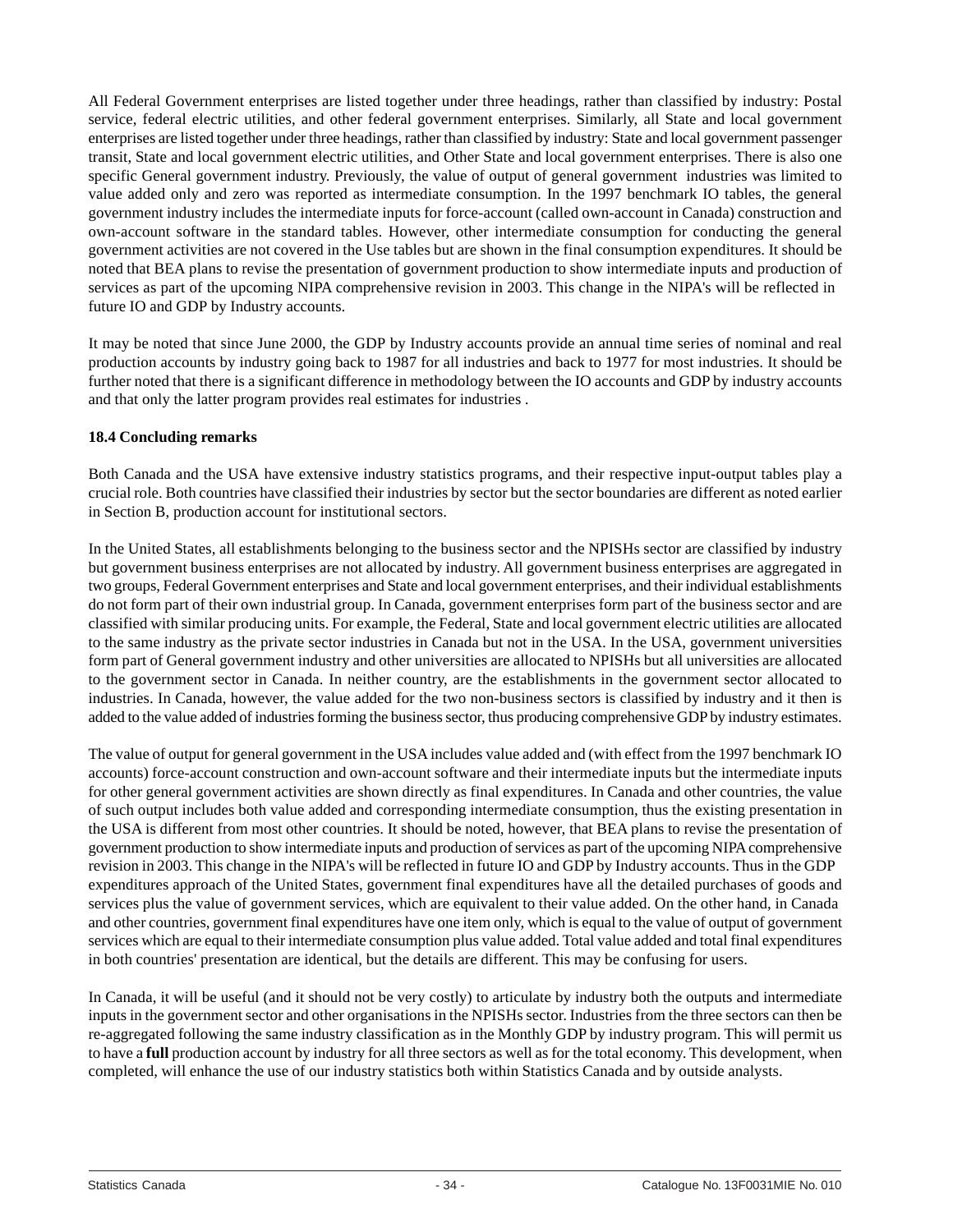#### <span id="page-35-0"></span>**19. Long time series of industry Statistics**

In both Canada and the United States, there have been many vintages of Standard Industry Classification (SIC) during the last 50 years and the newest one, the North American Industry Classification System 1997 (NAICS), is based on quite different organising principles compared with the earlier SICs. How the two statistical organisations responsible for producing industry statistics should maintain a long time series of these statistics and at the same time implement NAICS is an important issue which needs to be carefully deliberated. Implementation of revised industrial classifications inevitably produces statistical breaks, yet the demand from users for continuous time series remains unabated.

#### **19.1 Canadian practice**

The CSNA detailed industry statistics from 1961 onwards are classified on the basis of three Standard Industrial Classification (SIC) Manuals, all issued by Statistics Canada or its predecessor the Dominion Bureau of Statistics. The first one was issued in December 1960, called "Standard Industrial Classification Manual", the second one was called "Standard Industrial Classification Manual, Revised 1970", and the third one was called "Standard Industrial Classification 1980". All three followed the same principles of classification, except that the latter ones had more details as new industries emerged and were comparable. There was not much difficulty in reporting the Canadian industrial structure over time. In both the IO tables and the monthly GDP by industry measures of the CSNA, time series of industrial statistics are produced for some 150 industries (link level), consistently defined for the entire period, 1961 to 1997. At the worksheet level, there is even more detail available: statistics are produced for some 200 industries for the period 1961-1980, and for some 240 industries for the period 1981-1997.

NAICS is the joint product of three countries, Canada, Mexico and the United States. It is implemented starting with the reference year 1997 in Canada and the United States, and 1998 in Mexico. NAICS differs substantially from the SICs because it is based on a **single** organising principle, which is in contrast to the SICs which have no such single principle. NAICS is erected on a production-oriented or supply based conceptual framework, in which producing units that use identical or similar production processes are grouped together. Some SIC based industries were grouped on productionoriented principles while other industries were based on demand based principles. This difference in orientation created discontinuity in time-series comparability between SIC-based estimates and NAICS-based estimates. Even at major sector levels, such as retail trade and wholesale trade, the differences in values between the two classifications are substantial. This created a dilemma both for compilers and users of detailed industry statistics.

It is very expensive, even if it were possible, to re-code the establishments on a NAICS basis, in the back period for all or even most sectors of the economy. Then, how far back can or should one go for this exercise? For example, in manufacturing, establishments have been re-coded to NAICS for 1992 onwards, but not much has been done in other sectors. Even in manufacturing, what should one do for the period before 1992? Given time and resource constraints, one must develop other options to serve users who require long time series of data.

With the NAICS implementation, starting with the reference year 1997, the link level detail for the entire period from 1961 onwards could only be produced at the 119 industry detail level. The 119 industry link level follows the hierarchical structure of NAICS. SIC based worksheet level industries have been allocated to the new link level without regard to their own hierarchical structures. Very detailed reconciliations between the two series have been prepared and notes drafted. This information is available to enable users to reconcile the estimates for each of the119 industries based on the two classifications for the year 1997.

We have aggregated approximately 700 NAICS based industries (5 and 6 digit codes) into 300 worksheet level detail for CSNA for the years 1997 and onwards. It is this detail which is also concorded into the international ISIC3 for our presentation of national accounts, industry and productivity data to both OECD and other international bodies.

There is no easy solution to resolve this problem of statistical breaks, yet the demand from users for continuous time series remains unabated. A joint working group of compilers and major users has been established to devise some methodological technique (based on judgement and statistics) which would satisfy both users and compilers. Our methodology has involved, fundamentally, an examination of the commodity composition of production of each link level industry. We have restricted our examination to the commodity composition because there is a continuous time series for commodities for the entire period. Further, we have selected only those industries for adjustments which have some significant statistical difference (mostly more than 2%) of their commodity composition between the SIC and NAICS basis. We have removed a commodity,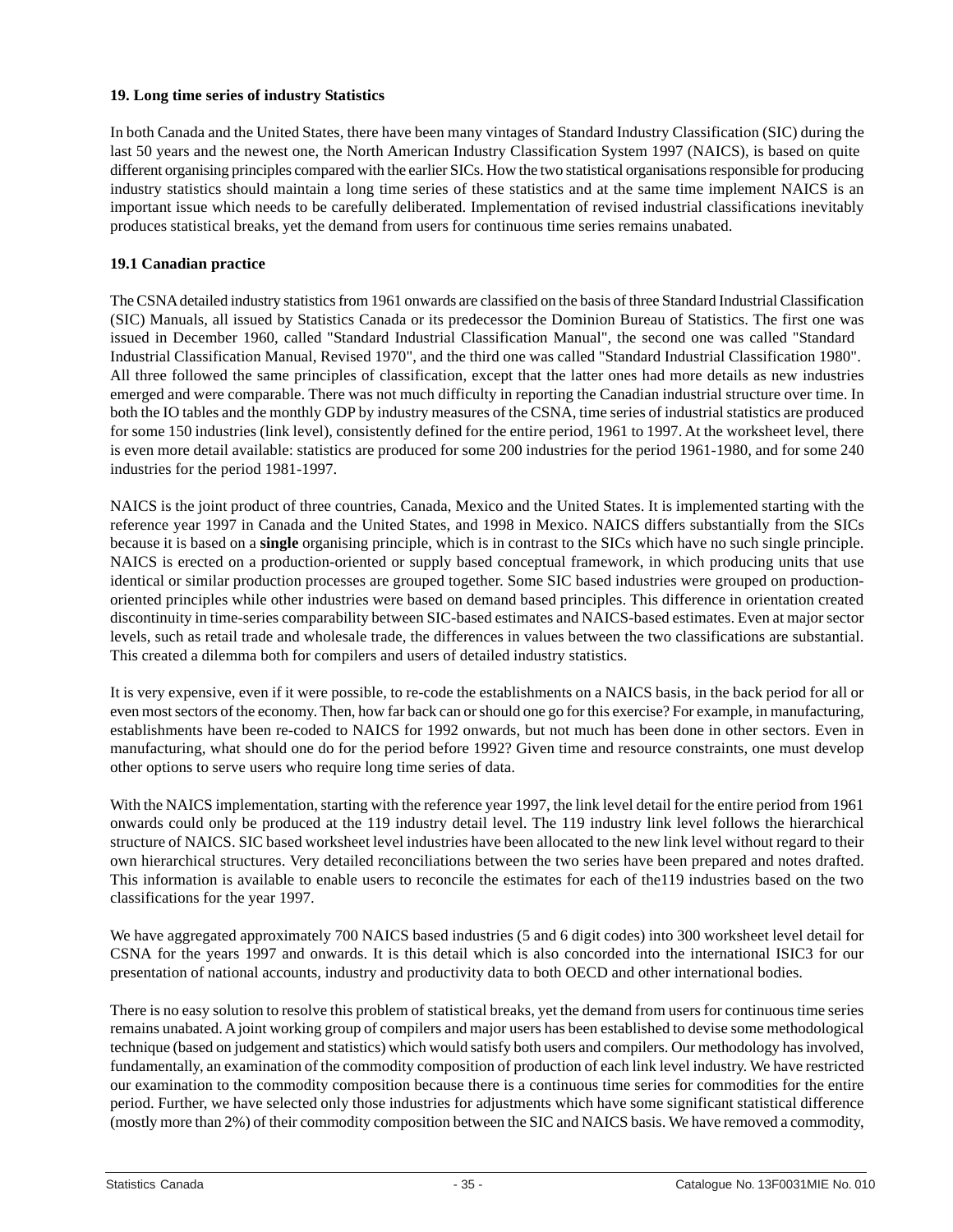**part or whole**, from one industry to be consistent with NAICS commodity production and the same value is added to another industry again making it as close as possible to the NAICS definition.

This **cut and paste method**, both for output and their inputs (always equal in value) has kept the balances intact and also kept our calculations in control. The cut and paste method worked as follows: for each paired industry, we determined which additional commodity was produced and how much was added for the NAICS basis from the SIC basis. We also determined from the USE matrix the input structure (both intermediate consumption and value added components in full detail) of this commodity production. It is this detail which was cut and pasted.

In terms of operations, what this really involved is to determine which of the worksheet level industries would require further splits such that each split could be allocated to one of the 119 link level NAICS industries, the one which has similar or close to similar (difference no more than 2%) commodity production. Our examination led us to the conclusion that 204 of the 243 worksheet level industries could be allocated to one of the 119 link level industries for the entire period 1981 to date and the other 39 industries (38 in the business sector and one in the government sector) should be split such that each split is allocable to one of the 119 link level industries. The three digit code listed with each of the 39 industries below is the SIC-based IO industry code:

- 002. Field crop farms
- 003. Service industries incidental to agriculture
- 004. Fishing, and trapping industries
- 006. Forestry services industry
- 008. Other metal mines
- 013. Other non-metal mines (except coal)
- 016. Quarry and sand pit industries
- 172. Air transport and related service industries
- 173. Railway transport and related service industries
- 174. Water transport and related service industries
- 175. Truck transport industries
- 178. Taxicab and other transport industries
- 179. School and other bus operations industries
- 184. Other storage and warehousing industries
- 185. Radio and television broadcasting industries
- 188. Postal and courier service industries
- 191. Water systems and other utility industries n.e.c.
- 192. Wholesale trade industries
- 193. Retail trade industries
- 196. Credit unions and caisses populaires
- 197. Other financial intermediary industries
- 198. Real estate operator industries
- 199. Insurance and real estate agent industries
- 202. Computer and related services
- 204. Architectural , eng., & other scientific & tech services
- 205. Advertising services
- 206. Misc. business service industries
- 207. Educational service industries
- 208. Other health and social service industries
- 209. Health practitioners and medical laboratories ind.
- 210. Accommodation service industries
- 212. Motion picture, audio and video prod. and distribution
- 214. Other amusement and recreational service ind.
- 216. Laundries and cleaners
- 217. Other personal service industries
- 219. Mach. & equipment., auto & truck rent., & leasing services
- 222. Other services n.e.c.
- 223. Other repair services and services to buildings & dwellings
- 239. Non-business- Government, Other educational services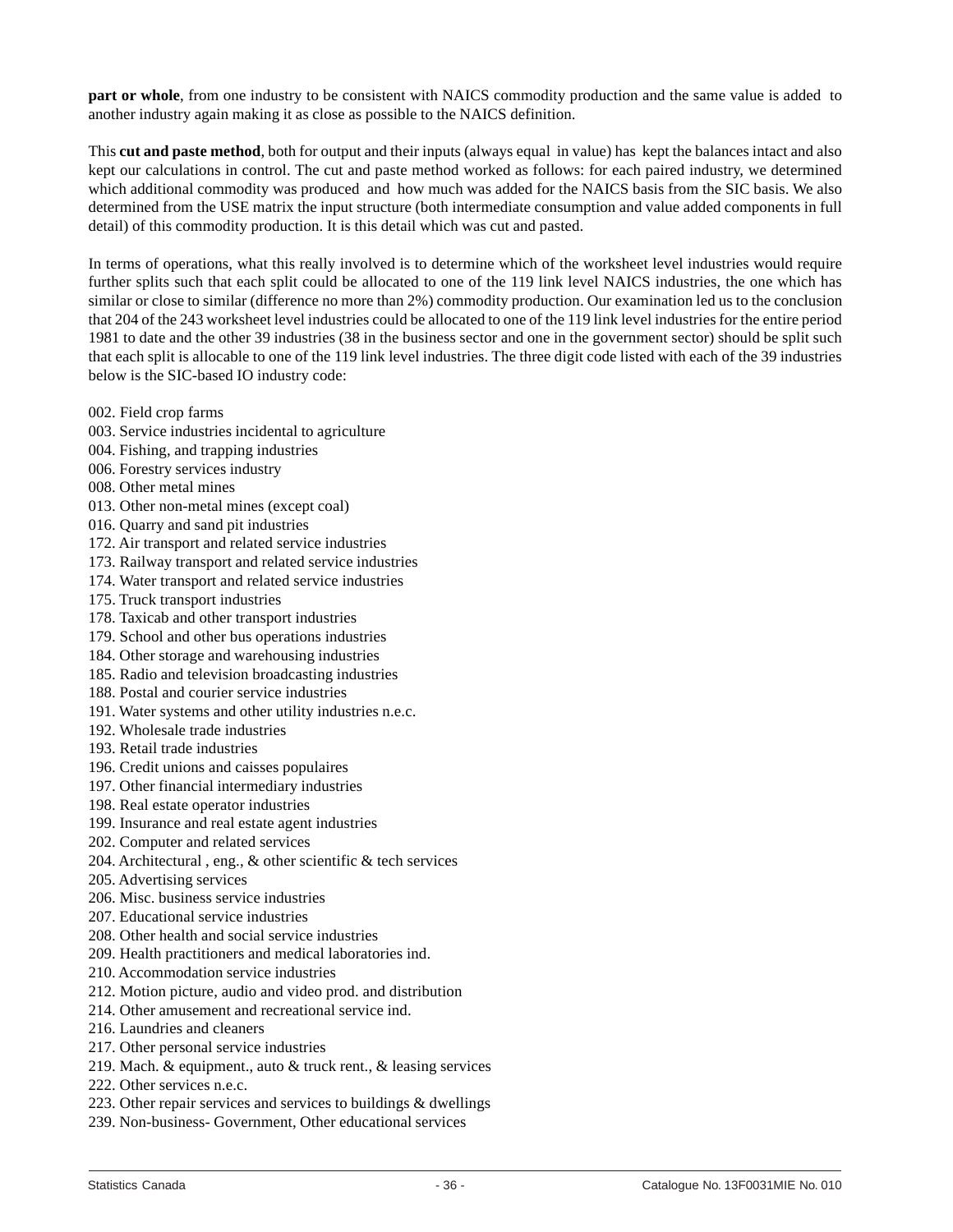These changes were fully documented with notes and comments and are available to users. What we really provide is the following: SIC based Make and Use matrices at 119 link level industries; a new make matrix of the 39 selected industries, values with negative signs and all their splits (which are consistent with the NAICS classification) as positive values such that this matrix adds to zero in total and in detail; a similar use matrix for the same 39 selected industries, and again this matrix adds to zero in total and in detail. Summing these two make matrices gives a new NAICS based make matrix; similarly summing the two use matrices gives a new NAICS based use matrix.

# **19.2 USA practice**

The statistical system in the USA provides different industry time-series prepared by several different agencies. Mostly, these industry statistics are classified on an establishment basis, but some are classified on a company or an enterprise basis. Within BEA, different industry time series are prepared from source data classified on both an establishment and a company basis.

BEA's GDP by Industry program provides annual current-dollar estimates starting with 1947, and annual real estimates starting with 1977. Real estimates are not provided before 1977 due to a lack of source data needed for the doubledeflation method. Estimates from 1947-87 are classified according to the 1972 Standard Industrial Classification (SIC) system (1977 revision) and estimates from 1987 forward are classified according to the 1987 SIC system. The estimates before 1987 were not converted to the 1987 SIC due to a lack of adequate source data. Instead, estimates for 1987 are shown on the basis of both the 1972 and the 1987 SIC.

The two classification systems are very similar in structure and content, despite the lack of a single organizing principle. The 1987 SIC revision resulted in no net change in the number of detailed four-digit industries; however, a minor restructuring resulted in 34 new industries that were balanced by 34 deleted industries. The most significant change in the 1987 SIC system was the introduction of a new major group for Engineering, Accounting, Research, Management, and Related Services (major group 87). This change was balanced by a significant reduction in the size of Business Services (major group 73) and Miscellaneous Services (major group 89). Other significant changes included the transfer of certain types of equipment from Electrical and Electronic Machinery (major group 36) to Instruments and Related Products (major group 38) and to Industrial Machinery and Equipment (major group 35), and the movement of savings and loan associations and credit unions from Credit Agencies Other Than Banks (major group 61) to Depository Institutions (major group 60).

At their most detailed level, the GDP by Industry estimates are published for 66 industries at approximately the two digit-SIC level, with additional detail in some industry divisions and less detail in others. More aggregated results than two-digit detail are provided for farms, agricultural services, forestry and fishing, construction, wholesale trade, retail trade, and other services. More detailed industry estimates are provided for transportation equipment, communications, and real estate. BEA's decision to not implement the 1987 SIC revision before 1987 caused some difficulty for users of the industry data who were primarily concerned with long-term economic trends for detailed industries. BEA helped to bridge this gap not only by providing estimates according to both SIC systems for 1987, but also by providing estimates for combinations of industries with consistent definitions over time. For example, both current-dollar GDP by Industry and chain-type quantity indexes were provided for the combination of depository and no depository institutions back to 1947 for current-dollars and back to 1977 for quantity indexes. BEA has not provided estimates of chained 1996 dollars prior to 1987 due to the non-additivity of chained dollars.

Conversion of industry data to the new North American Industry Classification System (NAICS) is in the early stages in the U.S. statistical system. Data from the 1997 economic census were classified according to NAICS 97, and BEA's 1997 benchmark Input-Output accounts were released in December 2002 on a NAICS 97 basis. Several industry-based estimates in the NIPA, including sales and inventories for manufacturing and trade industries, are now provided on a NAICS basis. Most of the monthly and annual surveys conducted by the Bureau of the Census are now on a NAICS basis. BEA is scheduled to complete the conversion of its industry-based estimates to NAICS as part of the upcoming comprehensive revision in 2003. By that time, most if not all of the source data used for the NIPA and for GDP by Industry will be classified according to NAICS, with the producer price index prepared by the Bureau of Labor Statistics (BLS) the one major exception. See more details in regard to the implementation of NAICS in the USA in an article by John Kort, The North American Industry Classification System in BEA's Economic Accounts, Survey of Current Business, May 2001.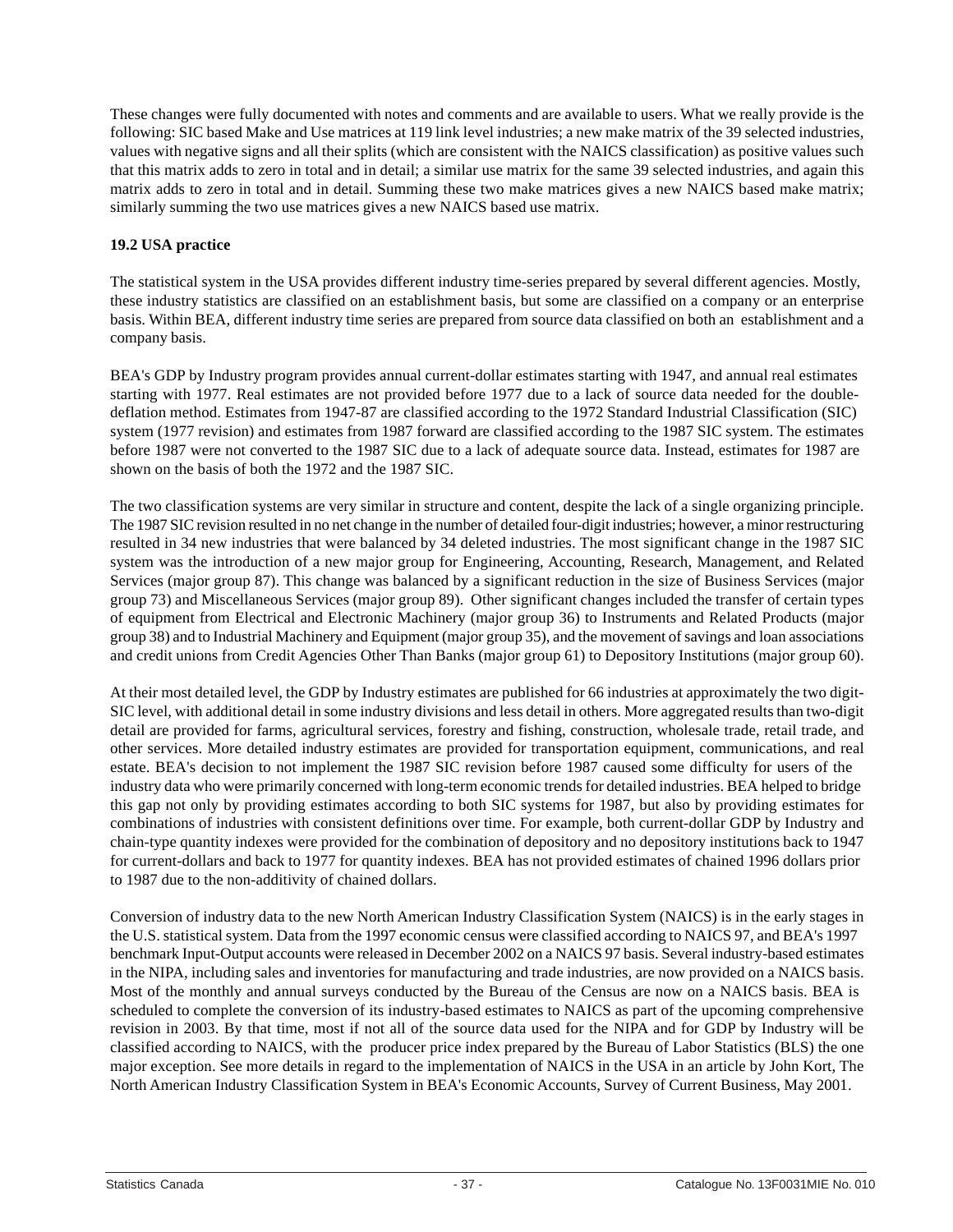<span id="page-38-0"></span>The current methodology for GDP by Industry imposes some fairly serious limitations on the ability to carry NAICS conversion back more than several years. Current-dollar estimates are based primarily on BLS administrative data for wages and salaries and on Internal Revenue Service (IRS) tax return data for corporate profits and other components of property-type income. Industry distributions for these income components are obtained from the NIPA and, with some adjustments, are used directly for GDP by Industry. Estimates of real GDP by Industry using the double-deflation method rely primarily on estimates of nominal gross output and price indexes for gross output and intermediate inputs.

Lack of consistent historical source data limits the feasibility of providing time-series data for GDP by Industry, based on the current estimating methodology, for the years prior to 2000. Estimates for the year 2000 will be provided on both a NAICS and SIC basis; however, because of the major differences between the two classification systems, maintaining consistency is difficult even at very high levels of aggregation. The NIPA components of gross domestic income will be available only from 2000 forward. Gross output by industry and the commodity composition of intermediate inputs will be available on a NAICS basis, starting in 1997, from the input-output accounts. It would be extremely difficult and costly to replicate existing procedures on a NAICS classification basis, primarily due to the lack of NAICS-based source data prior to 1997. BEA is exploring its options for the conversion to NAICS for earlier years, however, the costs associated with any such conversion that is not highly mechanized is estimated as very significant, given BEA's current program commitments.

# **19.3 Concluding remarks**

In the CSNA, a project was established to produce a continuous time series at the 119 link level industry detail level, **approximately** consistent with NAICS, back to 1961, by the end of March 2003. The BEA is considering making conversion to NAICS for earlier years but has not yet reached decisions on the level of detail or time that would be covered. Our cut and paste methodology primarily relates to the changes in commodity output in industries following different vintages of classifications. We would like to share our approach with our colleagues in the USA and in other OECD countries and hope that they find it cost-effective. In our judgement, our users require long time series of industry statistics, defined, as closely as feasible, on a consistent basis. If statistical organisations do not provide these series, most major users will develop their own independent and most likely different estimates. This will be very confusing.

It is important to remain fully transparent, and document every paired change (note that a change from one industry may go to more than one industry) with notes and comments and make such information available to all users for all those industries selected for splitting to yield a consistent series. This will permit users to have a full understanding for all the changes and they may select, if they so desire, to skip some paired information from their analysis and still have all the industries and commodities remain balanced.

#### **20 Statistical discrepancy**

Macro series in the national accounts are built from a myriad of sources. Expenditure based GDP is built from expenditure surveys of households, sales of retail establishments, records of governments on their detailed expenditures, investment surveys of enterprises, exports, imports, etc. Income based GDP is built from surveys of labour compensation, profits, net income, capital consumption, etc. GDP is also calculated by summing the value added of all the producing units and this information is built from industry surveys on production, their intermediate expenditures and value added. These three approaches to estimate GDP must, in principle, produce the same results but in practice the results are not identical, hence a statistical discrepancy appears amongst these three estimates.

#### **20.1 1993 SNA**

The 1993 SNA is a conceptual document and in it all three approaches produce the same results, thus there is no provision for a statistical discrepancy, hence no guideline on how to handle it in the real statistical world. Its handling is left to the conventions, judgements, and imagination of the national accountants of each country. Some countries add all the three different levels of GDP from the three approaches, divide by three and that becomes the **official** GDP. Other countries only use two approaches, GDP expenditure based and GDP income based; they may add the two different levels of GDP and divide the total by two and that becomes the official GDP. Some other countries may accept one as more correct than the other, and then add the statistical discrepancy to the less correct side to make it equal to the one assumed to be more correct.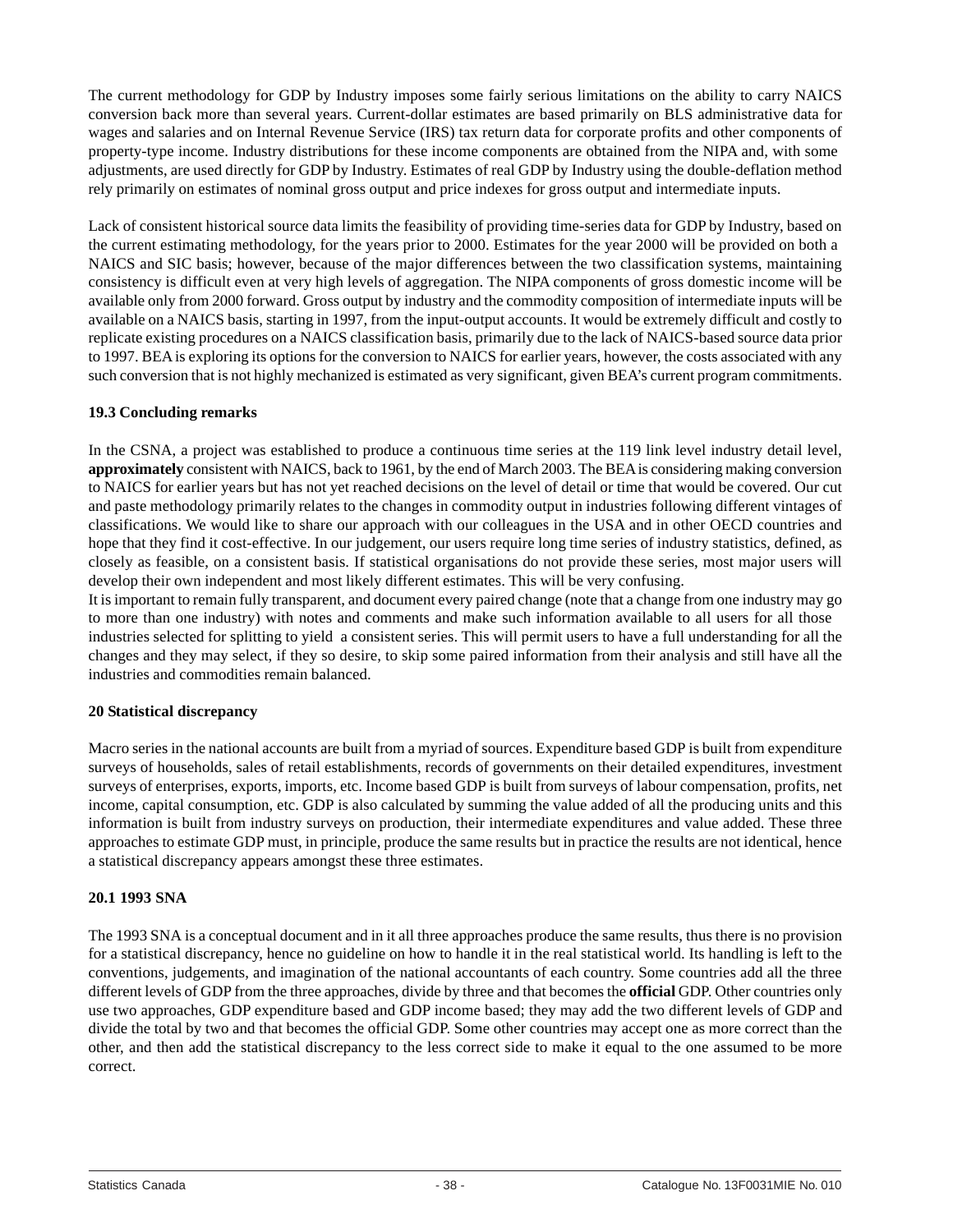# <span id="page-39-0"></span>**20.2 Canadian practice**

In Canada, quarterly macro GDP is produced using both the expenditure approach and the income approach. The statistical discrepancy between the two series is divided by 2, one half is added to one side and the other half with reverse sign is added to the other side such that the two sides become equal. It is this equalled GDP which is the official level of GDP in Canada. At the annual frequency, IO tables are produced and they become benchmarks for the macro GDP estimates. All the elements in the macro series except the operating surplus on the income side and value of physical change in inventories (VPC) on the expenditure side are identical to those derived from the IO tables. In the macro series, the value of the statistical discrepancy plus VPC is made equal to the value of VPC in the IO tables; similarly, the value of the statistical discrepancy plus the operating surplus is made equal to the operating surplus in the IO tables. There is no provision for showing a statistical discrepancy in the IO tables.

As the accounts are struck, initially the statistical discrepancy may be large and it prompts us to re-examine our estimates, our methodology, our assumptions, our judgements etc. We go back to the records and make corrections where warranted. Once we have exhausted our probes, we are still left with a discrepancy, most likely smaller than the earlier one. At this point, we simply assume that the residual discrepancy is unbiased, one half is added on one side and the other half with reverse sign on the other side of our accounts, thus making the two sides identical in value.

# **20.3 USA practice**

In the NIPA accounts of the United States, the statistical discrepancy between the expenditure based and the income based GDP is calculated and the entire amount is added to the income side as a separate item, thus making the two sides identical in value.

# **20.4 Concluding remarks**

Canada and the USA follow different conventions to handle the statistical discrepancy between the two sides of the accounts which, in principle, must be identical. No matter what the national accountants do to handle the statistical discrepancy, it becomes problematic in times when the economy is growing or shrinking at very low rates, that is within the narrow range of zero. In such cases, the reported GDP growth rates might easily be due to how the discrepancy is handled rather than how the real economy is working. If there is no bias, the different handling of the statistical discrepancy has not much effect on the long term evolution of the economy but in the short term, its handling does affect the published growth rates and probably the economic policy issues emerging from such rates.

# **Section D: 1993 SNA production boundary, ready to expand**

In this section, we will select, for elaboration, some of the important guidelines in the 1993 SNA which we find quite problematic for implementation. In some areas, we have already expanded the 1993 SNA boundary and in others, we would like the existing boundary to be expanded.

# **21. Valuation of financial intermediation services indirectly measured (FISIM)**

Banks and other financial institutions provide a variety of services. Those specifically charged for include currency exchange, handling of cheques etc; and the corresponding revenues form part of the institutions' output. An additional, and very significant, part of their income comes from charging higher interest rates to borrowers and paying lower rates to depositors than they would need to if they charged explicitly for all their services. This "hidden" charge (known as imputed banking service in the 1968 UN SNA) is called financial intermediation services indirectly measured (**FISIM**) in the 1993 SNA.

# **21.1 1993 SNA**

The 1993 SNA defines FISIM as follows: "The total value of FISIM is measured in the System as the total property income receivable by financial intermediaries minus their total interest payable, excluding the value of any property income receivable from the investment of their own funds, as such income does not arise from financial intermediation. Whenever, the production of output is recorded in the System the use of that must be explicitly accounted for elsewhere in the System. Hence, FISIM must be recorded as being disposed of in one or more of the following ways- as intermediate consumption by enterprises, as final consumption by households or as exports to non-residents" (paragraph 6.125).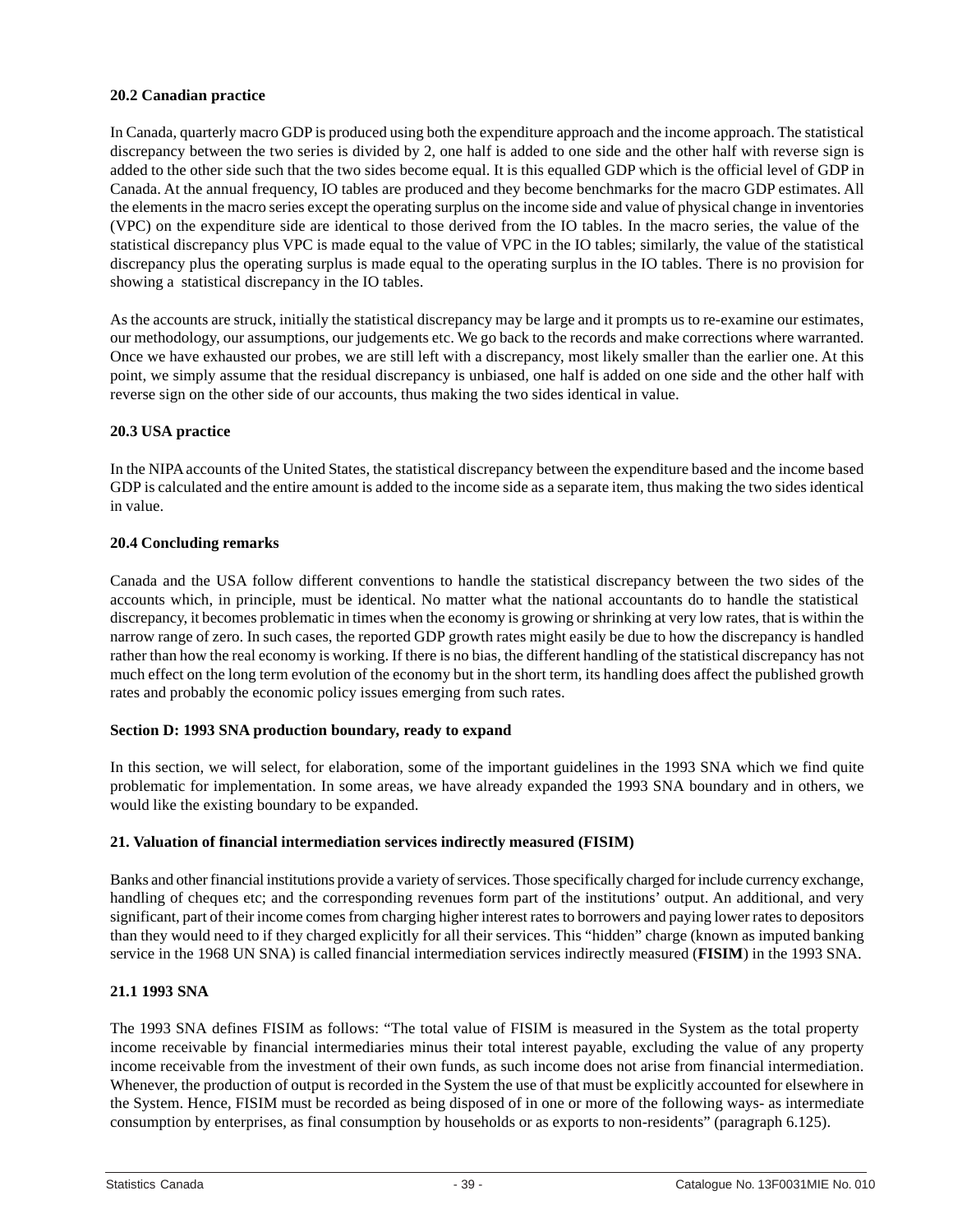It may be noted that the 1993 SNA does not include holding gains or losses in the valuation of output of any enterprise, financial or non-financial. In the valuation of output of certain financial institutions such as Insurance, it has specifically noted this restriction (see paragraph 6.138) while in other cases such as FISIM, it is not noted but always assumed. To further confirm this assumption, one may refer to the 1993 SNA definition of property income (paragraph 7.89) which provides no place for holding gains. This restriction is now challenged and we will come back to this later.

The debate on how to measure the value of FISIM and how to allocate it to all the users, is, at least, as old as the system of national accounts. In social and religious history, this debate goes back to the Middle Ages when charging interest was considered usurious; hence a sin. Even today, charging interest is not permitted in some countries. Staying with the limited national accounts history, an imputed banking output was recommended in the 1968 SNA but its allocation to users was not recommended. An artificial industry was created with zero output but it would use as an intermediate expenditure all the imputed banking services, thus generating an equivalent negative value added. This recommended arrangement did produce the value added for banks, quite similar in value to what they would report in their financial statements; however, there was no allocation to intermediate consumption of any industries using banking services, thus their value added remained exaggerated, counterbalanced by an identical negative value added in the above-noted artificial industry. Further, there was no allocation for use in final consumption or exports, thus use of banking services was unrecorded, and total expenditures on GDP remained under-estimated. In the discussions leading to the development of the 1993 SNA, the 1968 SNA recommendation was considered deficient by many national accountants, particularly those of both the USA and Canada. Thus it was recommended (see the 1993 SNA paragraph 6.125 as quoted above) that the output of FISIM be allocated to all the users.

At the time of the presentation of the draft of the 1993 SNA to the UN Statistical Commission in March 1993 for its approval, some representatives again raised the issue of the difficulties of allocating FISIM to users. Not to further delay its approval, the following flexibility was added in the 1993 SNA: "In principle, the total output should, therefore, be allocated among the various recipients or users of the services for which no explicit charges are made. In practice, however, it may be difficult to find a method of allocating the total output among different users in a way which is conceptually satisfactory from an economic viewpoint and for which the requisite data are also available. Some flexibility has therefore to be accepted in the way in which the output is allocated. Some countries may prefer to continue to use the convention proposed in the 1968 version of the SNA whereby the whole of the output is recorded as the intermediate consumption of a nominal industry" (paragraph 6.126). This flexibility has created problems for our submission of national accounts data to the OECD, as the European Union countries still use the 1968 SNA guideline, whereas the United States, Canada, Australia and New Zealand allocate FISIM to users.

# **21.2 Canadian practice**

As noted above, the 1993 SNA recommends that the total value of FISIM be measured as total property income receivable by financial intermediaries minus their total interest payable, **excluding the value of property income receivable from investment of their own funds.** In the CSNA, we have not accepted this restriction of own funds in the calculation of FISIM both conceptually and methodologically (see issue #22, FISIM on own funds). In the case of financial institutions, the availability of own funds for loans is not very significant. In Canada, as in most other countries, own funds are used for fixed assets and other investments and only what is left is available for loans, etc. To put this in perspective, let us look at the following balance sheet information for banks for the year 1993 in Canada: Total assets were \$548 billion, of which securities other than shares, and loans were \$527 billion, and fixed assets and investments were \$21 billion; total liabilities for intermediated funds were \$507 billion and own funds were \$41 billion, with total liabilities equalling \$548 billion. Thus, own funds contributed only \$20 billion (\$41 billion less \$21 billion) or 4% for total loans, the other 96% came from depositors. In our calculation of property income receivable from the investment of the available own funds (\$20 billion in our example), we developed a methodology which, in our judgement, **clarifies** the definition of FISIM in the SNA such that the indirect measure of service output allocated to depositors is still made equal to zero (as there are no depositors) but the service output allocated to borrowers remains positive. Thus the Canadian definition of FISIM adds the bold bracketed insertion in the 1993 SNAdefinition and reads as follows: "The total value of FISIM is measured in the System as the total property income receivable by financial intermediaries minus their total interest payable, excluding the value **(calculated at the pure rate of interest)** of any property income, receivable from the investment of their own funds". The meaning of the pure rate of interest used in our definition is not much different from the 1993 SNA definition of reference rate: "The reference rate to be used represents the pure cost of borrowing funds "that is, a rate from which the risk premium has been eliminated to the greatest extent possible and which does not include any intermediate services" (paragraph 6.128). We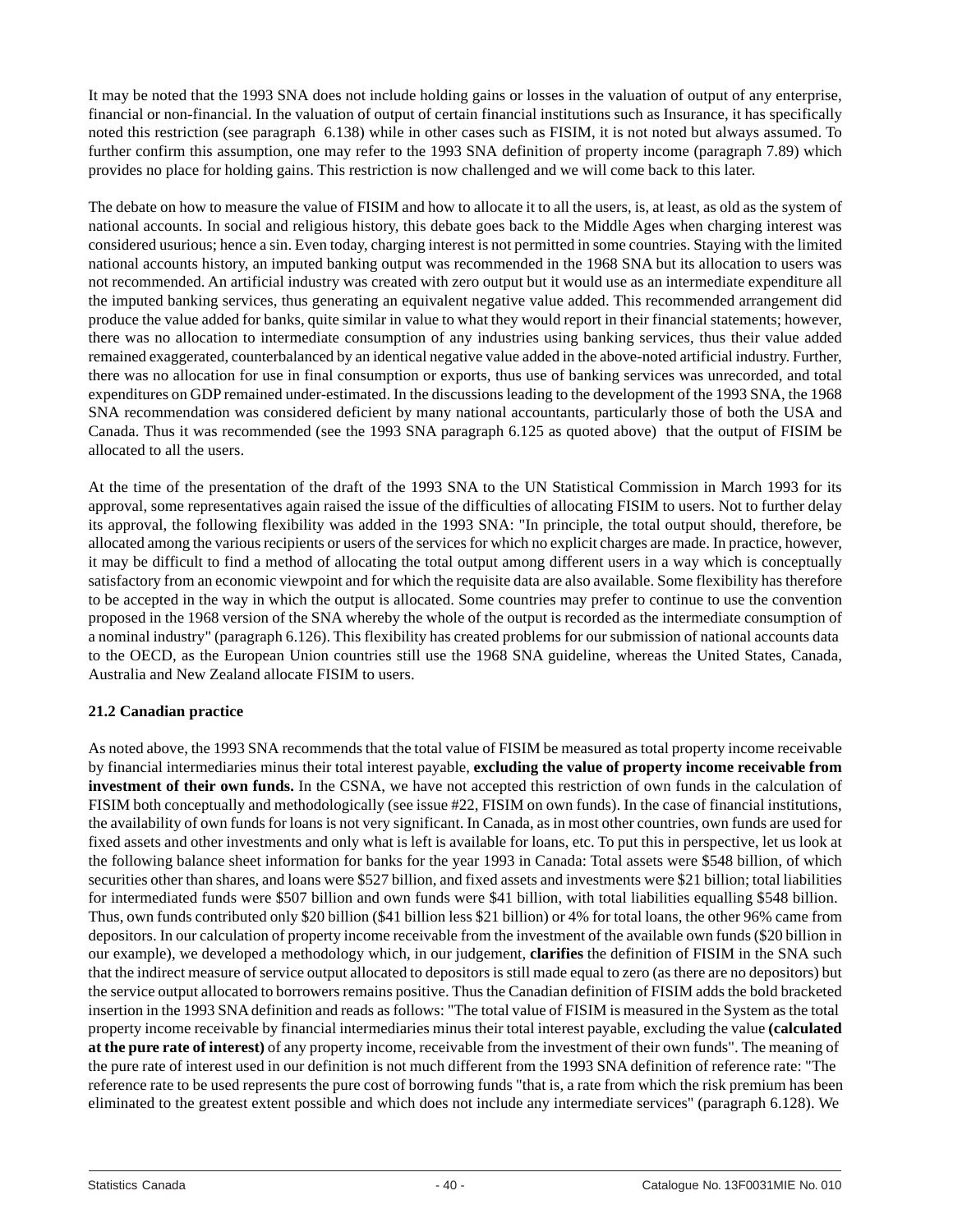have operationally used the middle of the lending and borrowing rate for similar maturities, as a proxy for the pure rate of interest for our calculations.

In Canada, we allocate FISIM to all users, borrowers and depositors, and enterprises and final demand expenditures (persons, government and the rest of the world sector), all based on their respective assets and liabilities (distributed by detailed financial instruments). The total amount of loans should be similar in value to the total amount of deposits except when there are own funds available which are quite small. Given this, the distribution of total FISIM between borrowers and depositors should also be of similar value. In 1998, the value of FISIM output of deposit accepting financial intermediaries (banks and credit unions) was \$23 billion and consumer loan companies (working primarily with own funds) was \$3 billion, both totalling to \$26 billion. About \$13 billion of FISIM was allocated to enterprises and a similar amount to final expenditures, mostly to household consumption. In 1998, the distribution happened to be fifty-fifty, though it is a bit different for each set of financial enterprises; for example, for banks, FISIM allocated to enterprises was 54% and to final expenditures 46%. This distribution has been stable over the years. The money borrowed for house mortgages is allocated to real estate or own account housing enterprises, not to final demand expenditures, as this activity is deemed part of the business sector. In our submission to the OECD SNA data, we remove the FISIM allocation to final expenditures in order to remain consistent with the SNA series provided by other OECD member countries who have not yet allocated FISIM to users, including final consumption. Thus, our GDP total in the OECD publication on national accounts, say for 1998, is lower by \$13 billion, or about 1.4%, than what we publish in Canada; similar deductions are made for all years. It is to the credit of the CSNA that it has always allocated this output to users, including final users, even when the 1968 SNA recommended otherwise

# **21.3 USA practice**

In the United States, the calculation of the value of FISIM output is similar to its calculation in Canada. It is allocated to users, both industries and final demand expenditures (persons, governments and the rest of the world sector). However, the methodology of allocation in the USA is substantially different from the one in Canada. In the BEA accounts, all FISIM services are currently accrued to depositors only, whereas in Canada they accrue to both depositors and borrowers, almost fifty-fifty. The details are available from NIPA Table 8.21, Imputations in the National Income and Product Accounts. For example, in 2000, FISIM output was US\$373.3 billion and was allocated as follows: Persons \$265.4 billion; government \$9.7 billion; business \$77.1 billion and the rest of the world \$21.2 billion. In that year, total GDP was \$9810 billion. This allocation is different from the one in Canada: about 50% of FISIM is allocated to business compared to only 20% in the United States. This is almost entirely due to US allocation formula which assumes services to borrowers equal to zero. Most significant borrowing is typically done by the business sector (including home mortgages) and most significant depositing is done by households. The effect on FISIM allocation on total GDP is equal to its allocation only in the final demand which was \$ 296.2 billion or equal to 3% , a ratio significantly higher than the one in Canada of 1.3%.

In the submission of national accounts data to the OECD, the USA makes no adjustment to its published GDP. Thus, compared with both those countries which do not allocate FISIM to users and those which allocate but make adjustments for the OECD accounts, the GDP of the USA was higher, for example by US\$296 billion in 2000 or by about 3% and a similar ratio applies to all other years too.

#### **21.4 Concluding remarks**

Both Canada and the USA allocate FISIM to users and have been doing so long before the 1993 SNA. Total FISIM output, as a ratio of GDP, is very similar, about 3%, in both countries. Both Canada and the USA regret the last minute insertion of flexibility in the 1993 SNA (paragraph 6.126) regarding the allocation of FISIM that countries may not allocate FISIM to users, industries and final demand users. As of now, all EU countries follow the 1968 SNA flexibility recommendation in this regard and do not allocate FISIM to users, both industries and final demand. The result of this flexibility is that the SNA/ESA questionnaire requires the member countries to remove any FISIM allocation to final expenditures, thus reducing the value of GDP, even if the country has such an allocation in its own official accounts. GDP provided to the OECD by Canada is lower than what it publishes, by the value of FISIM allocation to final demand. This unsatisfactory situation may be resolved in the next few years when, as it looks likely, EU member countries may start allocating FISIM to all users.

The BEA is re-examining the present allocation formula that assumes zero allocation to borrowers. It is studying the use of a reference rate to allocate some services to borrowers, and may decide to change the allocation in the upcoming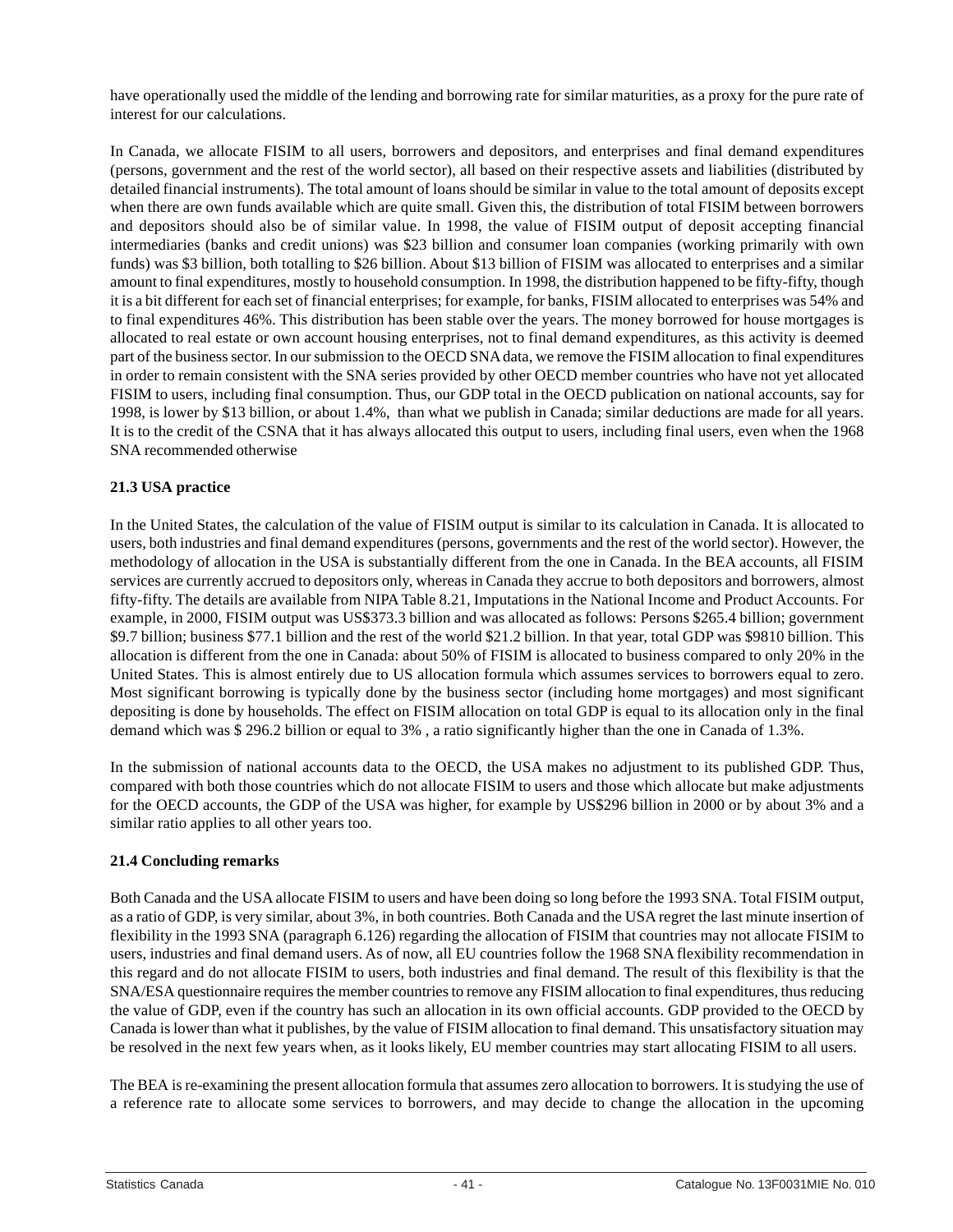<span id="page-42-0"></span>comprehensive revision in 2003. When this is done, it will remove one more difference between the methodology of allocation and the substantial value difference by sectors between the two countries.

As noted above, four countries -Australia, Canada, New Zealand and the United States- allocate FISIM to all users (industries and final demand). In their submissions to the OECD, Australia and the USA do not make any adjustment on this regard in their published GDP, whereas Canada and New Zealand do. This needs to be looked at by the OECD, in the context of USA-Canada comparison.

In the measurement of output of FISIM, the 1993 SNA recommends removing any capital gains or losses from the property income received by the banks. However, financial institutions receive income from investing their financial property in bonds, loans, shares, securities and equity and it is the collective income from all these sources which they need to pay interest to depositors and the operating costs to run their institutions. It is the **collective income** which determines the rate of interest which they pay to their depositors. As national accountants, we cannot accept the deposit rate without simultaneously accepting all the elements of the income of financial institutions which they use to set such rates. Some, and increasingly more and more, financial intermediaries earn a substantial part of their income through capital gains associated with buying and selling securities and other financial assets. Following the 1993 guideline, their output is seriously understated Thus, the 1993 recommendation to exclude capital gains made by the financial institutions needs to be reconsidered, as it is producing results which are counter-intuitive for some and increasingly more and more financial intermediaries.

A further anomaly may arise when financial intermediaries manage asset portfolios on behalf of customers or on own account. When banks undertake management of asset portfolios for customers, they receive commission income, hence production occurs. However, when done on own account, no production is recorded under the 1993 SNA standards as the income is from capital gains and there is no intermediation involved. The same activity produces two different numbers, depending upon whose behalf the activity is undertaken and this is problematic.

Both these problems and some others are being examined by an OECD Task Force on the measurement of the banking output. Both the USA and Australia have strongly argued to re-examine the restriction on capital gains in the valuation of FISIM. See their papers, **Beyond 1993: The System of National Accounts and the New Economy** by Rob Edward and others from the Australian Bureau of Statistics and the **System of National Accounts for the New Economy: What Should Change** by Brent Moulton from the BEA, submitted at the International Association for Official Statistics, London August 2002. The positions taken by both Australia and the USA are very well articulated and we fully support them. Many of us now urge that the 1993 SNA restriction on capital gains for calculating the value of output of financial institutions be re-examined.

# **22. FISIM on Own Funds**

In the developing countries the banking system is usually not as well-established as in the developed countries, hence the borrowers seek loans from money lenders or some household finance companies which have only their own funds to lend. Even in developed countries, there are financial enterprises, typically in the consumer finance area, which have their own funds (they are not allowed to accept deposits by law) and they lend such funds to households for mortgages and to meet other personal financial needs. They are not financial intermediaries, as they do not intermediate between the depositors and the borrowers, there being no depositors. They exist in the market, have intermediate expenditures, may hire employees, make profits and meet all expenses by lending money. How should their output be valued?

#### **22.1 1993 SNA**

The 1993 SNA recommends that property income receivable from investment of own funds be excluded from the calculation of FISIM, as such income does not arise from financial intermediation (see paragraph 6.125). The 1993 SNA has no provision for their output but expenses cannot be ignored in any balanced system: hence there is a dilemma. The significance of this industry is different in countries, high in developing countries and far less in developed countries with well functioning banking sectors.

# **22.2 Canadian practice**

We have noted above in our discussion of FISIM the modification that we have inserted in the 1993 SNA definition of FISIM. Staying with the same definition, the output of consumer finance companies, which have only their own funds, is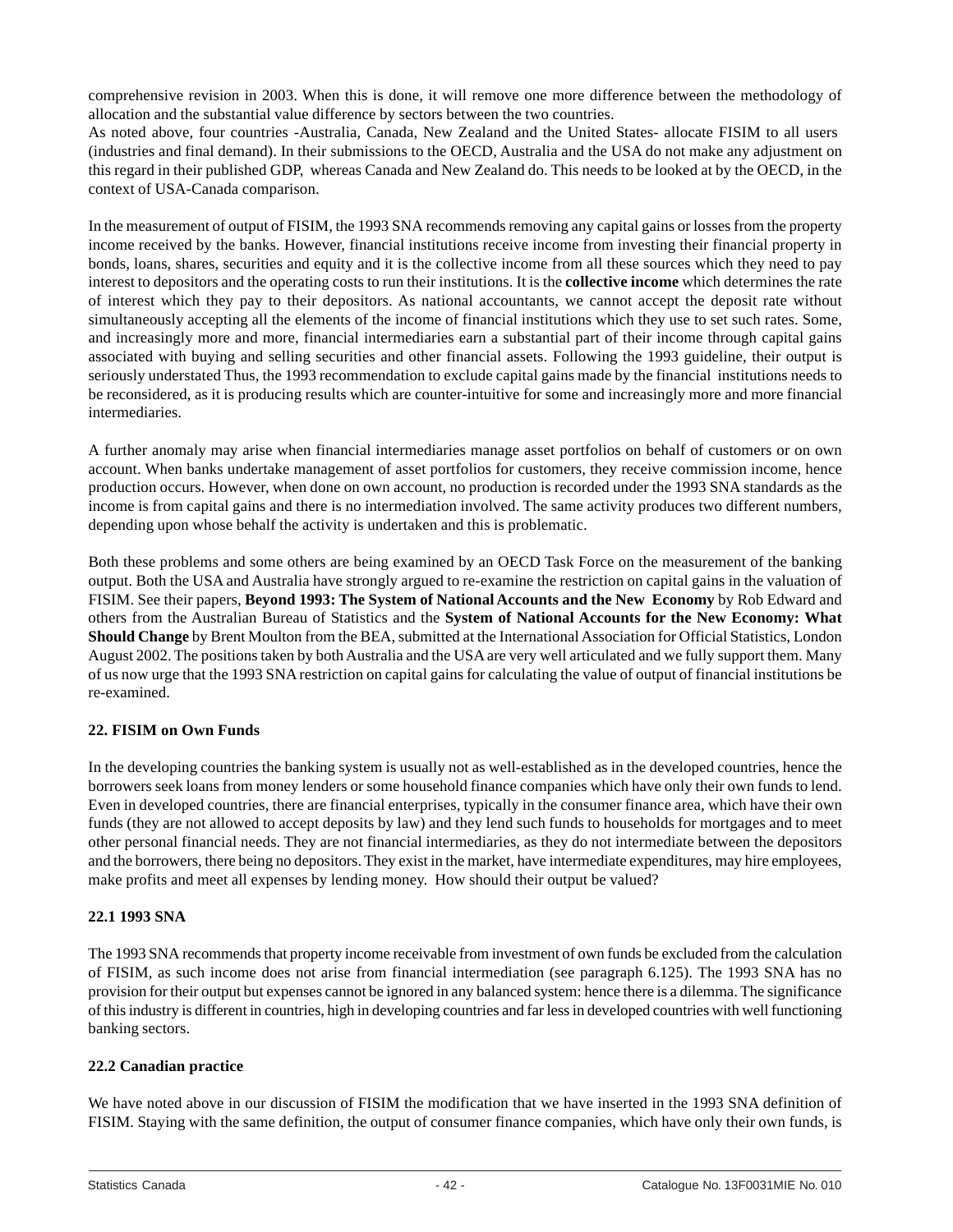<span id="page-43-0"></span>calculated as follows: total property income receivable from borrowers less the imputed cost of property income of own funds (equal to own funds multiplied by the pure rate of interest). The entire output is allocated to borrowers, there being no depositors. The value of this output in 1998 was about \$3 billion. We have classified this output as FISIM purely for convenience, and it represented about 11% of total FISIM of \$26 billion as noted above for 1998.

In a formal sense, we have deliberately gone beyond the 1993 SNA recommendation and expanded the 1993 SNA definition in a fashion that avoids the dilemma noted above, which recognises only expenses but no output. When a borrower pays interest to a bank, it has two parts: the pure interest and the service fee. Similarly when the same borrower borrows from a finance loan company and pays interest, this, too, has two parts: the pure interest and the service fee. Borrowers pay fees, hidden in higher interest rate, no matter where they go. We believe that borrowers of these funds receive a service from institutions using their own funds. We call this service FISIM but we could easily have called it **FSIM**, financial services indirectly measured, rather than financial **intermediation** services indirectly measured. We have added FSIM and FISIM together.

# **22.3 USA practice**

As noted above in our discussion on FISIM, the BEA allocates the entire FISIM output to depositors. As there are no depositors in the case of finance companies using only their own funds, there is simply no FISIM in the NIPA on this account. The BEA is considering allocating FISIM also to borrowers in the next comprehensive revision of the national accounts. Once that is done, BEA will also have an output of FISIM for all those companies using own funds to lend to others.

# **22.4 Concluding remarks**

Canada estimates FISIM for all finance companies who lend money to others but use only their own funds and their entire output is allocated to borrowers. The borrowers pay the implicit service fee (hidden in the interest rate) whether the funds they receive come from depositors or from the owners themselves. When the BEA starts allocating FISIM to borrowers, it may pursue a methodology similar to the one in place in the CSNA for developing FISIM on own funds.

The recommendation in the 1993 SNA, which does not recognise the output of finance companies but must recognise their expenditures has created a dilemma. To escape this dilemma, the 1993 SNA may choose the modification inserted by Canada, which is repeated below: "The total value of FISIM is measured in the System as the total property income receivable by financial intermediaries minus their total interest payable, excluding the value **(calculated at the pure rate of interest)** of any property income, receivable from the investment of their own funds". Further, the 1993 SNA may call the new calculation **FSIM**, not FISIM. We are looking forward to the deliberations of the OECD Task Force on Banking Output, which must examine both the issue of holding gains and the recording of income from own funds.

# **23. Output of Central Banks**

Financial intermediation is only one, and not necessarily the most significant one, of the many functions that central monetary authorities perform in most countries. Their other functions include formulating and implementing monetary policy, issuing and replacing bank notes, managing the public debt, etc. Delineating the cost structure of any of the activities, not necessarily the most significant one, is always problematic. What is the most appropriate way to value the output of central banks?

# **23.1 1993 SNA**

The 1993 SNAstates: "The services of financial intermediation provided by central banks should be measured in the same way as all other financial intermediaries" (paragraph 6.132).

Canada requested the Inter-Secretariat Working Group on National Accounts (ISWGNA) in 1995 to re-examine the 1993 SNA recommendation on this subject, as we were finding it difficult to implement. Our difficulties arose from the fact that a very significant portion of liabilities of a central bank are bank notes in circulation (more than 90% of the liabilities in the case of the Bank of Canada) and its property income derives from the assets in the form of the treasury bills and bonds provided by the central government to have access to these bank notes. Central banks are not like commercial banks as they perform, in addition to central banking services, many more functions, such as monetary policy, debt management,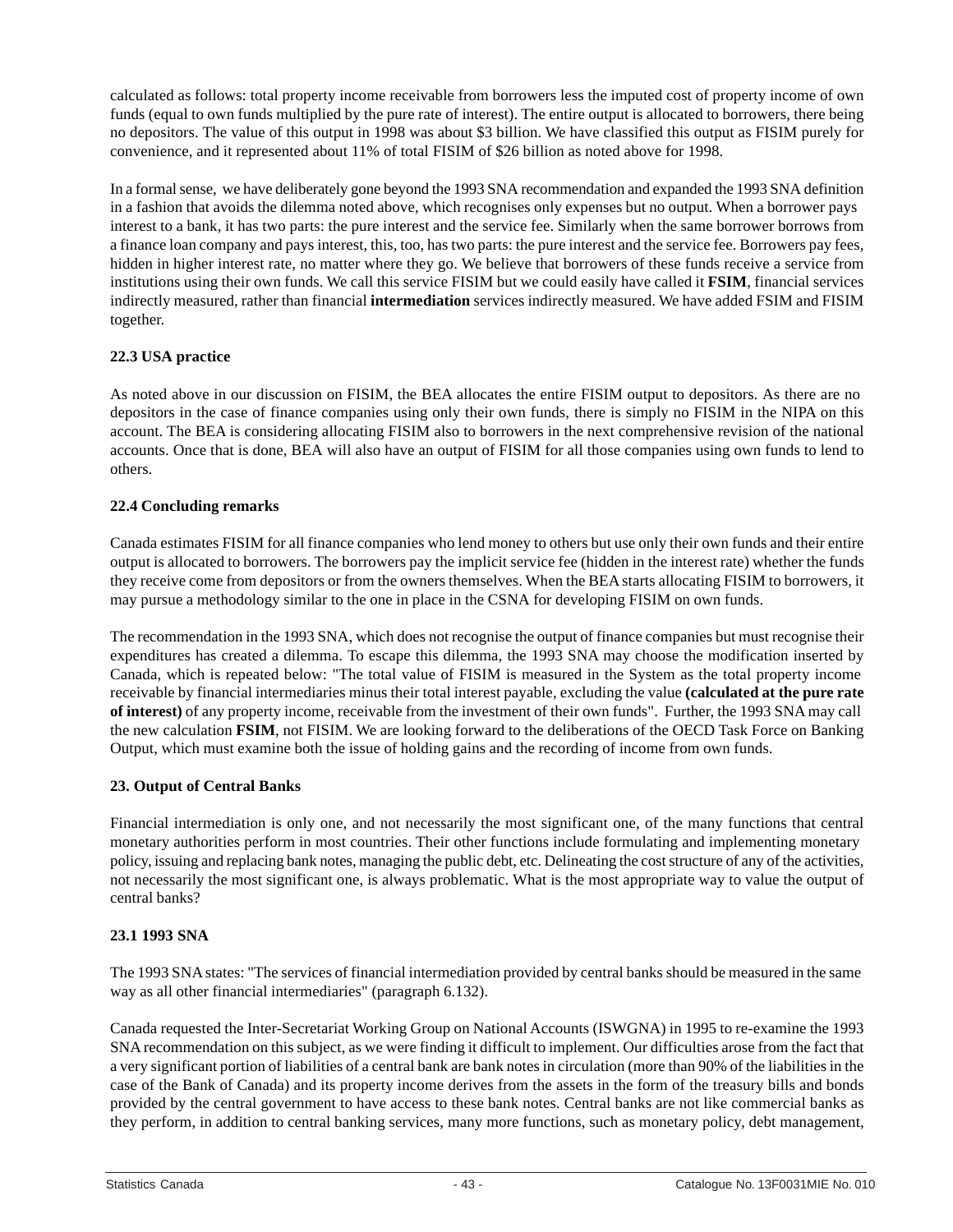etc,. ISWGNA deliberated and issued a clarification on the valuation of central bank output. In its January 1996 issue of SNA News and Notes, the following is noted: "ISWGNA also discussed the 1993 SNA method of measuring output of central banks which has caused a number of concerns owing to the large positive or negative numbers for gross output and possibly even a volatility in output....ISWGNA agreed that the SNA treatment should continue to be recommended as the first approach, but, where this approach leads consistently to inappropriate results, output could, as a second best approach, be measured at cost as for other non-market producers. However, under no circumstances can it be construed that the central bank is part of the central government, regardless of how its output is measured".

# **23.2 Canadian practice**

The central bank in Canada, the Bank of Canada, serves four broad functions: formulate and implement monetary policy; issue and replace bank notes; provide central banking services; and manage public debt. Only activities related to the central banking services can generate FISIM. The bank does hold deposits and make advances as part of its banking activities but its other liabilities and assets are far more significant. For example, as at 31 December 1998, the assets of the Bank of Canada amounted to \$35.3 billion and its liabilities of \$35.3 billion had the following detail: Bank notes in circulation \$32.6 billion and other liabilities of \$2.7 billion consisted of \$900 million deposits from banks and \$1,800 million other liabilities, mostly securities sold under repurchase agreements. The Bank of Canada received revenue from investments amounting to \$1,799 million, incurred operating expenses of \$194 million, and remitted \$1,679 million to the Receiver General for Canada. The Bank also reported its operating expenses by function: monetary policy \$41 million; currency \$57 million; central banking services \$31 million and retail debt service \$65 million. The CSNA decided to implement the modified recommendation (as issued in the SNA News and Notes in January 1996) for valuing its output, rather than the original formulation in paragraph 6.132 of the 1993 SNA. Its value in 1998 equalled all its operating costs of \$194 million and was allocated entirely to the Federal Government.

How can we assure ourselves and our users that our calculation of the value of output of the Bank of Canada of \$194 million in 1998 would not be much different had we used the complicated route of the 1993 SNA definition of FISIM but with our modification? We can convincingly argue that the liability of \$32.6 billion for banks notes in circulation is more like own funds (created from printing bank notes); further, its liability owing to banks did not incur much interest liability. We noted above that the assets of \$35.3 billion produced revenue of \$1,799 million or a rate of interest of 5.1%. Given that the assets of the Bank of Canada overwhelmingly consist of risk-free Government of Canada treasury bills and bonds, it is fair to assume that the service fee portion of the interest charged on government bills and bonds would be no more than the operating cost incurred by the Bank. This assumption provides a straight-forward calculation of the pure rate of interest of 4.55% (total interest of \$1,799 million less \$194 million of operating expenses or a total of pure interest of \$1,605 million divided by the total assets of \$35.3 billion, giving a pure rate of interest of 4.55%). Interest cost on other liabilities of \$1,800 million would approximate \$92 million, using the same average rate of 5.1% for government borrowing. FISIM would be equal to investment income received of \$1,799 million less the pure interest calculated for own funds of \$1,483 million less investment income paid on securities of \$92 million or a total of \$224 million. This is higher by \$30 million from our cost calculated output of \$194 million, the additional income may cover some interest cost on the \$900 million liability to banks. The interest rate on this liability would be much lower as there are legal requirements for the commercial banks to deposit some minimum required money with the Central Bank. We have gone through this exercise just to assure ourselves that the simpler method of calculating the value of output of the Bank of Canada produces results quite close to the complicated FISIM approach. We have no hesitation to assert that our calculation based on cost is robust and also easy to explain. Further, our allocation of this output to the Federal Government is intuitively appealing as it reflects closely the many activities, more significant activities than financial intermediation, regularly performed by our central bank.

# **23.3 USA practice**

The BEA calculates the value of output of the central monetary authorities (Federal Reserve Board) as recommended in the 1993 SNA, thus FISIM is recognised. FISIM counts for most of their value, though a small amount, less than 20%, is due to some direct charges. Value of total output is less than \$3 billion, (a ratio, similar to Canada, of less than 1% of total output of financial institutions). FISIM is allocated only to depositors.

# **23.4 Concluding remarks**

The method of calculating the value of output of monetary authorities is different in the two countries but the resulting value is similar. Further, its allocation in the two countries is quite different. In the United States, it is allocated almost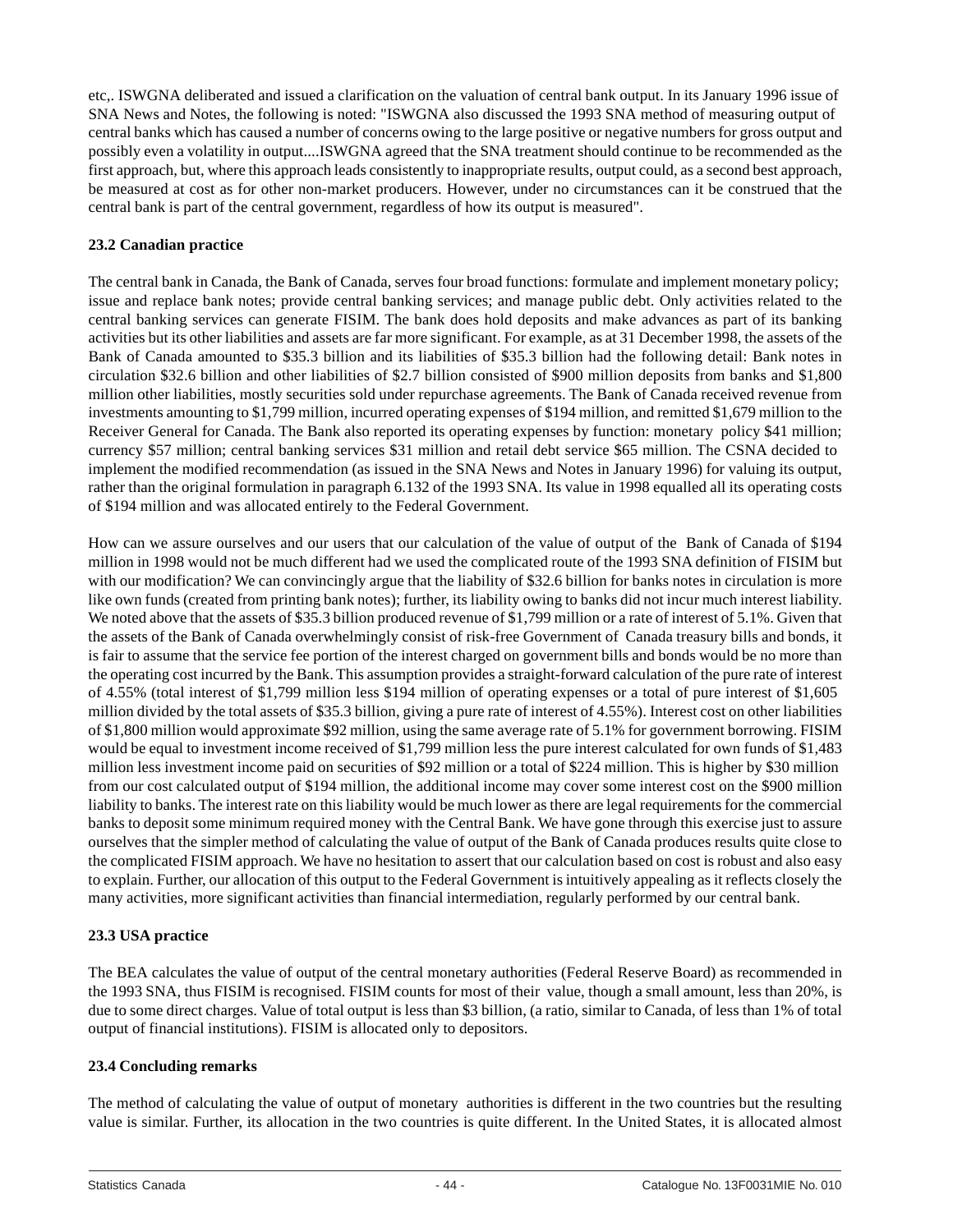<span id="page-45-0"></span>entirely to enterprises, hence leaving overall GDP unchanged, whereas in Canada, it is entirely allocated to the federal government , hence adding to GDP. The amount is quite small, hence it has no significant influence on our results, but it is useful to clarify the underlying concept.

#### **24. Valuation of Insurance services**

The activity of insurance is intended to provide individual institutional units exposed to certain risks with financial protection against the consequences of the occurrence of specified events. It is also a form of financial intermediation in which funds are collected from policyholders and invested in financial or other assets which are held as technical reserves to meet future claims arising from the occurrence of the events specified in the insurance policies. It is generally recognized that the service output includes the transfer of risk, financial intermediation and administrative services such as the handling of claims. It is also recognised that insurers maximise profits by setting premiums based on their expectations or probability regarding future claims and investment returns.

#### **24.1 1993 SNA**

The 1993 SNA defines the output of the insurance activity, both life and non-life, in its Annex IV, The treatment of insurance, social insurance and pensions, (page 573, paragraph 18) as follows:

a) Total premiums or contributions earned;

b) Plus total premium or contribution supplements ;

c) Less claims or benefits due;

d) Less increase (plus decrease) in actuarial reserves and reserves for with-profit insurance.

The ESA 1995 clarifies and restates the definition of the output of insurance activity, both life and non-life, in its Annex III, Insurance (page 271, paragraph 27) as follows:

a) Total premiums earned;

b) Plus premium supplements;

c) Less claims due;

d) Less increase (plus decrease) in technical provisions against outstanding risks and technical provisions for with-profit insurance.

The definitions in the two documents are identical except that the ESA 1995 clarifies the meaning of actual reserves as provisions against outstanding risks.

Items a), b) and c) typically define the value of non-life insurance whereas all the four items, a) to d) define the value of life insurance, except when the non-life claim is paid as annuity. The 1993 SNA states: "Most of these reserves relate to life insurance but they may be needed in the case of non-life insurance when claims are paid out as annuities instead of lump sums" (see paragraph 6.138 d).

The 1993 SNA definition of the insurance output is different from the earlier 1968 SNA definition and includes an important item called investment income from technical reserves (also called premium or contribution supplement).As the premium supplement is a new item and quite significant in value, let us note how it is handled in the 1993 SNA. The 1993 SNA states: "Although the reserves are held and managed by the insurance enterprises, they are treated in the System as assets of the policyholders. The income earned on the investment of the reserves is, therefore, attributed to the policyholders for whose benefits the reserves are held. The income is recorded as receivable by the policyholders who pay it all back again to the insurance enterprises as premium supplements. These premium supplements must therefore always be equal in value to the corresponding income from the investment of the technical reserves" (paragraph 6.138 b). The revenues which the insurance enterprises have at their disposal to pay the claims include both the actual premiums earned and the premium supplements.

As in other financial intermediaries, the 1993 SNA does not include income from own funds. It states: "The income concerned comes from the investment of the technical reserves of the insurance corporations, ...and does not include any income from the investment of the insurance corporations' own funds" (Annex IV , paragraph 16). The 1993 SNA also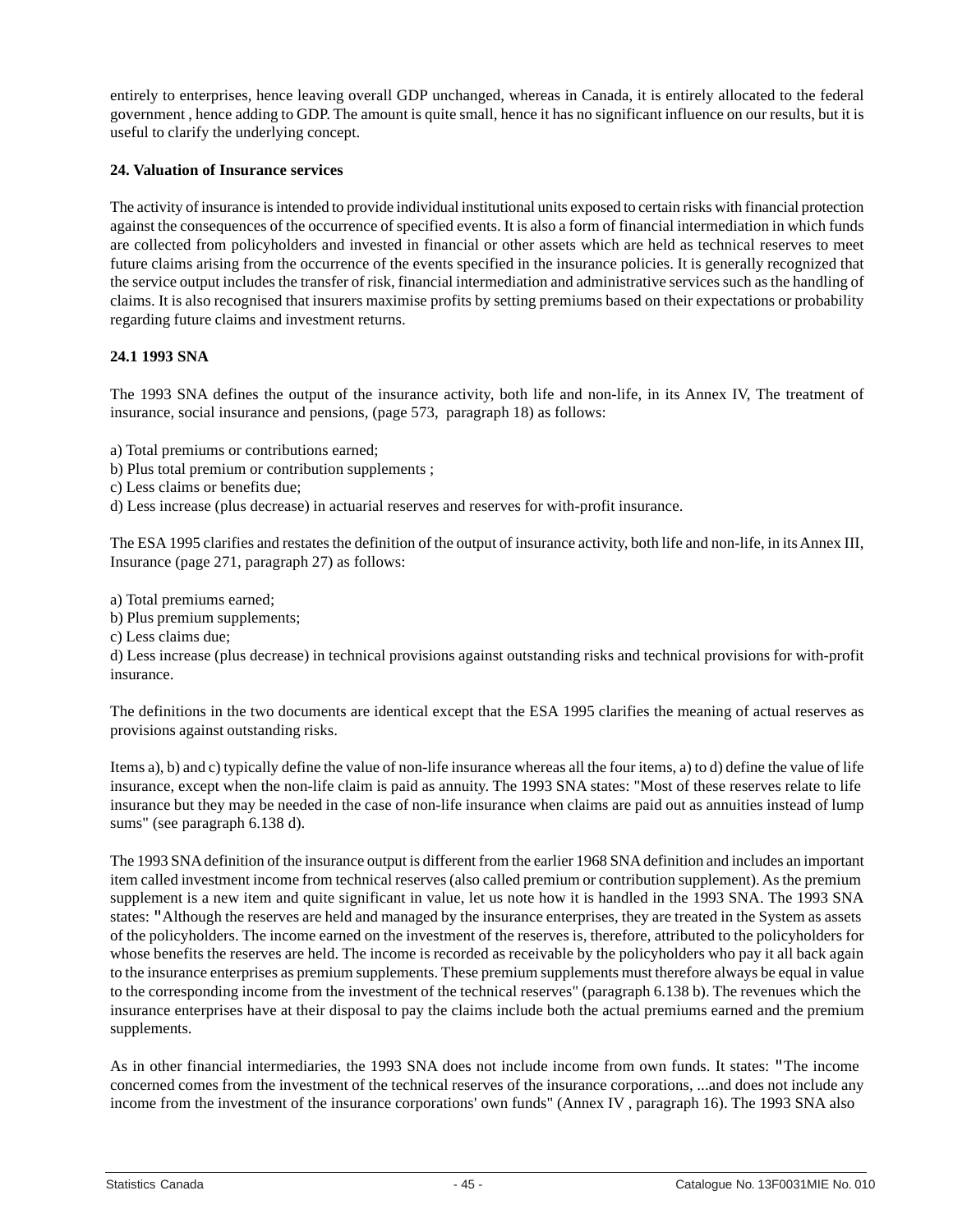notes that "All changes in insurance technical reserves ... are measured excluding any nominal holding gains or losses" (paragraph 6,138). This limitation has raised both practical and conceptual difficulties, to which we will refer later. The 1993 SNA definition works quite well in normal circumstances when claims due occur pretty close to probability expectations used by insurance corporations in setting the premium rates. However, when exceptionally big events such as hurricanes, earthquakes, floods etc., occur, claims due become very large, resulting in a reduction, sometimes a big reduction of measured output. The resulting reduced measure of output is counter-intuitive when in fact, the actual activity in the insurance corporations goes up. This is the issue which needs to be resolved.

The 1993 SNA provides some guidelines for recording the destruction of property resulting from acts of war or exceptional events such as natural disasters when it deals with the issue of consumption of fixed capital. It notes: "Consumption of fixed capital is a cost of production. It may be defined in general terms as the decline, during the course of the accounting period, in the current value of the stock of the fixed assets owned and used by a producer as a result of physical deterioration, normal obsolescence or normal accidental damage. It excludes the value of fixed assets destroyed by acts of war or exceptional events such as major natural disasters which occur very infrequently. Such losses are recorded in the System in the account for other changes in the volume of assets" (paragraph 6.179). The1993 SNAdefines exceptional events also in paragraph 12.7.

The 1993 SNA guidelines on recording the losses due to exceptional events in the "other changes in the volume of assets account" are quite clear for the valuation of consumption of fixed capital. The same principles may apply to the destruction of property due to exceptional events. However, the issue of how to record the payment of exceptional claims still needs to be decided. This issue was discussed at the September 1999 OECD National Accounts Experts Meeting. It was suggested by several participants that this problem could be resolved if claims due are separated into two parts, regular claims due and exceptional claims due. Regular claims due should be recorded, as suggested in the 1993 SNA, in the production account but the exceptional claims due should be recorded in the capital account as capital transfers from the insurance corporations to the insured sectors. This solution would eliminate the volatility in the value of output of insurance corporations and would be more easy to explain. The recording of exceptional claims in the capital account seems quite sensible as they are more of capital nature. This solution, however, has not yet been implemented in any country.

There are two outstanding problems in the valuation of insurance activities which continue to bother national accountants at the international level; these are a) how to treat capital gains or losses on in the investment income and b) how and where to record exceptional losses. Both these issues are now being examined by an OECD Task Force on Non-Life Insurance.

# **24.2 Canadian practice**

In the pre-1997 CSNA Historical Revision, the output of non-life (property and casualty) insurance was deemed equal to premiums less claims. The output of life insurance companies was deemed equal to the operating expenses plus the dividends paid by the stock insurance companies. For both life and non-life insurance, total claims paid sometimes exceeded the premiums receivable, thus generating a counter-intuitive result of negative output. The most important change in the 1993 SNA was the inclusion of the investment income from the technical reserves in the calculation of output. As noted above, this was a change from the 1968 SNA where such investment was not included. It was a welcome recommendation to add the income earned by insurance companies from prepaid insurance premiums and reserves against future claims to the premiums earned. Thus, at the time of the CSNA historical revision in 1997, the value of the output of insurance activities was calculated in a manner "quite similar" to what is suggested by the 1993 SNA and this calculation was carried in the CSNA time series back to 1961. The calculation for profits etc for the macro accounts did not include any capital gains or losses, as recommended by the 1993 SNA. However, in the calculation of output in the IO industry accounts, the entire investment income (including capital gains or losses) was and remains included, thus not fully conforming to the 1993 SNAguidelines.As the IO output and its distribution to all the users, including final demand, provides benchmarks for all the CSNA accounts, the value recorded for the household expenditures in the macro accounts also, thus, includes the effect of capital gains on output of the insurance industry.

**Capital gains or losses:** In the calculation of the investment income from technical reserves, the IO accounts in the CSNA did not exclude the capital gains or losses from other investment income and this was, mostly likely, unintentional. Our practice is not consistent with the 1993 SNA which recommends to exclude capital gains and losses from the investment income. However, we now believe, and we are not alone, that our practice not to exclude capital gains or losses is a correct one. An insurance enterprise, in a competitive world, must endeavour to make the maximum investment income from the reserves to set the rate of premium as low as possible. Whether such income is derived from investing in deposits, bonds,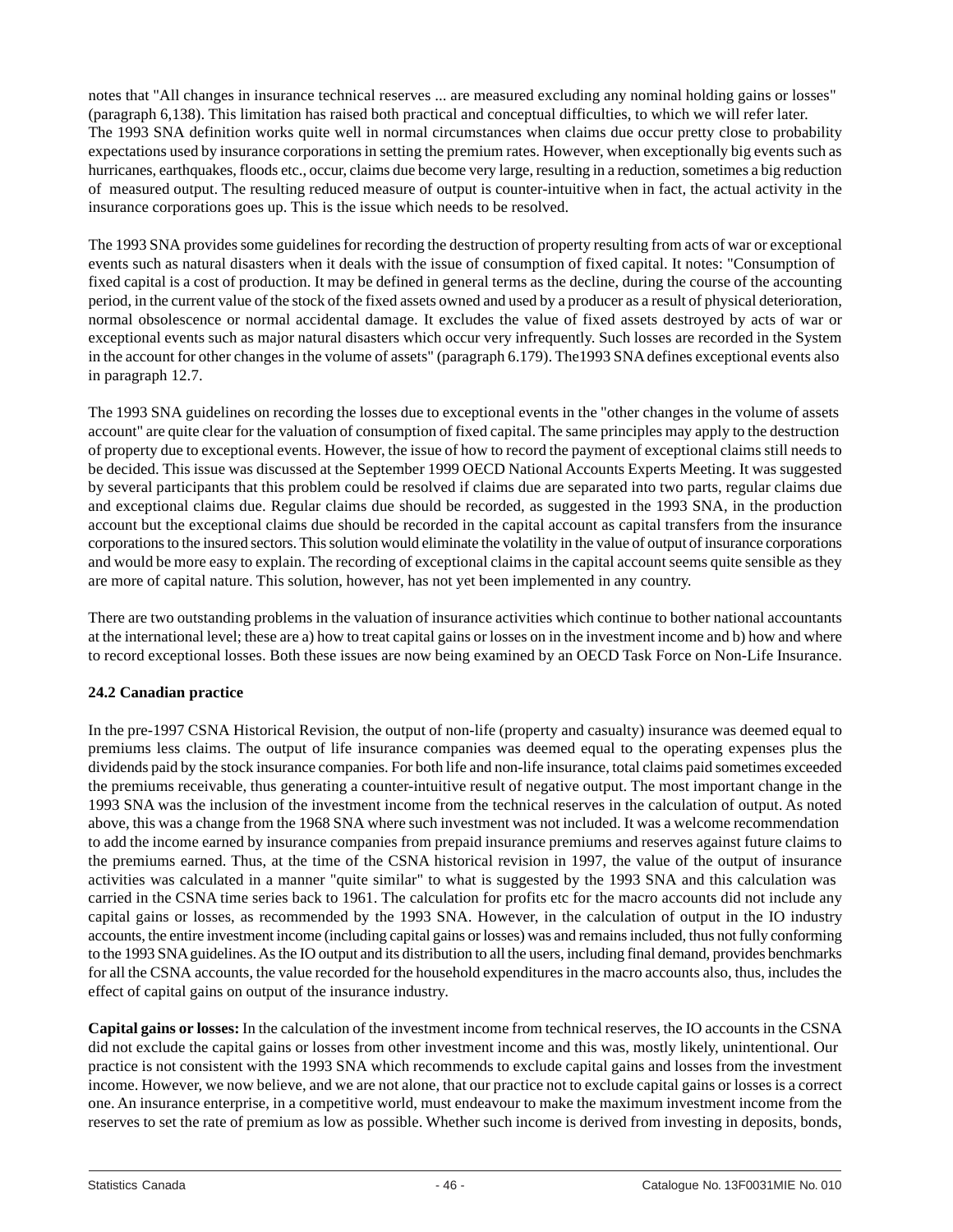securities, or equity is immaterial, once risks are taken into account. Thus, from a national accounts point of view, it is not logical to include some income and exclude some other income when an insurance enterprise takes both into account to set the premium rates. It is inconsistent to work with the reported premium rates without simultaneously taking into account all the investment parameters which the insurance enterprise uses to set such rates. As in other financial intermediaries, we do not separate the investment income of own funds from investment income of funds belonging to others. As investment funds are fungible as well as difficult to precisely identify on the balance sheet of an insurance enterprise, we have ignored this recommendation of the 1993 SNA and most likely it is not materially important.

**Exceptional losses**: The CSNA has not made, so far, any special adjustment to the recording of claims due to exceptional losses. In Eastern Canada, there was an exceptionally big ice storm in 1998 which destroyed many properties and hydro lines. The claims which the insurance corporations paid were quite large, thus resulting in a decline of output during that period whereas, in reality, the insurance activity had increased due to the massive handling of claims. We did not make any adjustment to our annual production account because the effect was not exceptionally large; however, we did adjust the output for that month as well as for that quarter, thus avoiding having negative output of insurance industry in our monthly and quarterly GDP by industry program when this event occurred. The value of output of insurance enterprises during that short period was projected on the basis of average premiums earned. We were not entirely consistent conceptually for an annual account and its sub-period accounts, but our results were intuitively right and this was important.

# **24.3 USA practice**

This write-up on the USApractice is based on Dennis Fixler's paper, Rethinking the NIPATreatment of Insurance Services for the Comprehensive Revision, presented at the BEA Advisory Committee Meeting, November 15, 2002.

The current measure of insurance output in the USA is based on the 1968 SNA convention which does not include the investment income from technical reserves, thus it is equal to premiums less claims. This value is lower than the one resulting from the 1993 SNA which includes such investment income. It is noted that the BEA would implement the 1993 SNA recommendation on investment income from technical reserves in its valuation of insurance in the upcoming comprehensive revision in 2003.

BEA has argued, both at the OECD Meeting of National Accounts, October 2001 and at the BEA Advisory Committee Meeting , November 2002 that capital gains should be included in the investment income. As well, Fixler argues to include the income from own funds in the calculation of investment from the technical reserves.

Recording of exceptional losses in the insurance output is found to be problematic by Fixler and others. As demonstrated by the insurance flows generated by the terrorist attacks on the World Trade Centre, large claims associated with catastrophes lead to unusual national accounts estimates. Using regular conventions, insurance output would decline which is counterintuitive, as the actual insurance activity increases to handle vast claims

The BEA proposes to use an estimate of **expected** claims, rather than claims due as recommended in the 1993 SNA, for calculating the value of output of insurance enterprises. It is noted that the Australian Bureau of Statistics has already adopted the use of a measure of expected claims. Their measure is a 5-year centred moving average for routine or normal claims and a 19-year centred moving average for catastrophic claims. The use of expected claims in the production account will undoubtedly require adjustments for the difference between actual claims and expected claims in many other accounts, leading up to the closing of balance sheet. The balance sheet must include the full weight of actual claims paid.

# **24.4 Concluding remarks**

There seems to be a consensus developing that the investment income from technical reserves should include all property income, including capital gains and losses and that the investment income from own funds should form part of its total, for it to be used in the calculation of insurance output. In the CSNA, we already follow this practice and the BEA would follow it in its 2003 Comprehensive Revision. Thus, we will have an identical methodology by 2003 except for the issue of expected versus actual claims. As noted, there has been only one exceptional event, the ice storm in 1998 in Canada which resulted in a small decline in our estimate of insurance output for the annual total. For the monthly GDP estimate, the CSNA used regular premiums as a proxy for output for the month in which this storm occurred, thus the decline in output was properly avoided. Expected claims have never been used in the calculation of insurance in the CSNA and our hesitation remains. Perhaps we are lucky in Canada, as the catastrophic events are extremely rare in our history, thus mitigating the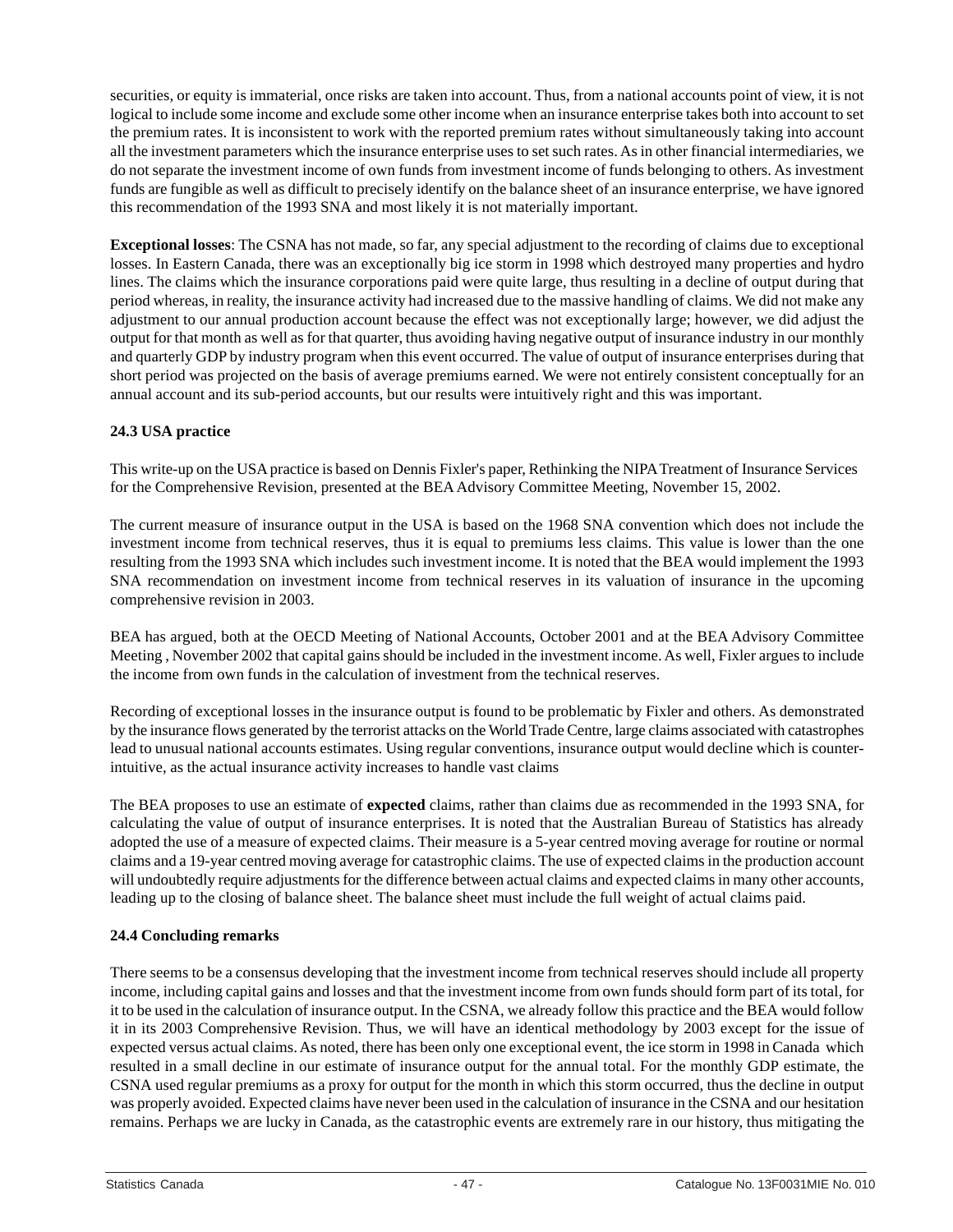<span id="page-48-0"></span>need to worry about a concept which may hardly be applied. However, as a member of the international community of national accountants, our general position is to remain very transparent about our calculations and to assure to our users that our estimates are verifiable from the records of the transactors. Rather than calculating expected claims every year, using moving averages, we would like to suggest that only in the catastrophic year, the actual claims be replaced by some other estimated claims, perhaps based on the growth of actual premiums and the difference between the actual and estimated claims be handled through a capital transfer in the capital account. These one-time adjustments should be fully documented and provided to the users.

#### **25. Valuation of output of government services**

Government services are not provided in the context of a market but are supported by taxes and consumed collectively by the society at large. Consequently, there are no market prices to determine their value. A long-standing convention to determine their value, in the system of national accounts, has been to deem it equal to their costs. The boundary of which costs should be included and which costs should be excluded has not been clear-cut, both conceptually and in practice. Further, the accounting conventions used for presenting the government accounts for budgetary purposes have been changing overtime. In the government budgets of many countries, all expenditures, operating and capital, are expensed in the period they are incurred. However, there is a strong thrust now to separate current operating expenditures from the capital expenditures for presentation of government accounts to international organisations (see more on this issue in the International Monetary Fund's Government Finance Statistics Manual, 2001).

In the system of national accounts, it is now generally agreed that the valuation of output of government services must include, a) all operating costs and b) costs of consumption of fixed capital formation. This convention, and its near universal practice, is a vast improvement over the earlier heterogeneous practices in many countries. Recently, the national accountants of some countries, particularly of the United States, have questioned the rationale of limiting the inclusion of the capital costs to only the consumption of fixed capital, rather than the **full cost of capital services** (consumption of fixed capital as well as the financial costs of capital). We will come back to this issue later but let us first record what the 1993 SNA says on this topic.

#### **25.1 1993 SNA**

The 1993 SNAstates: "There are no markets for collective services such as public administration and defence, but even in the case of non-market education, health or other services provided to individual households, suitable prices may not be available. It is not uncommon for similar kinds of services to be produced on a market basis and sold alongside the nonmarket services but there are usually important differences between the types and quality of services provided. In most cases, it is not possible to find enough market services that are sufficiently similar to the corresponding non-market services to enable their prices to be used to value the latter, especially when the non-market services are produced in very large quantities" (paragraph 6.90). It further states: "For these reasons, and also to ensure that the various non-market services produced by government units and NPISHs are valued consistently with each other, they are all valued in the System by the sum of the costs incurred in their production: that is, as the sum of: intermediate consumption, compensation of employees, consumption of fixed capital, other taxes, less subsidies, on production. The net operating surplus on the production of non-market goods or services produced by government units and NPISHs is assumed to be zero" (paragraph 6.91).

It is important to underline that the 1993 SNA recommends that the net operating surplus in the non-market sectors should be **zero** which means that it does not recommend including the financial cost of capital, as the inclusion of financial cost of capital would generate operating surplus, as it always does in the production of market output. It is this recommendation which has led to objections by the national accountants in some countries. It is worth noting that the inclusion of financial cost of capital (which in terms of value will be quite significant) will raise the value of output of government services and the value added of the government sector by an equivalent amount. Also the share of the government sector will increase in the overall economy.

#### **25.2 Canadian practice**

In the CSNA, the value of output of government services is consistent with the formula recommended by the 1993 SNA. It is equal to their cost of production: the sum of: intermediate consumption, compensation of employees, consumption of fixed capital and other taxes on production. Subsidies on production are not allocated to the government sector in the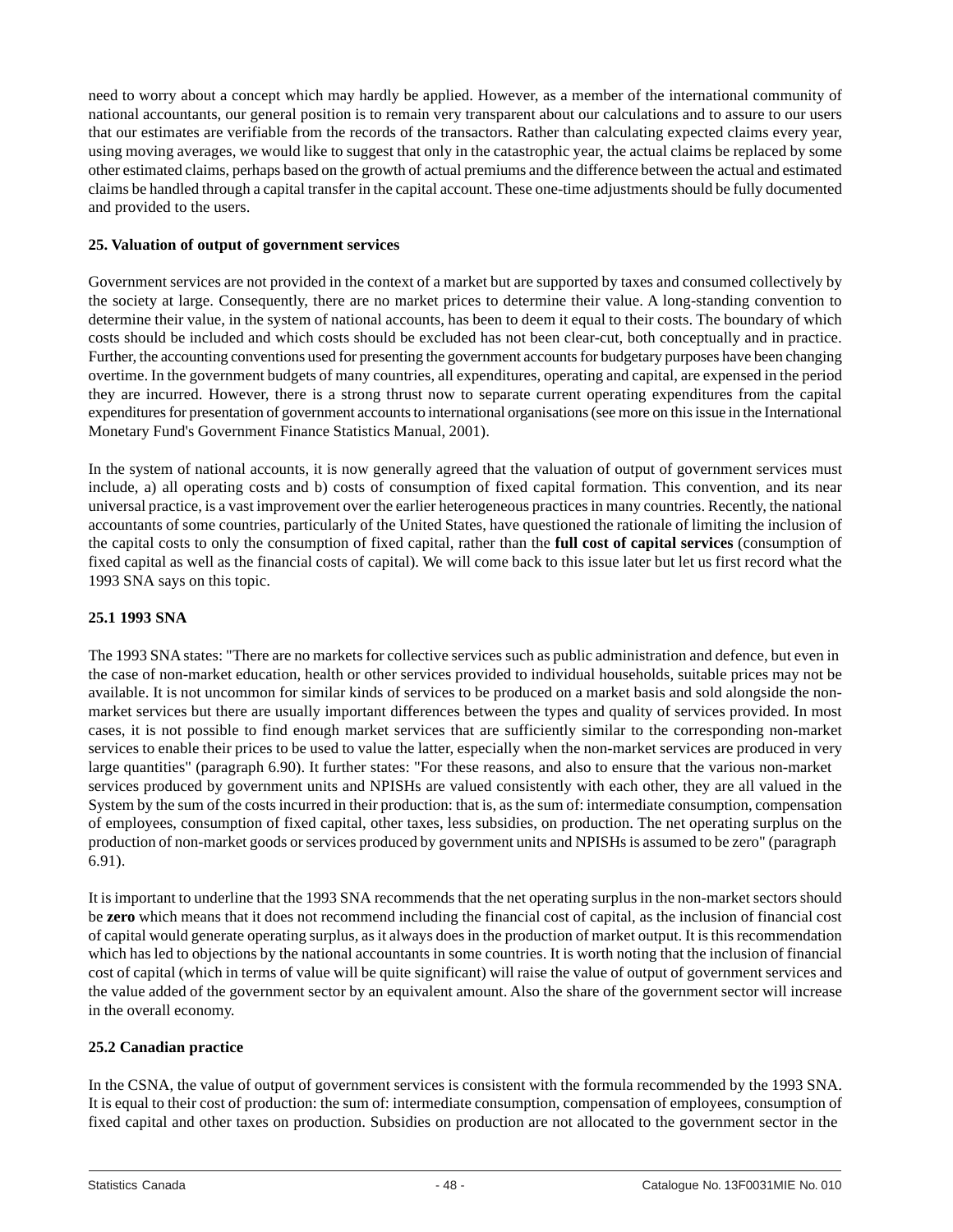CSNA. No allocation of financial (or the interest) cost of capital is provided, at present, in the cost structure of government output. Let us see what would happen if we add full capital services in our government account. In 2001, the value of government current expenditures on goods and services was \$204 billion, of which consumption of fixed capital amounted to \$21 billion. For the same year, the value of government non-residential structures was \$323 billion, residential structures \$8 billion and machinery and equipment were worth \$30 billion, or a total of gross fixed capital formation of \$361 billion. In addition to the produced fixed capital assets of \$361 billion, governments also own significant natural resources. A 5 to 6% interest rate on \$361 billion assets would generate a net return of some \$20 billion, an amount very similar in magnitude to the value of CFC of \$21 billion. Thus, if we add the full cost of capital services, the value of government current expenditures would increase by \$20 billion, or in other words, government expenditures will rise by about 10%, a very significant amount.

# **25.3 USA practice and their objections**

In the NIPA accounts produced by the BEA, the value of output of government services, **at present**, is consistent with the formula recommended by the 1993 SNA. However, they have raised serious objections to the recommendation of the 1993 SNA. Robert Parker and Jack Triplett stated the BEAposition in 1995 as follows: "Use of depreciation as a measure of the value of services of government fixed assets is a partial measure of the total value. In theory, the service value of an asset should equal the reduction in the value of the asset due to its use during the current period (depreciation) plus a return equal to the current value the asset could earn if invested elsewhere (net return)". (See their article, Review of the Comprehensive Revision of the National Income and Product Accounts: Recognition of Government Investment and incorporation of a new methodology for calculating depreciation, Survey of Current Business, September 1995). A recent review of the government sector of the U.S. national accounts by the Committee on National Statistics of the National Research Council, in a section entitled Going Beyond the System of National Accounts, puts the case against the convention of the 1993 SNA: "The assumption of zero net return is implausible. If net return were really zero, it would imply substantial over-investment in public capital. In fact, however, serious shortages of many types of public infrastructure, ranging from schools to transportation systems, are widely perceived to exist" (see C.M.Slater and M.H.David-editors Measuring the Government Sector of the U.S. Accounts. Committee on National Statistics, National Research Council, 1998, Washington, DC.

It is quite obvious that the BEA would like to add the full value of capital services (depreciation and net return to capital) in the current price valuation of government services, thus raising the value of their output and their value added.

# **25.4 Concluding remarks**

The national accountants in the USA are not alone in raising objections to the recommendations of the 1993 SNA in regard to the value of output of government services. Australia has raised similar objections and we fully support their positions. These objections and concerns are also shared by a recent OECD document, **Measuring Capital: A Manual on the Measurement of Capital Stocks, Consumption of Fixed Capital and Capital Services (Paris 2001).** It states: "The production account in the 1993 SNA is not, in fact, a proper production account" (page 118). It further states that inputs of capital services need to "... be recorded in the production account alongside compensation of employees. The services may be valued by the actual or estimated pure rentals payable; that is, by the sum of depreciation and the capital, or interest, costs. While it would not be easy to estimate the value of capital services, it is no more difficult than estimating depreciation, or consumption of fixed capital" (page 118).

The value of capital services is measured by very few countries and nowhere are they included in the value added series in published national accounts. Some countries have developed some volume measures but to the best of our knowledge, no country has yet produced any current price measures. The United States, Australia, the 2001 OECD Manual on Measuring Capital, all point to the lack of inclusion and its articulation of full capital services as a major weakness in the 1993 SNA production account. Lack of full capital services in the valuation of government services is particularly damaging, both theoretically and empirically, as the values are very significant. Our rough calculations for Canada suggest an increase of \$20 billion for 2001 due to net return on capital, an amount as big as the CFC for the government account.

We believe that the 1993 SNA should be revised and expanded to reflect the full capital services, both CFC and net return, in the valuation of current price output of government services. The value of capital services will have to be produced. Thus it is necessary to examine the feasibility to produce both current price and consistent volume measures of capital services, all integrated in the national accounts, to better serve the users and to bring more transparency to these estimates.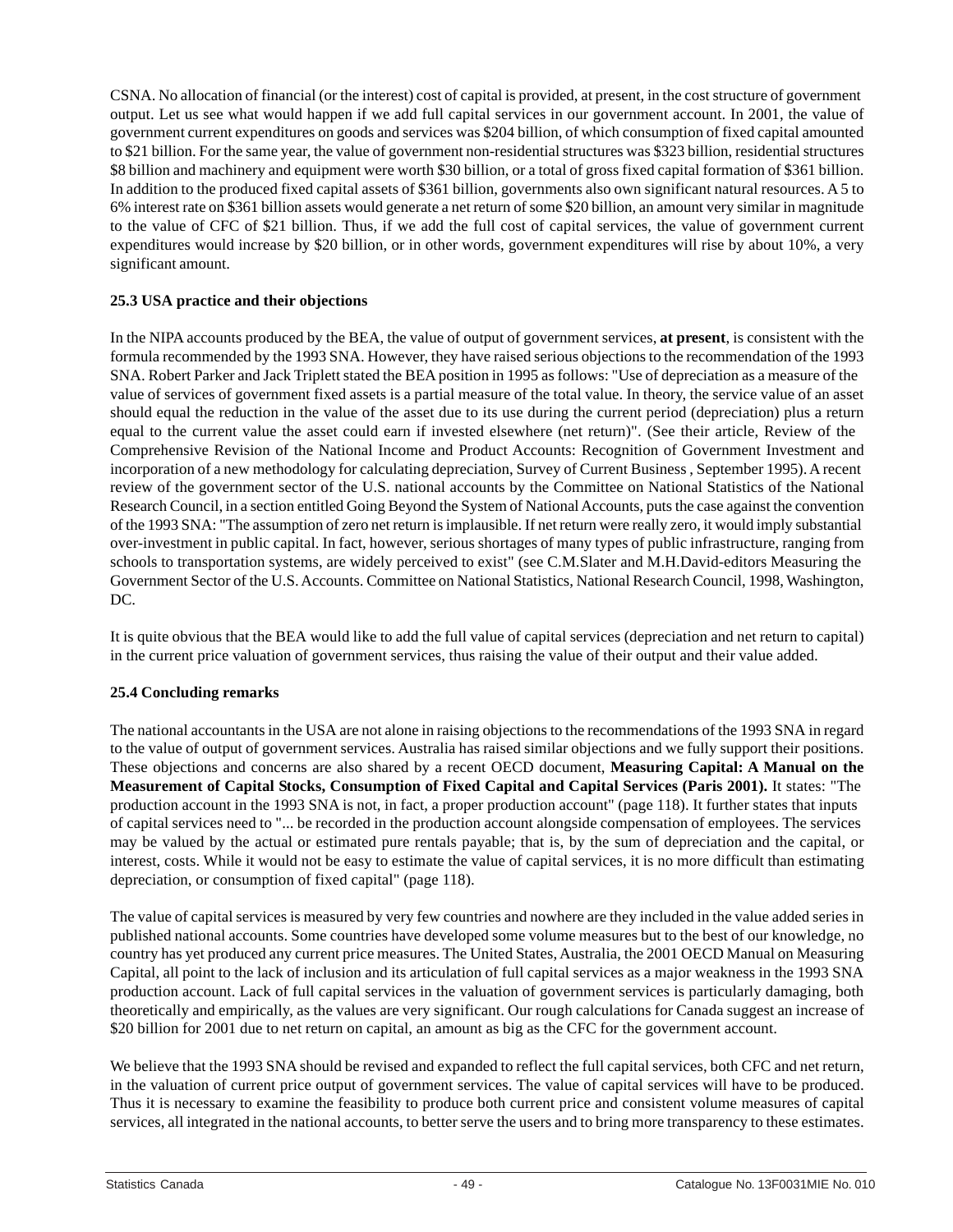<span id="page-50-0"></span>This is one more area for joint research work between the CSNA and the BEA, particularly given its importance and its significance.

This note equally applies to the valuation of output of services produced by other non-market producers, such as NPISHs.

#### **26. Valuation of defence services**

Defence services, like many government services, are not provided in the context of a market, are supported by taxes and consumed collectively by society at large. Consequently, there are no market prices to determine their value. A longstanding convention to determine their value, in the system of national accounts, has been to deem it equal to their costs. However, there is a fair amount of divergence in practice amongst countries regarding the boundary of the costs to be included or excluded in any given calendar period, for the valuation of defence services. There is a universal agreement that all operating costs plus part of the capital costs consumed in any given period must be included; however, the boundary of what is capital in defence is not unambiguous.

# **26.1 1993 SNA**

An issue has arisen in the most recent international system of national accounts, the 1993 SNA, regarding which capital investment should be considered as capital and which as operating. The 1993 SNA states: "In order to be treated as capital, a good must not only be durable but used repeatedly or be continuously in production over a number of accounting periods. However, if military weapons such as rockets, missiles and their warheads, are used in combat, they are used to destroy and not to produce. Thus, the actual use of destructive weapons can scarcely be treated as an input into an economic process of production" (paragraph 6.168).The 1993 SNAfurther argues: "The provision of defence, however, can certainly be construed as a form of production from which people benefit and for which they are prepared to pay, individually or collectively. Moreover, the provision of defence, like any other productive activity, does require the repeated or continuous usage of certain durable goods over a number of accounting periods. Thus, a distinction can be drawn between those durable goods that are actually used in much the same way as in any other type of production, and those which either are never used or, if they are used, do not constitute inputs into a productive process. This suggests a distinction between ordinary producers' durable goods of a kind used throughout the economy and destructive military weapons designed for combat" (paragraph 6.169). It thus recommends:"...expenditures by the military on weapons of destruction and the equipment needed to deliver them should be classified as intermediate consumption. Conversely, the construction of buildings for use by military personnel, including hospitals and schools, and also of roads, bridges, airfields, docks, etc. for use by military establishments should be treated as gross fixed capital formation" (paragraph 6.171). The 1993 SNAdraws a clear boundary between typically military equipment, usable for military purposes only and the other capital equipment acquired by defence services but usable for civilian purposes. It should be noted that this distinction is not observed consistently across countries. As defence expenditures are usually quite large, this inconsistent treatment makes international comparison problematic.

#### **26.2 Canadian practice**

In Canada, we have implemented the recommendation of the 1993 SNA in regard to defence expenditures. For example, the Defence Department purchased equipment worth \$2.5 billion in 1999, of which the expenditure on military equipment was of the order of about \$1.9 billion. Following the 1993 SNA recommendation, this \$1.9 billion was expensed in that year and only \$0.6 billion was capitalised. Typically, purchases of military equipment represent more than 60% of total equipment purchased by the Defence Department. Had we capitalised all the military equipment, consumption of fixed capital, hence the level of our GDP would have increased by about \$1.5 billion on an annual basis in the 1990's. It should be noted, by those not immersed in SNA conventions that the classification of purchases of equipment from the operating to the capital category does not affect the level of final expenditures, hence GDP of a country. What affects the level of GDP is the inclusion of consumption of capital as an additional imputed current expenditure by the government sector.

# **26.3 USA practice**

The BEA disagrees with the 1993 SNA recommendation in regard to defence expenditures and its position is well articulated in a recent paper, **The System of National Accounts for the New Economy: What Should Change** (prepared by Brent Moulton, June 2002 and presented at the International Association for Official Statistics, London August 2002). It notes: "The SNA recognises the provision of defence as a productive service, and the labour and non-weapons equipment and structures that are used by the military are considered as productive inputs. Technologically sophisticated aircraft, tanks,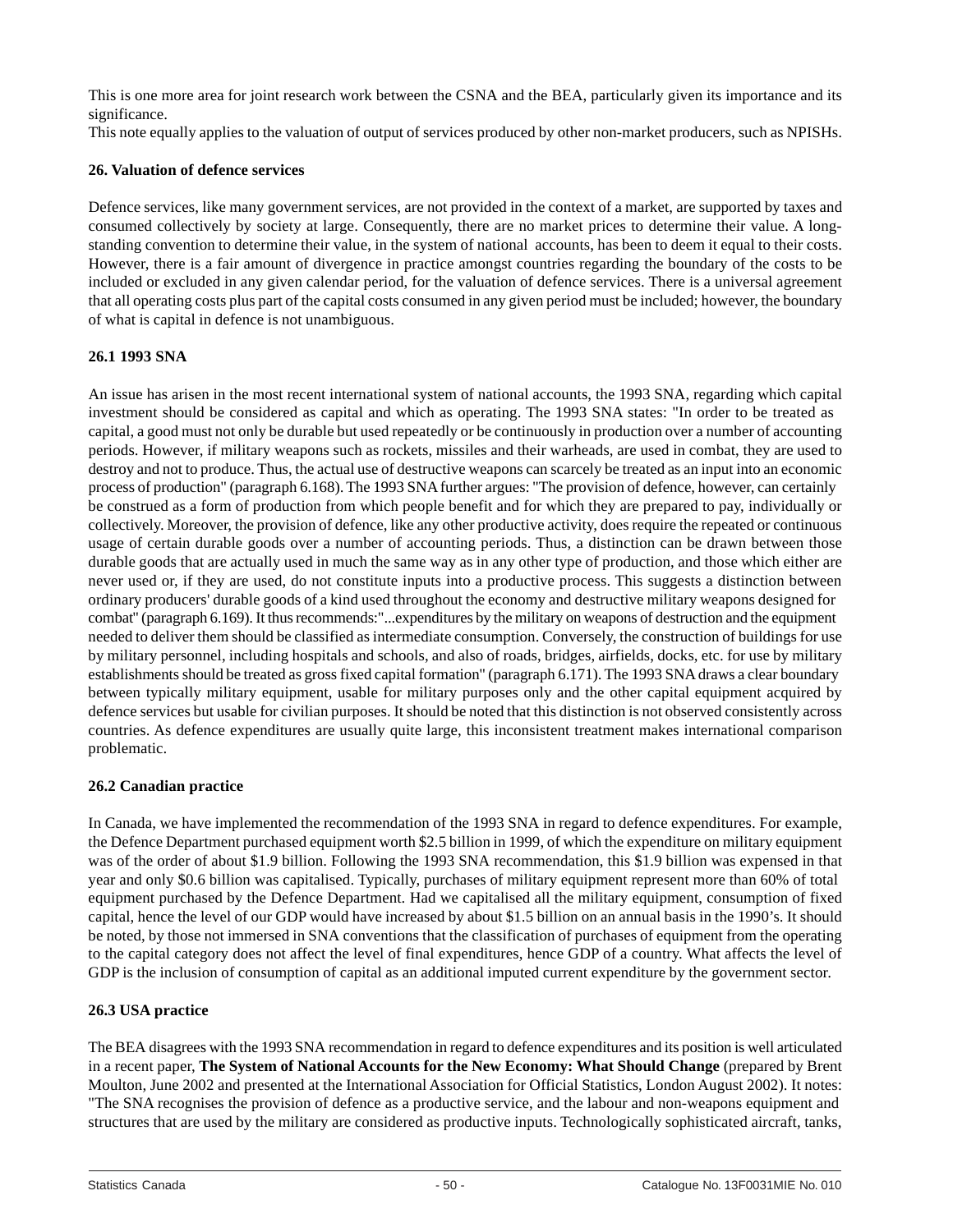<span id="page-51-0"></span>and warships, however, are increasingly used as substitutes for personnel in defence activities. By not counting these critical inputs as providing capital services to the military forces, the SNA's treatment seriously impairs the accounts in describing the actual production process of defence services" (paragraph 35). It further argues: "The failure to recognise most defence equipment as capital also makes the accounts less useful in measuring saving and wealth. Military equipment are valuable assets that are sometimes sold and that should be reflected in national balance sheets" (paragraph 36). In BEA's view, military equipment is used continuously in the production of defence services and is thus a fixed asset of the federal government. The BEA believes that investing in the development and acquiring of missiles and rockets and other weapons such as atomic bombs provides continuous defence services to the community at large, hence it is capital.

This additional (compared with the 1993 SNA) capitalisation has added about US\$60 billion of value added and final consumption of the government sector in the USA in the recent years. All other OECD countries follow the 1993 SNA guidelines. The OECD needs to present, to the extent possible, comparable inter-country valuation conventions in their reports. The OECD receives from the BEA national accounts data on the comparable 1993 SNA basis wherein the BEA removes the capitalisation of military equipment, causing GDP on an SNA basis published by the OECD to be lower than GDP on a NIPA basis by about US\$60 billion (representing the consumption of fixed capital for military equipment, which in the NIPA's is included in general government value added).

#### **26.4 Concluding remarks**

The issue raised by the BEA that defence equipment provides continuous services has significant statistical implications and we fully support that its treatment in the 1993 SNA must be re-examined by the Inter-Secretariat Working Group on National Accounts with some urgency. Further, the 1993 SNA treatment requires an unattractive sequence of transactions whenever military equipment is traded. The sale of battleships, aircraft etc. between nations, in particular, is quite common and potentially significant. Under the 1993 SNA, their sale to a non-resident presumably requires the goods export entry be matched by a reduction in defence intermediate consumption. A payment in the form of reduced intermediate consumption lacks intuitive appeal as there cannot be negative intermediate consumption in reality.

Until the issues raised by the BEA and also Australia (and we are sympathetic to their well articulated concerns) are resolved at the international level, it is important that the OECD continue to publish internationally comparable series on defence expenditures such that the users can use these series with full awareness and confidence.

In addition to the debate whether equipment should be considered capital for defence services, the issue discussed above on including the **full cost of capital services** equally applies here.

# **27. Head Office activities**

When an enterprise's production takes place in two or more different establishments, certain ancillary activities may be carried out centrally for the collective benefit of all the establishments. For example, the purchasing, sales, accounts, computing, maintenance or other departments of an enterprise may all be the responsibility of a head office which is located separately from the establishments in which the activities of the enterprise are carried out. There are two choices for handling the activities of the head office: a) the head office is recognised as a separate establishment; it has output and value added and it sells its services to the establishments it serves; or b) it is not recognised as a separate establishment, it has no output or value added and its costs are distributed to the establishments it serves, in proportion, for example, to the latter's outputs or costs, and added to the latter's own costs.

Total value added in the economy does not change but the distribution by industry (if the establishments are in more than one industry) and value added by regions (if the establishments are in more than one region) will change, depending on which choice is made.

# **27.1 1993 SNA**

The 1993 SNA recommends choice (b) above as it does not recognise the provider of ancillary activities, such as a head office, as an establishment: thus it has no output. It states (paragraph 5.13):

 "(a) The output of an ancillary activity is not explicitly recognised and recorded separately in the System. It follows that the use of this output is also not recorded;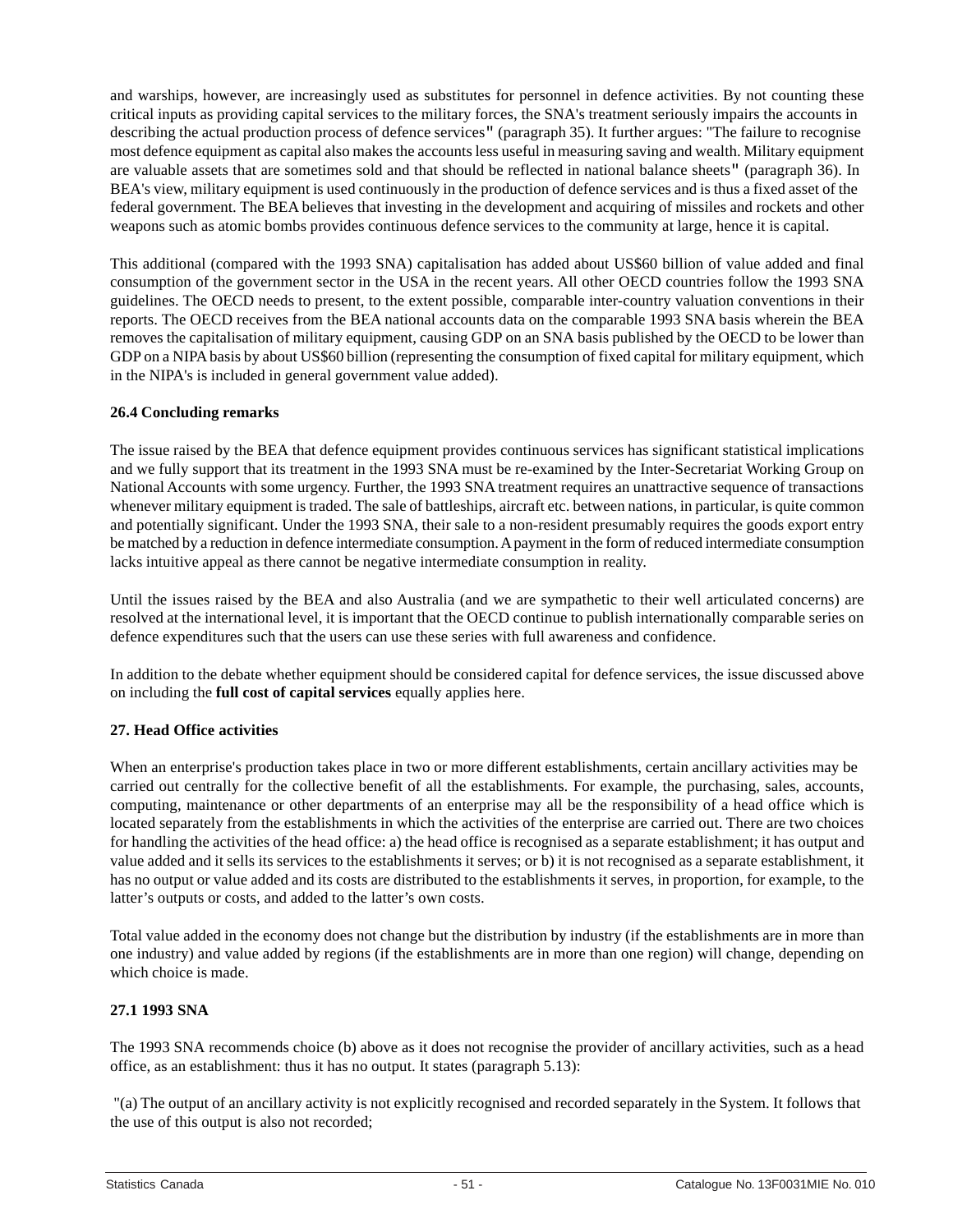(b) All the inputs consumed by an ancillary activity-materials, labour, consumption of fixed capital, etc.- are treated as inputs into the principal or secondary activity which it supports;

(c) It is not possible to identify the value added of an ancillary activity because the value added is combined with the value added of the principal or secondary activity."

#### **27.2 Canadian practice**

At Statistics Canada, head offices are identified as separate units, with geographical locations to which employment and capital expenditures are assigned, but this practice is limited to establishment-based surveys for manufacturing industries. For all other industries, head offices are not separately identified. For purposes of industrial classification, the entire unit is assigned to a single industry, the one in which the bulk of the value added of the establishments it serves is generated. In the Canadian input-output tables, there is no separate head office industry in the CSNA industry statistics as each head office is classified to the same industry as the most significant establishment (s) it serves. This classification convention in the CSNA is different from the one recommended in the North American Industry Classification System (NAICS) where a separate head office industry has been created which includes all head offices, no matter which establishments and industry they serve. With the present practice, the value added, say, for manufacturing, is the same in the CSNA as in the 1993 SNA but its industrial distribution is different depending upon whether the CSNA or the 1993 SNA convention is used. Further, the value of output as well as an identical value of intermediate consumption is higher in the CSNA than in the 1993 SNA.

As there are no outside market transactions for the services provided by the head office to establishments, one needs to develop some imputation convention to value its output. The value of head office output is equated, in the CSNA, to its operating costs. The entire output of the head office is completely used up as intermediate consumption by its serving establishments, thus reducing the value added of each establishment by the amount of use of the head office service.

In the Canadian provincial input-output tables, the head office is recognised as a separate establishment and, for purposes of industrial classification, the entire unit is assigned to a single industry. That industry is the one in which the bulk of the value added of the establishments it serves is generated, as we have done for national industrial statistics. The head office produces output which is completely used up as intermediate consumption by its serving establishments, thus reducing the value added of each establishment by the amount of use of head office service. Value added for the country as a whole does not change but its provincial or regional distribution does. It is reduced in some regions counterbalanced by an identical increase in the region of the head office. The regional distribution of both output and value added are different using the CSNA conventions compared with the 1993 SNA conventions

#### **27.3 USA practice**

For the 1992 input-output accounts of the BEA, head office activities were dealt with in a manner that is consistent with the 1993 SNA; that is, no output was imputed for them, and the expenses related to their activities were shown as inputs to the industry the head office served.

Head office activities are shown differently in the 1997 input-output accounts, released in December 2002. There is a NAICS industry for the management of companies and enterprises. The output of this industry is measured by its total costs; these include some expenses paid by the head office on behalf of other establishments of the company, as well as expenses related directly to head office activities. The services of head offices are then sold to the industries they serve. The result does not change total value added in the economy, but it changes its distribution because compensation, depreciation, and taxes paid by head offices are included in the value added of the new industry, rather than in the value added of the industry being served.

#### **27.4 Concluding remarks**

In the CSNA industry statistics, particularly its input-output tables, head offices are separately identified only for manufacturing and therein each head office is assigned to a single industry, the one in which the bulk of the value added of the establishments it serves is generated. The value of its output, (limited to the manufacturing sector), is equated to its operating expenses and is fully used by its serving establishments. In the United States, for the 1992 input-output tables,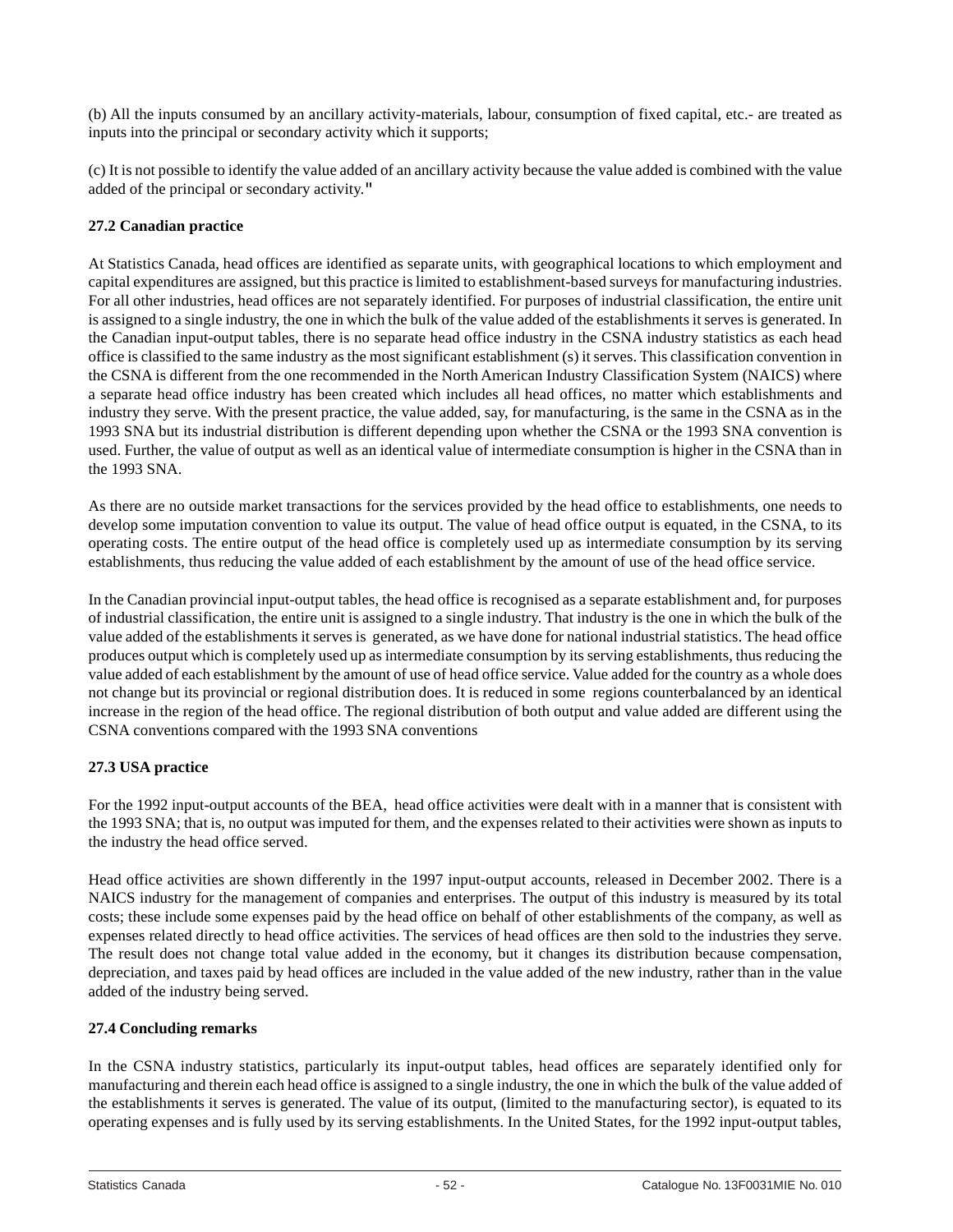the head office was not separately identified, and the tables followed the convention suggested in the 1993 SNA but in its 1997 input-output tables, head offices form a separate industry, and have their output and value added.

In the CSNA, we equated the value of the output of the head office, in the manufacturing sector, to its operating costs. The issue has arisen in regard to provincial accounts whether the present CSNA practice properly reflects the economic reality. Should the value of the output of a head office include, in addition to its operating costs, also a share of profits of its serving establishments. If it should, the share of profits allocated to the head office may be equated to its share of total wages paid by the enterprise multiplied by its total profits. One could devise some other convention to distribute profits. In any case, our present leanings are that in future the value of the output of the head office should be equated to its costs plus shared profits. This issue may be discussed with our colleagues in the BEA to arrive at a common joint decision.

The other issue of implementing NAICS head office industry in the Canadian statistics also needs to be settled as the USA has already decided to implement it in their industrial series effective 1997. In this context, it may be noted that it was not feasible to create a separate head office industry in the Canadian 1997 IO tables, even though they were based on NAICS, as there was no comprehensive data available. However, Statistics Canada has now implemented a survey program to collect head office data for all industries for the reference year 2002. Thus, it is planned to include a separate head office industry in the IO tables for 2002 and onwards, which will make the detail in IO tables in the two countries fully comparable.

The 1993 SNA recommendation becomes particularly problematic when input-output tables or industrial statistics are produced at the provincial or regional level. At the regional level, when the head office is situated in a region different from that of the producer units it serves, the application of the 1993 SNA recommendation would imply no contribution of the head office to the value added of its region. The present recommendation regarding the recording of head office activities in the 1993 SNA is counter-intuitive and must be changed to bring it in line with economic reality, for both industrial and regional statistics.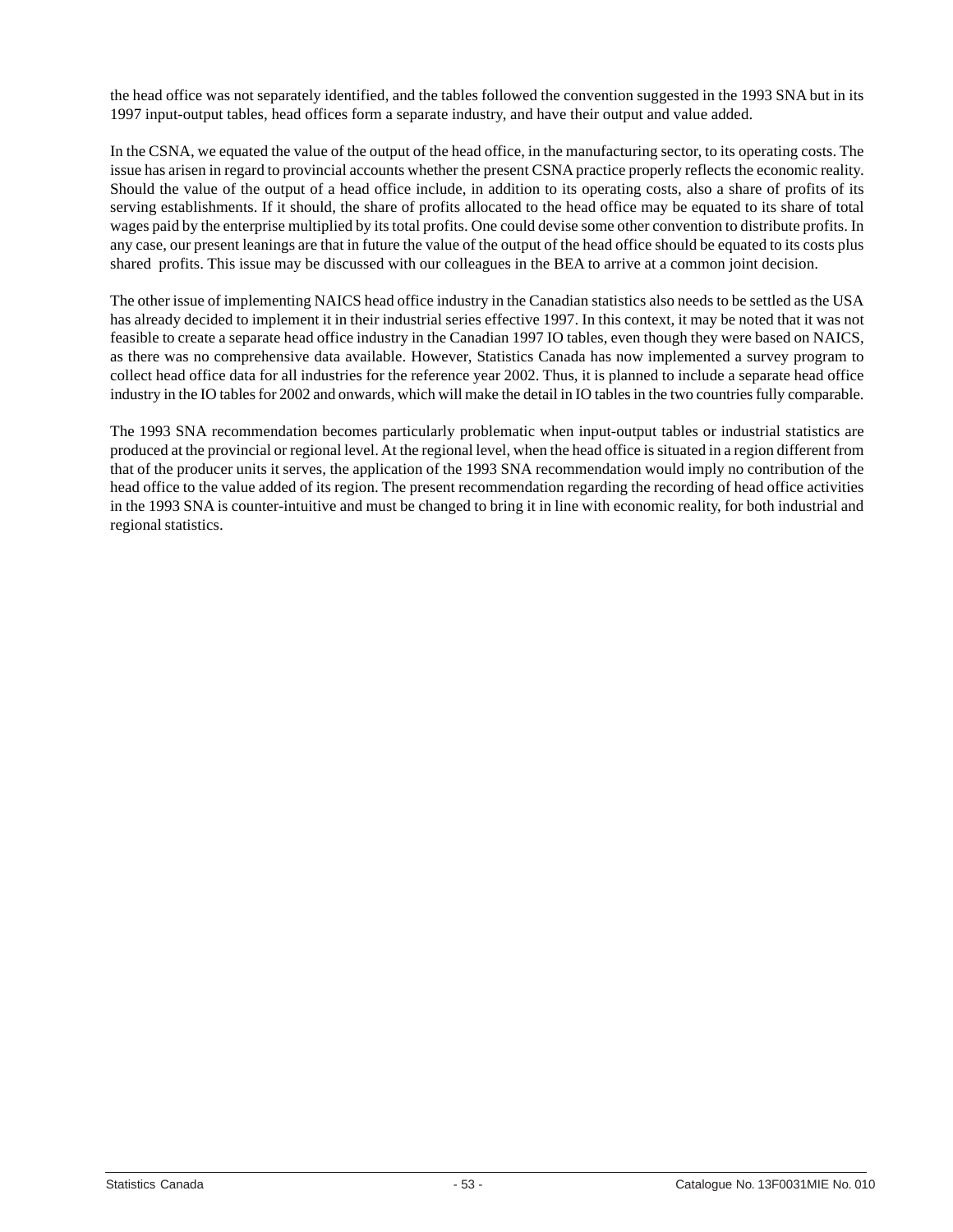#### <span id="page-54-0"></span>**Overall conclusions**

This report provides, in a summary fashion, similarities and differences in the production accounts of Canada and the United States. The discussion is limited to those issues which affect the **level** of output, value added and GDP, both at the total economy level and by industry or sector, **all at current prices**. We have noted 27 issues, distributed under four broad headings: A) An examination of the production boundary recommended by the 1993 SNA and the effect of lack of its **full** implementation on the level of production in the two countries. B) A review of present practices in the two countries in compiling production account for institutional sectors vis-a-vis the recommendations of the 1993 SNA and their effect on both inter-country and international comparisons. C) A review of the conventions used for valuation of output and value added in the two countries vis-a-vis the recommendations of the 1993 SNA and their impact on their inter-industry comparisons as well as international comparisons. D) A review of the present conventions in the 1993 SNA and differentiate those which have become un-aligned with the economic reality in the world, thus may be changed.

# **Effect on Total GDP, due to lack of consistency with the 1993 SNA**

Both Canada and USA have an identical production boundary which is consistent with that of the 1993 SNA boundary, with only a handful of exceptions. Our ballpark estimate is that what we are missing could add to no more than one percent of overall GDP. In the case of Canada, in the current period, we could add about \$2.5 billion for labour for own account construction, about \$1 billion for capitalising orchards, about \$0.5 billion for capitalising entertainment originals, and \$0.2 billion for prostitution; add a few more billion dollars for narcotics and still we have not reached a total of \$10 billion or one percent of our current GDP. The situation in the USA is probably the same. Having said that, we would still suggest that these activities should not be ignored for ever. Their overall impact is very small but their effect on regions and individual industries may be significant. Such industries include agriculture, construction, cultural and personal services industries. Further, their impact varies greatly amongst countries, particularly developing countries and this makes international comparisons problematic. As statistically advanced countries, we need to set an example to support the full implementation of the 1993 SNA throughout the world.

#### **Effect on Total GDP, due to methodological differences with each other**

There are several areas where the two countries use different methodologies and conventions which result in differences in the value of production. The two most noteworthy are the banking services (FISIM) and defence. The value of FISIM is calculated quite similarly in the two countries but its allocation to the users is very different. In the United States, the entire output is allocated to depositors but in Canada it is allocated to both depositors and borrowers as recommended in the 1993 SNA. As most of the depositors belong to the household sector and most of the borrowers belong to the business sector, the use of the US convention results in a much bigger allocation to final consumption by the households, hence GDP, compared with Canada. Our estimate is that this increases the total GDP in the USA by more than 1.5%, compared with Canada.

Another issue which the BEA has raised concerns the inclusion of military equipment in the capital for defence services, which the 1993 SNA does not recommend. This issue has been discussed in the BEA and other organisations in the USA and, in our judgement, they have made a convincing case for its inclusion, hence for revising the 1993 SNA in this regard. The BEA already includes this in its published GDP and its value is about US\$60 billion in recent years, or more than 0.5% of GDP. Both the USA and Australia are challenging the present 1993 SNA guidelines on capitalisation in the defence services and we find their articulation very convincing. We all would like that the 1993 SNA restriction on capitalisation of military equipment be removed.

Per our present practices in the allocation of FISIM and capitalisation of defence capital, the GDP in the USA is more than 2% higher compared to Canada. The BEA is re-examining the present allocation convention of FISIM and may adopt the recommendation to allocate FISIM to all users, borrowers and depositors and in the next few years, the present restriction on capitalisation of military equipment may also be removed, thus, our present differences may disappear in the near future.

#### **Non-business sectors**

Both Canada and the USA compile production accounts for the two non-business (non-market) sectors, government and NPISHs. Their individual values are not comparable between the two countries. For example, the government sector in Canada makes about 16% of total value added compared with about 10% in the USA. Most of this difference is due to the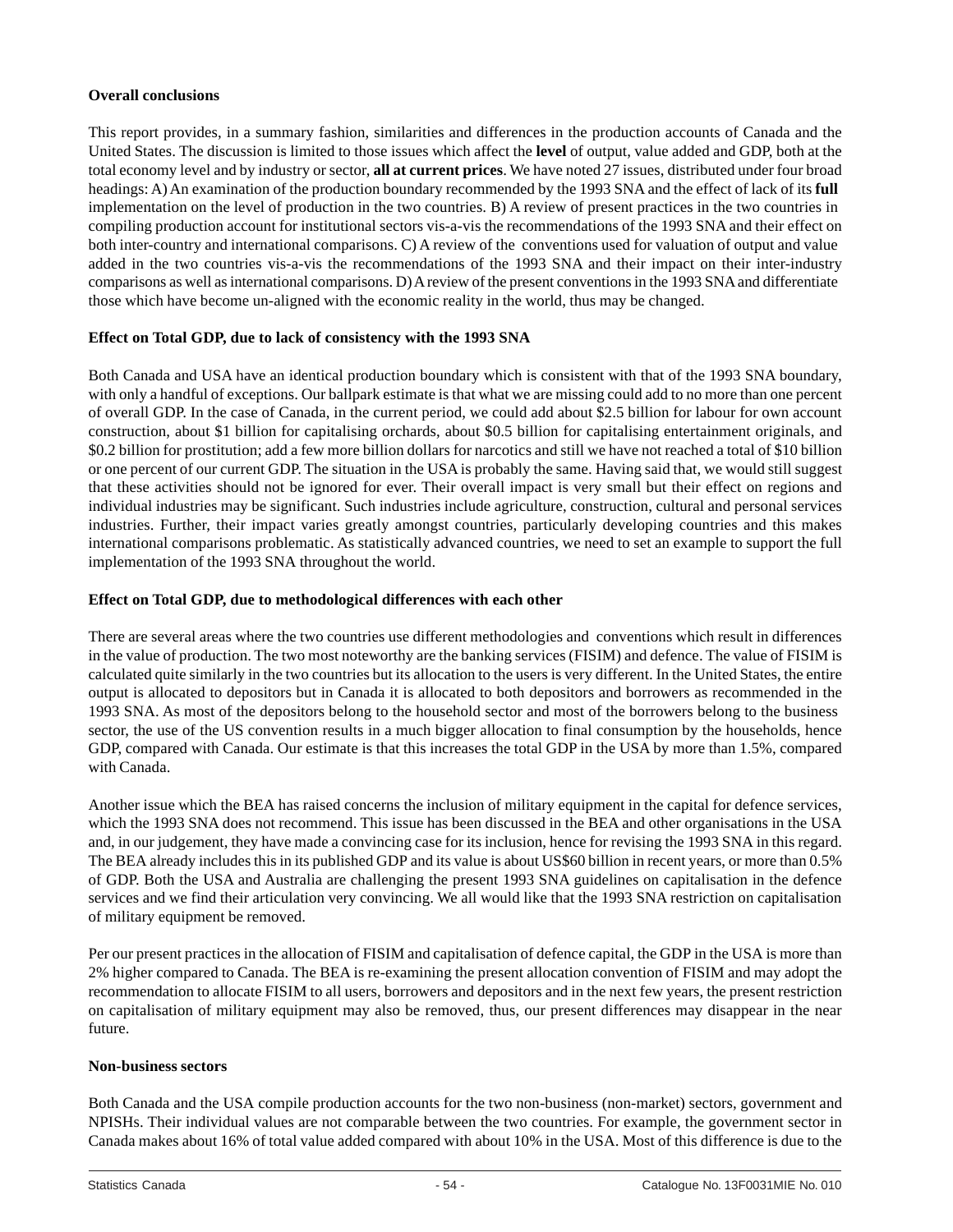different classification conventions used: most non-profit institutions are allocated in the government sector in Canada while they are allocated to NPISHs in the United States. Thus the NPISHs sector makes about 4% of total GDP in the USA and only 1% in Canada. Additionally, in Canada, we have used a methodology to calculate CFC in the government sector which gives a higher estimate compared with the methodology used in the United States. The published numbers encourage one drawing wrong inferences that there is more government and less charity in Canada compared with the United States. The reality, however, is that the values for activities limited to public administration and defence are quite similar in the two countries and the major reason for the higher value of the government sector in Canada is the much heavier involvement of its government, compared with the USA, in the provision of public health services to the population at large. One possible solution may be for the CSNA to have detailed discussions with the colleagues at the BEA and jointly agree on the classification rulings to be adopted by the two countries. In the meantime, the CSNA may put more emphasis on the results of the two non-business sectors together and publish, within the government sector, sub-sector detail for a) government administration and defence and b) other government activities including education, health, etc.

# **Valuation of output and value added by industry**

This is one more area where the difference in the practices of the two countries is vast. Canada uses the 1993 SNA recommended basic price for valuing value added by industry. Canada also uses the recommended basic price valuation for output for all products which do not attract subsidies. For a handful of products which get subsidies in Canada, we have modified the 1993 SNA recommendation by not including subsidies in the valuation of output. In the United States, both the output and the value added are valued at producers' prices which include all the sales and excise taxes levied by the various levels of governments. This convention adds, both in the output and value added, the sales and excise taxes collected by the enterprises for transmission to the governments. Gauging from the Canadian sources, these taxes added \$75 billion in 2001 in the total GDP of \$1,092 billion, and a very significant amount of these taxes were collected by the trade industries. Thus the value added of trade industries, for example, in the USA is higher by the amount of sales and excise taxes compared with the value added in Canada. The results of value added by industry in the two countries are not comparable. This has a major impact on comparison of productivity estimates by industry for the two countries, unless adjustments are made to put the value added series on a comparable basis, which are not easy.

#### **Valuation of financial services**

The valuation of financial services in the 1993 SNA was a major improvement over that in the 1968 SNA. However, some guidelines of the 1993 SNA have been found problematic for implementation and some others are being felt as deficient as we examine the rapid changes in the financial sector since the write-up of the 1993 SNA. In the calculation of output of financial services (banks, insurance companies, other financial enterprises), there are two major issues which need an urgent attention: a) should capital gains/losses be included and b) should income received from own funds be included? The 1993 SNA recommends excluding both. The OECD has established two task forces, one on banking and the other on insurance to deliberate on these and other issues. The BEA has argued, with well-articulated position, to include both capital gains and income from own funds in the output. We support the BEA position that the 1993 SNA needs to be revised in this regard. It may be noted that we have already included income from own funds in the output of financial services in the CSNA but in the USA, it is ignored because FISIM is not yet allocated to borrowers, as noted above.

How to treat the destruction of property from exceptional events such as big hurricanes and terrorist attacks such as September 11, 2001, is another important issue for the calculation of insurance services. The 1993 SNA is considered deficient both by the BEA and Australian Bureau of Statistics (and we agree with them), hence it should be re-examined. At present, the practice in this area in the two countries is different. The above noted OECD task force is looking at this issue and professionals from both the CSNA and the BEA are members of this task force. We are looking forward to their deliberations and conclusions.

# **Valuation of government services and defence**

In the 1993 SNA, the valuation of government services, including defence is equated to their costs -intermediate consumption, compensation of employees and consumption of fixed capital. The BEA has been advocating to include the full cost of capital services -consumption of fixed capital **plus** financial cost or interest cost of capital -not just CFC in the valuation of government services. The BEA position is well articulated. We fully support that this issue be re-examined. Note that its inclusion will add a very significant amount to the value of government services and total GDP, for example in Canada, about \$20 billion in the current period, a value of similar magnitude as CFC.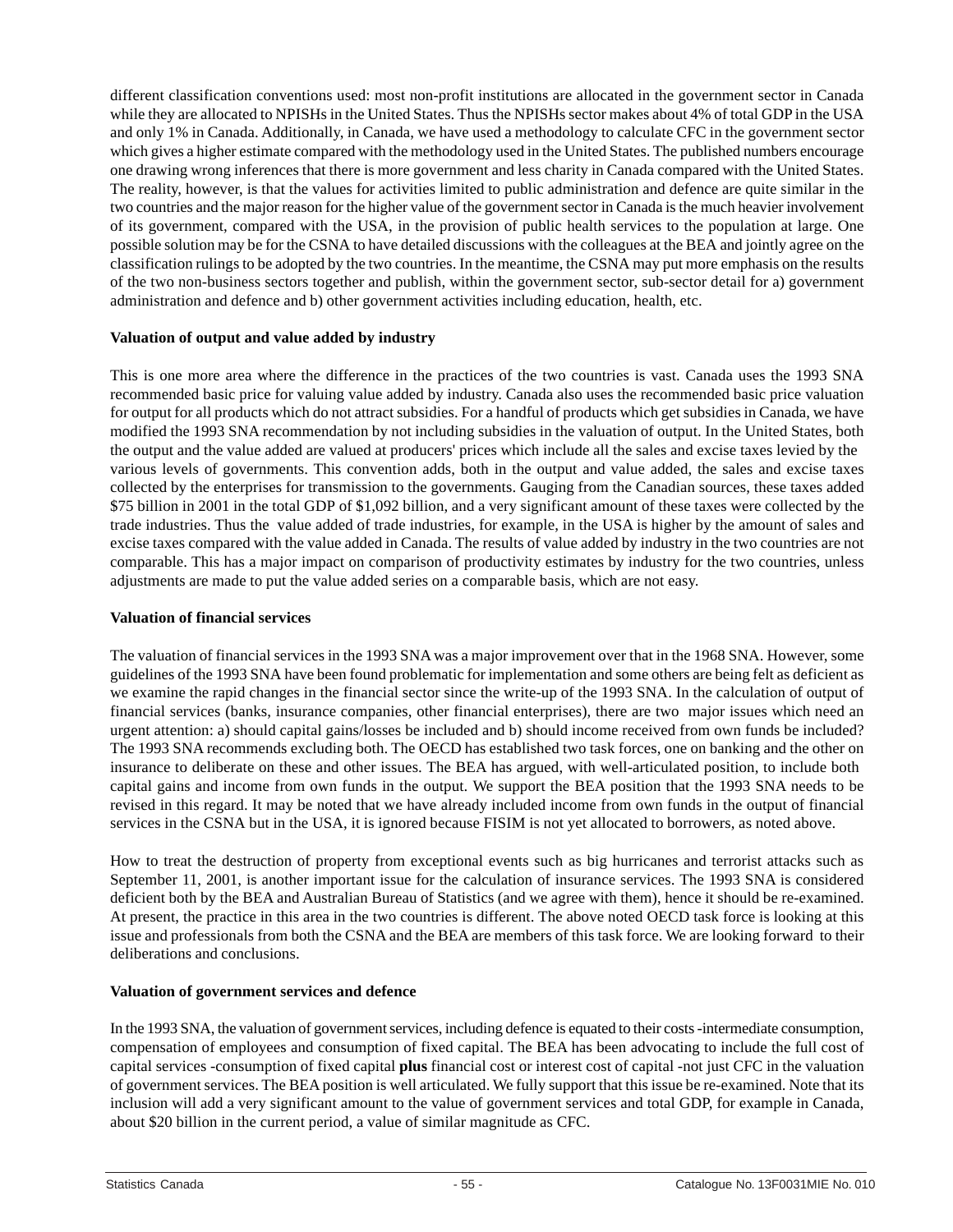#### **Head office activities**

In addition to the valuation of financial services and government and defence services, the 1993 SNA is deficient in its handling of head office activities, particularly when accounts are prepared by regions. In the 1993 SNA, the head office is not recognised as a separate establishment, it has no output or value added and its costs are distributed to the establishments it serves. This convention produces counter-intuitive results when the head office is in one region and the establishments it serves are in other regions. In the NAICS classification, head offices are classified as separate establishments and form a separate industry. Head offices are separately identified in the 1997 benchmark IO accounts of the United States but in the Canadian national and provincial IO tables, head offices are recognised as separate establishments only in the manufacturing sector. This creates another difference in the practices on industrial classification in the two countries. This difference will disappear for the reference year 2002 and onwards when a separate head office industry is created in the Canadian IO tables.

# **Net value added**

Net value added, compared to gross value added, is preferred, as it is more in tune with the theoretically correct Hicksian concept of income and sustainable development. Its calculation requires an estimate of consumption of fixed capital (CFC) by sectors and by industry. In the CSNA, there is no estimate of CFC by industry and even in the macro series, it is not the CFC which is used but the tax determined depreciation. In the BEA industry accounts, such CFC estimates are made and in the macro NIPA series, both tax determined depreciation and CFC are used. The US methodology to distribute enterprise-based CCA and capital consumption adjustment to industry-based CFC for the GDP by industry calculation is very innovative and pragmatic and, in our judgement, its adoption in the CSNA will greatly enhance the usefulness of its industry statistics.

#### **Other issues**

There are also similarities and differences in several other areas but they are not as significant as the ones noted above. Both Canada and the USA ignore the purchase/sale of existing capital assets by one industry to another within the business sector, a practice inconsistent with both the 1993 SNA and business accounting principles that could lead to incorrect multi-factor productivity estimates by industry. Both Canada and the USA do not compile production account by sectors, thus deviate from the 1993 SNA recommendation. The 1993 SNA has wisely recommended production account for institutional sectors as only they (not industries) are and can be used for the full sequence of accounts such as production, income and outlay, capital finance and balance sheet. Both Canada and the USA produce standard IO tables based on NAICS but the industrial aggregations are a bit different, thus they are not straightforwardly comparable in industrial detail. Both Canada and the USA have extensive industry statistics programs, and their respective input-output tables play a crucial role. Both countries have classified their industries by sector but the sector boundaries are not identical and the presentation of industrial detail for the non-market sectors is quite different. All these issues are discussed in detail in this document and the reader may refer to the relevant sections for additional information.

# **Final remark**

Both Canada and USA have a very comprehensive set of statistics on national accounts and, by and large, these are consistent with the revised world-wide guidelines on national accounting, the 1993 SNA and with each other. The 1993 SNAis already 10 years old and some issues have emerged since then which require changes to its present guidelines. Our differences, in a few cases, from the 1993 SNA guidelines are due to the fact that as we started implementing them in our accounts, we found some of them quite problematic, thus either modified them or simply did not implement them and these differences were documented providing our reasoning for differences, and widely disseminated. The ongoing review of the SNA may resolve some of these differences. Some of the differences in the practices by the two countries may disappear in the near future as the professionals in both the BEA and the CSNA have shown a very high level and friendly cooperation in the deliberation of this report and are increasingly looking forward to further cooperation on harmonisation and improvement of our national accounts and hopefully, through this, also the international standards. This paper is the first concrete step on this path. The most important purpose of this document is to provide, to the compilers and users in both countries, a fuller understanding of our present practices, our similarities and differences, so that they can make meaningful comparisons of the published national accounts data. This paper is limited to those issues which affect primarily the production account, specifically the level of output, value added and GDP, both at the total economy level and by industry or sector, all at current prices. The methodologies used to develop constant price estimates are quite similar in the two countries, as both use Chain Fisher Volume indices, the indices also preferred by the 1993 SNA; however, undoubtedly,